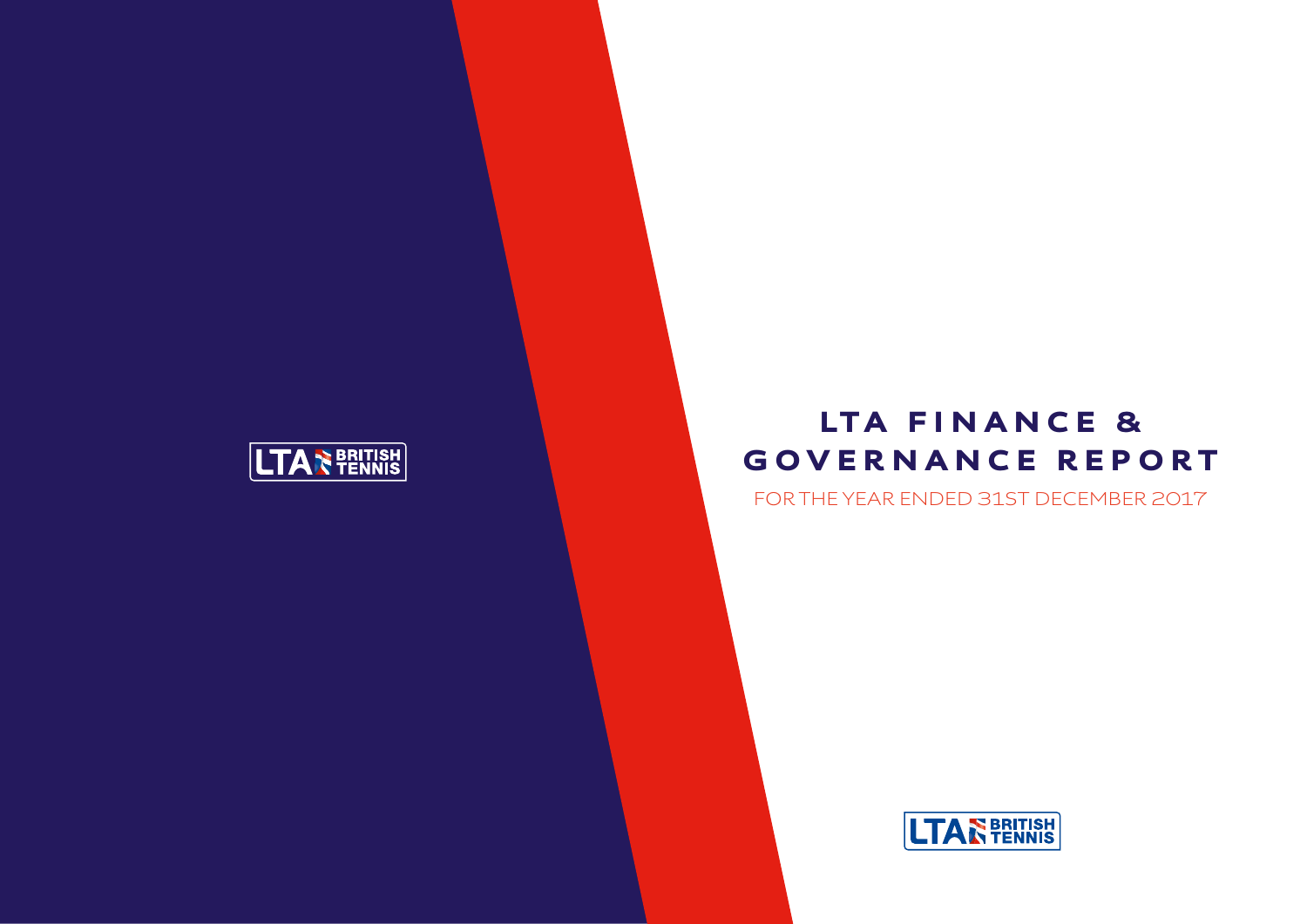| Introduction                                                                    | $5 - 6$   |
|---------------------------------------------------------------------------------|-----------|
| <b>Business Objectives Review</b>                                               | $9 - 11$  |
| <b>Strategic Report:</b>                                                        |           |
| - Financial Review                                                              | 15-20     |
| - Principal Risks & Uncertainties and Future Developments                       | $21 - 22$ |
| - Corporate Social Responsibility Statement                                     | $23 - 24$ |
| Directors' Report                                                               | $27 - 35$ |
| Statement of Directors' Responsibilities in Respect of the Financial Statements | 36        |
| Independent Auditor's Report to the Members of Lawn Tennis Association Limited  | $39 - 40$ |
| <b>Group Income Statement</b>                                                   | 43        |
| <b>Group Statement of Financial Position</b>                                    | 44        |
| <b>Company Statement of Financial Position</b>                                  | 45        |
| <b>Statements of Changes in Equity</b>                                          | 46        |
| <b>Group Statement of Cash Flows</b>                                            | 47        |
| Notes to the Financial Statements                                               | $51 - 75$ |

#### CONTENTS PAGE

# OUR MISSION

/ 3 */ 4*  $\,$  / 4  $\,$  / 4  $\,$  / 4  $\,$  / 4  $\,$  / 4  $\,$  / 4  $\,$  / 4  $\,$  / 4  $\,$  / 4  $\,$  / 4  $\,$  / 4  $\,$  / 4  $\,$  / 4  $\,$  / 4  $\,$  / 4  $\,$  / 4  $\,$  / 4  $\,$  / 4  $\,$  / 4  $\,$  /  $\,$   $\,$  /  $\,$   $\,$   $\,$   $\,$   $\$ 

Get more people playing tennis, more often



### OUR VALUES Teamwork, Integrity, Passion, Excellence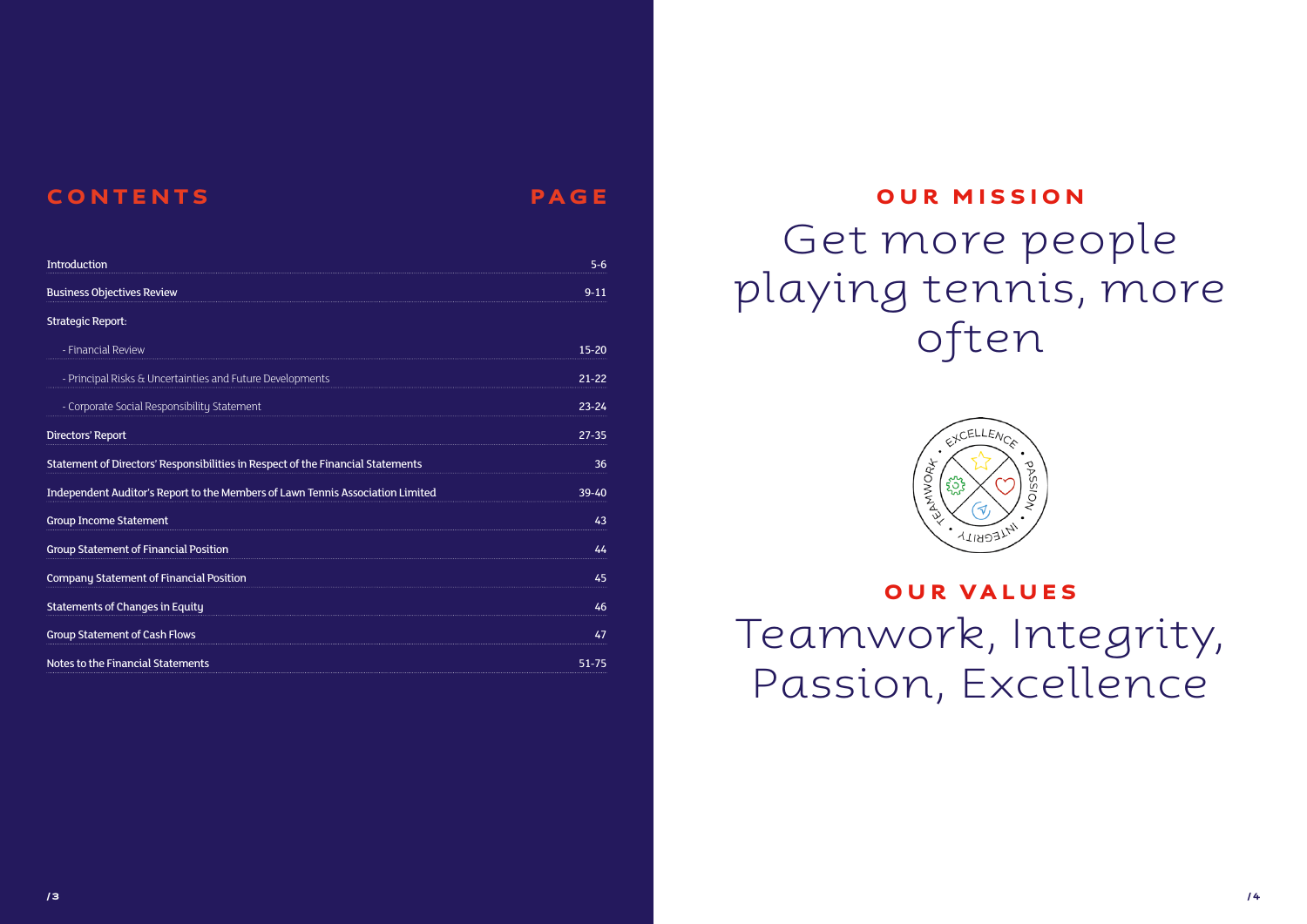#### INTRODUCTION

In 2017 much progress was made towards our goal to get more people playing tennis more often. We saw a 14% year on year increase in players participating in programmes in our focus parks, a 5% increase in club membership, record attendances at all of our major events, a 7% year on year rise in participation during the summer months, over 22,500 kids taking part in our Tennis for Kids programme, almost 20,000 new British Tennis Members and, in October, a high of +15.8% growth amongst female participation (against a declining trend).

This progress would not have been possible without the passion and dedication of those in the British Tennis family. We would like to thank colleagues, partners, sponsors, volunteers, officials, Councillors and coaches for their tireless commitment to bringing the sport that we love to so many. We were proud to reach our ninth and final year with Lead Partner Aegon, and we'd like to take this opportunity to thank them for all their support in making the Partnership such a success. We would also like to thank HRH The Duchess of Cambridge, who became Patron of the Lawn Tennis Association at the start of 2017 and who visited the National Tennis Centre in October, for raising awareness of the sport to millions across the globe.

Bu the end of 2017 ('this year') there was a slight (0.3%) dip in monthly participation against a very strong year in 2016, reminding us there is still a great deal of work to do to ensure a full recovery and stable growth for the sport across the country. However, over a two year period we believe that we have now stabilised the severe participation decline seen over the last decade and put our sport in a strong position to grow. Over the next few pages we set out how our achievements against our 2017 business objectives contributed to that stabilisation.

inquiry to look at the lessons that tennis can learn from a particular case at Wrexham Tennis Centre. We also appointed a new Head of Safeguarding, and continued to provide support and guidance to those involved in tennis in Britain to ensure that together we set and uphold the highest possible safeguarding standards.

Over the year our relentless drive to keep our Values alive was recognised in several award ceremonies. We were proud to see Vicky Williams, our People Director, win HR Director of the Year in the Personnel Today Awards, at the EE 2017 UK & Europe Employee Engagement Awards the LTA was named Employee Engagement Small/ Medium Business Company of the Year and we were shortlisted for four 2017 HR Excellence Awards (Outstanding Employee Engagement Strategy, Best HR team, Leading Transformation and HR Director of the Year). We were also delighted to be shortlisted for National Governing Body of the Year at the BT Sports Industry Awards.

Growing our sport in the right way is of paramount importance to us and this year several high profile safeguarding cases in the world of sport, including tennis, provided a stark reminder that above all else, safeguarding must always remain our very highest priority. We are committed to having the best safeguarding procedures possible at every level of the game which is why we commissioned an independent Chief Executive Officer of the LTA until his departure in

We are committed to ensuring everyone working at the LTA has the opportunity to reach their full potential. This year we finalised our Gender Pay Gap report (published in January 2018) which showed the LTA has a mean (average) gender pay gap of 31% and a median (middle) gender pay gap of 18%. This is in line with the current national median average of 18.1%. However we are not satisfied with this and we are aware we have work to do in closing this gap. The report showed that women and men in like-for-like roles are remunerated equally however we offer a greater percentage of parttime roles than ever before and these roles attract a higher proportion of women which is one of the reasons for this gap. We are committed to using this opportunity to look at how we can most effectively tackle the gap which exists, which is why, at the end of 2017, we put new processes in place to: ensure inclusion and diversity is at the heart of everything we do; attract and develop the best female talent; develop our people; and provide mentoring programmes to support Colleagues, particularly those in under-represented groups and at key career milestones. These will continue to be key priorities for us in 2018 and beyond.

In 2017 we said farewell to Michael Downey, who was

June. On behalf of everyone who worked with Michael we would like to express our gratitude to him. The organisation during his tenure has rallied behind our mission, made great inroads towards achieving it and embedded an award-winning Values-driven culture across the organisation. As we look to the future, we warmly welcome our new Chief Executive Officer Scott Lloyd who has the passion for tennis, experience and business acumen to continue to build the strength and profile of tennis in Britain.

I have been privileged to have been Chairman of the LTA for over five years. Earlier in 2018, I confirmed my intention to step down when my second three year term is completed at the end of 2018. During my time as Chairman, we have taken huge strides to make tennis more accessible and to encourage many more people into the sport at a grassroots level. However, there's still much to do and I look forward to playing my own part in this very important journey over the remainder of 2018, working with everyone involved in British Tennis to get more people playing tennis, more often.

 $\overline{\phantom{a}}$ 

**David Gregson** Chairman 26 April 2018

This report can be read in conjunction with the LTA Annual Review 2017 which can be viewed online at [www.lta.org.uk](https://www.lta.org.uk/).

/ 5 / 6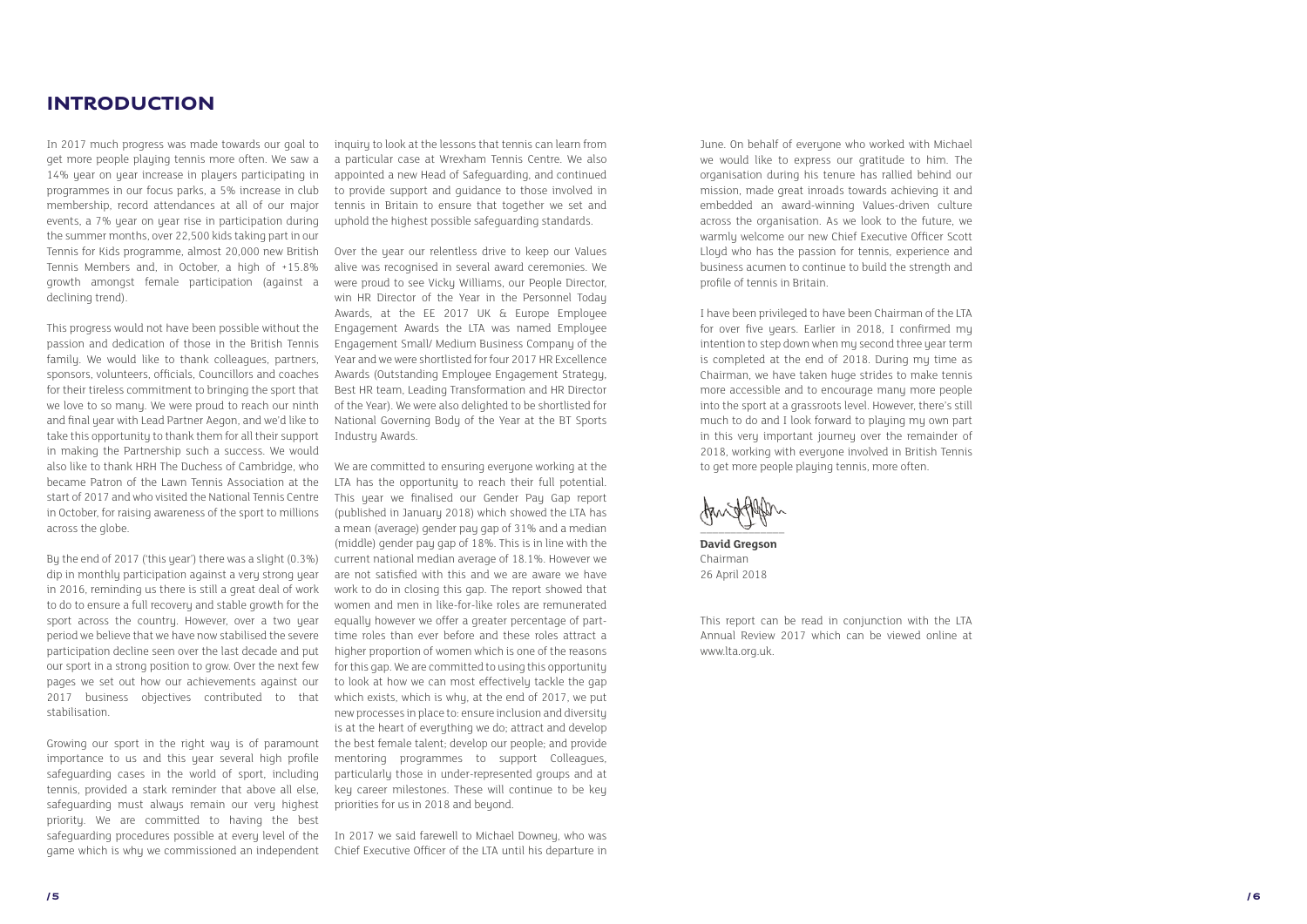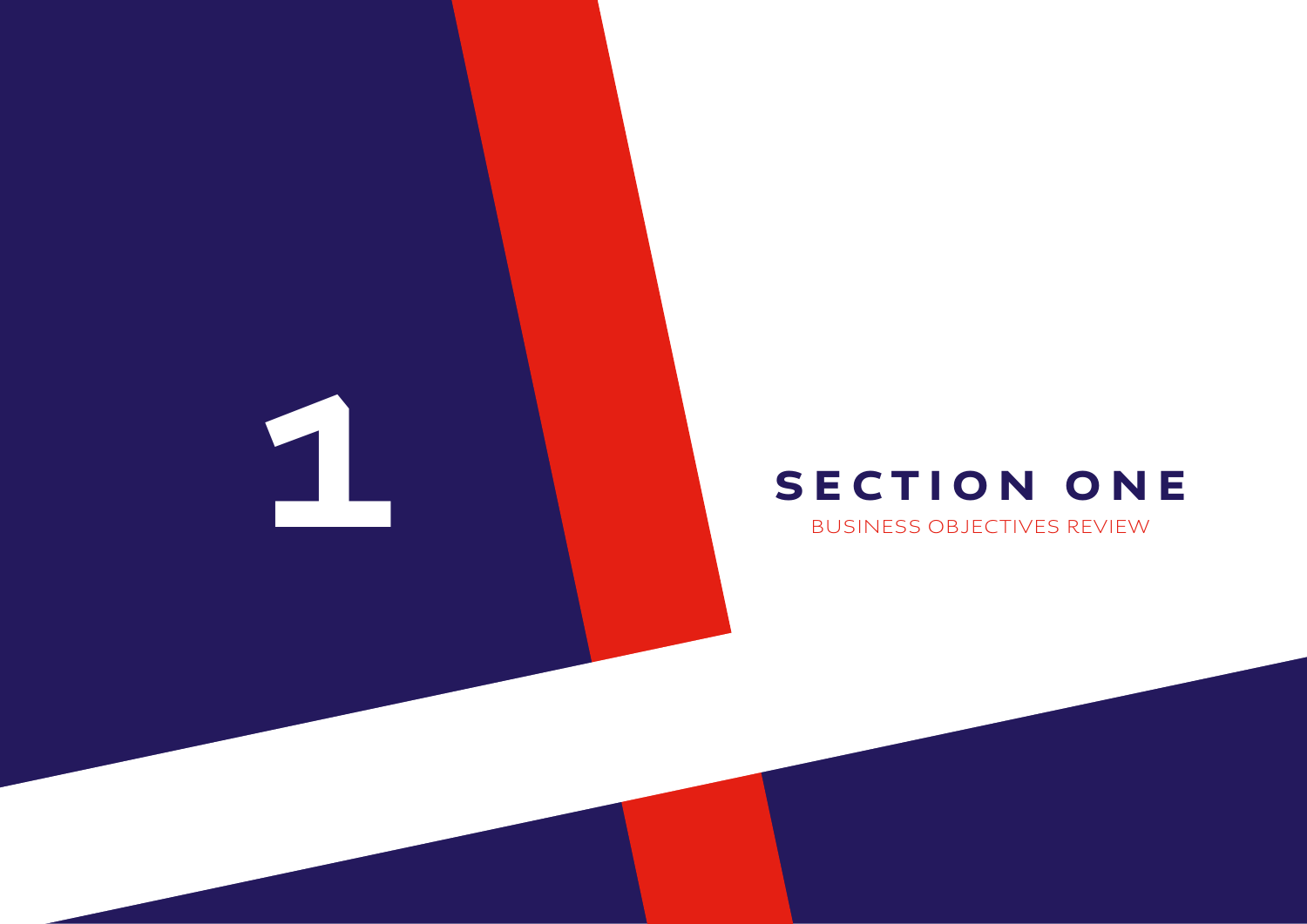#### BUSINESS OBJECTIVES REVIEW

Each year we set ourselves business objectives, each of which plays a critical role in achieving our mission to get more people playing tennis more often. Below is a review of our achievements against each of these objectives.

#### **MONTHLY PARTICIPATION**

By the end of 2017 there was a slight (0.3%) dip in monthly participation (vs a target of +1%) against a very strong year in 2016, reminding us there is still a great deal of work to do to ensure a full recovery and stable growth for the sport across the country.

Encouragingly in 2017 the critical summer months performed well with an average year on year growth of 7.3% seen between May and September. In October we saw strong growth in female participation, with a high of 15.8%. We were also proud to work with Judy Murray to grow She Rallies, a programme to attract and retain more women and girls in tennis. In less than a year, 52 female coaches have been trained by Judy, who have in turn trained 600 female Activators to deliver fun courses to females in their local area.

However, participation in the over 30s Male segment has performed less well than in previous years, potentially through moving back to winter sports earlier this year driven by poorer comparative weather patterns.

Viewing these results in the round, over a two year period we believe that we have now stabilised the severe participation decline we have seen over the last decade and put our sport in a strong position to grow.

We also reached our target to install 100 gate access systems in parks, allowing players to get on court easily using keypad technology. This system has now supported over 21,000 unique players (vs a target of 9,600) with over £125,000 in pay and play revenues generated.

#### **COMMUNITY DEVELOPMENT**

At the start of the year we set out to grow overall club membership by 5%, and we met this target. Encouragingly where we are working directly with focus clubs, membership grew by 6.5% year on year. We were also pleased to see club satisfaction rise from 47% to 56%. This shows good progress but also indicates that we still have more to do to deliver relevant support to clubs.

A strong infrastructure with inspiring, accessible places to play are critical components of achieving future growth which is why this year we launched the largest ever capital investment programme the sport has ever seen. The intended £250m Transforming British Tennis Together fund (£125m LTA funding and £125m matchfunding) will transform facilities, community by community, working with more than two local partners on each project over the next decade. Our ambition is that through these projects, we will double the number of children playing tennis and those adults that play

infrequently will play twice as often.

We remain as focused as ever on finding ways to open up park tennis courts to anyone who wants to play. Over the year, through our partnerships with local authorities and park court operators, we exceeded our target to increase the number of court bookings at the 256 'focus parks' that we support; 631,000 bookings were made vs a target of 558,000. This support has led to a 14% year on year growth in players participating in programmes in focus parks and 30% growth in court hours booked in parks.

We made good progress in ensuring recreational tennis remains affordable. Through our Tennis for Kids programme, Great British Tennis Weekends and our Tennis For Free partnership, this year over 82,000 people enjoyed playing tennis for free.

#### **CLUB DEVELOPMENT**

The last five years have seen significant professional success for British tennis. We now have British men and women competing consistently in major events which has produced some inspiring and memorable moments. Although we can be proud of the performance of our senior players, we have precious few high potential juniors and young professionals. The current performance system is disjointed, and we do not have any truly world-class, full-time training environments for our best 11 to 18 year olds. There has not been a consistent approach to player development due to the constant chopping and changing of plans in recent years.

#### **BRITISH TENNIS MEMBERSHIP**

In May we launched the new British Tennis Membership scheme, allowing us to improve our engagement with British Tennis fans who can now enjoy a vastly improved membership package and communications across all membership options.

By the end of the year there was an increase of 25,000 British Tennis Members (paid and non-paid categories), bringing the total to 600,000. In addition, nearly 20,000 tennis fans and players had signed up to the new paid

tier, 'Team' membership package, in order to receive exclusive benefits which help them to get closer to the sport. These included the new digital magazine #ACE and 'Moneu Can't Buu' competitions which saw 22 lucku individuals win a variety of prizes including a doubles coaching session with Jamie Murray and Louis Cayer and a baking experience with Johanna Konta and Great British Bake Off Winner Candice Brown.

This much improved experience has led to very strong engagement and satisfaction levels amongst Team members, 88% of whom have indicated that they are very or quite likely to renew their membership with British Tennis. This is a promising sign as we continue to grow British Tennis Membership.

#### **CHILDREN AND YOUNG PEOPLE**

As we bid to attract more juniors and young people into the game we were pleased to see our programmes making an impact. Over 22,500 kids (vs a target of 20,000) took part in our Tennis for Kids programme (up from 13,250 in 2016) and we met our target to ensure 50% of participants converted onto other courses and memberships afterwards (vs 42% in 2016).

In order to address the drop in tennis participation amongst teenagers, we also launched a new format called Team Challenge which had been successfully piloted in 2015/16. Team Challenge allows junior teams, made up of players who are new or inexperienced to competition, to compete against other teams of friends within local clubs and venues. It has been a huge success; from a starting point of zero 12 months ago, we have recruited and trained over 150 organisers (vs a target of 100) to work in local 'cluster areas' to deliver nearly 11,000 playing opportunities (vs a 10,000 target) at over 600 events across the country.

#### **PERFORMANCE**

As a result, we were pleased to finalise the new ten year Performance Strategy (announced in January 2018) which will address these challenges by creating a seamless pathway that will knit together the best existing programmes with new ones into a clear route from Mini-Red to major tournament success. We need more aspiring professionals in or around the top 100, many more juniors competing at each stage of the pathway and more world-class coaches and environments to support their development.

Our ambition and the focus of this new ten-year Performance Strategy for British Tennis is to make Great Britain one of the most respected nations in the world for player development by 2028.

Alongside many impressive individual performances on the word stage, Great Britain's Davis Cup and Fed Cup teams gave the nation a lot to cheer about in 2017. The Davis Cup Team reached the Quarter Finals beating Canada in Ottawa, meeting the target to reach this stage. Although the Fed cup team fell short of reaching the World Group II, our leading women demonstrated their commitment to the Fed Cup Team, reaching the World Group II playoff and eventually losing a tough tie against Romania.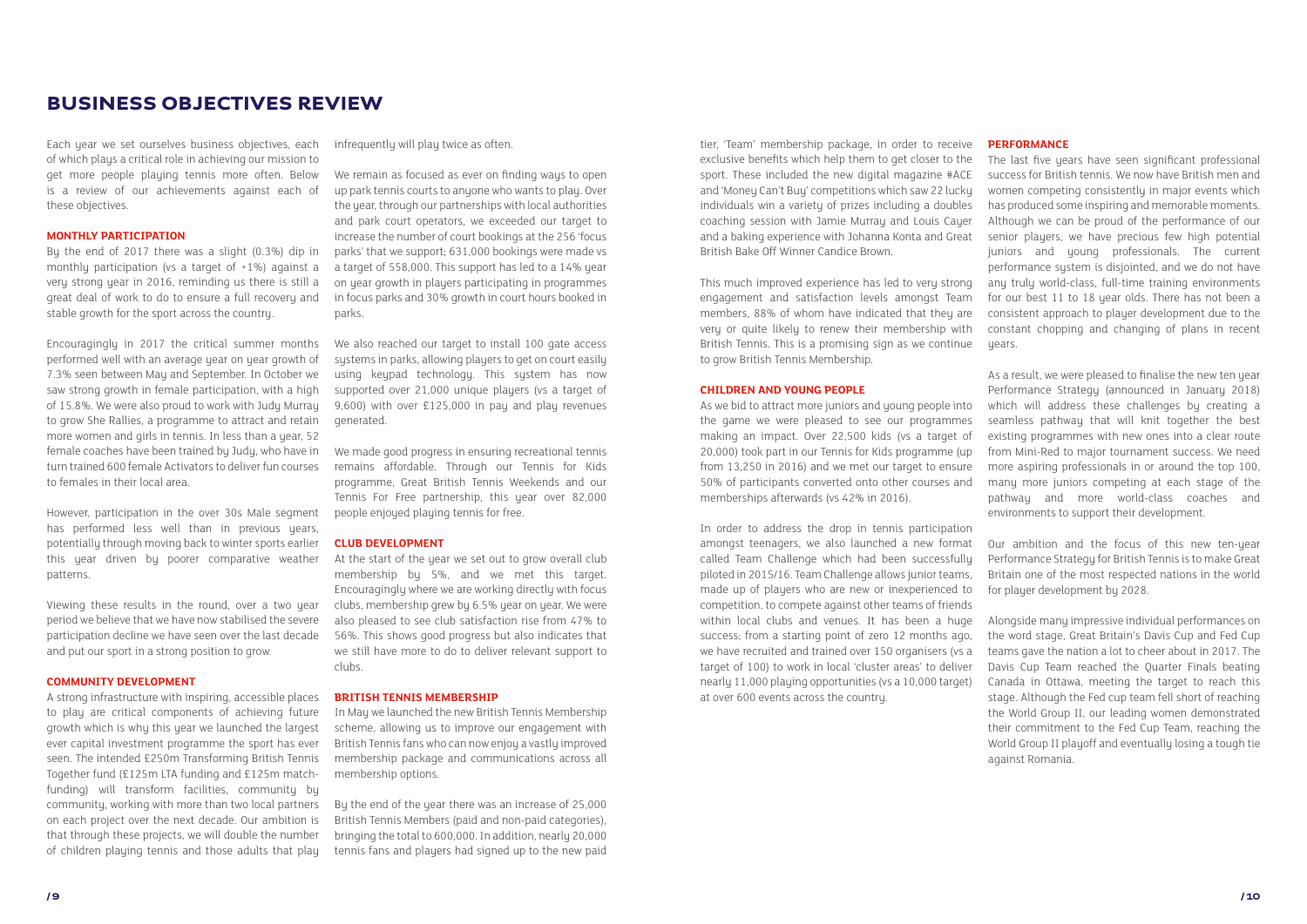#### **OTHER AREAS**

A strong set of achievements against our 2017 business objectives has made a significant contribution to stabilising tennis participation. However, there is also a great deal of work that takes place each year that falls outside of our specific business objectives, but which plays a vital role in getting more people playing tennis more often.

Mention must go to the 25,000 volunteers and thousands of inspirational coaches who make things happen, on the ground, every day. We simply could not deliver without them which is why we continue to improve the support we offer to them.

Our eight grass-court events had a stand-out year with all-time record ticket sales and attendance at every event. Improvements were seen across the board including LTA investment in the Aegon Championships at The Queen's Club to increase centre court capacity by 30%, the re-combining of Eastbourne (to be both a men's and women's event) and a new look combined event in Nottingham. We also upgraded our ATP Challenger and ITF Pro-Circuit Tournaments in Surbiton, Manchester and Ilkley, and added a brand new tournament in Southsea. Increases in prize money means that Great Britain now has the highest value Challenger / ITF Pro-Circuit in the world before a Grand Slam.

Existing programmes such as the highly successful Great British Tennis Weekends, Quorn Family Tennis Cup, Benenden Tennis Festivals, Highland Spring Mini Tennis and Local Tennis Leagues all continued to inspire and motivate thousands of people to get on court. Across all of these activities, our marketing team ensured that everything we do is insight-led, and that we inspire existing and new players through fun, engaging and creative marketing.

Thanks go to every person who contributed to these activities in 2017. Together we have achieved a lot but we know that there is a still a huge task at hand to scale up the work we do so that we can have greater impact. As we move into 2018, we look forward to working with you as we build on these foundations to sustainably grow our sport at scale.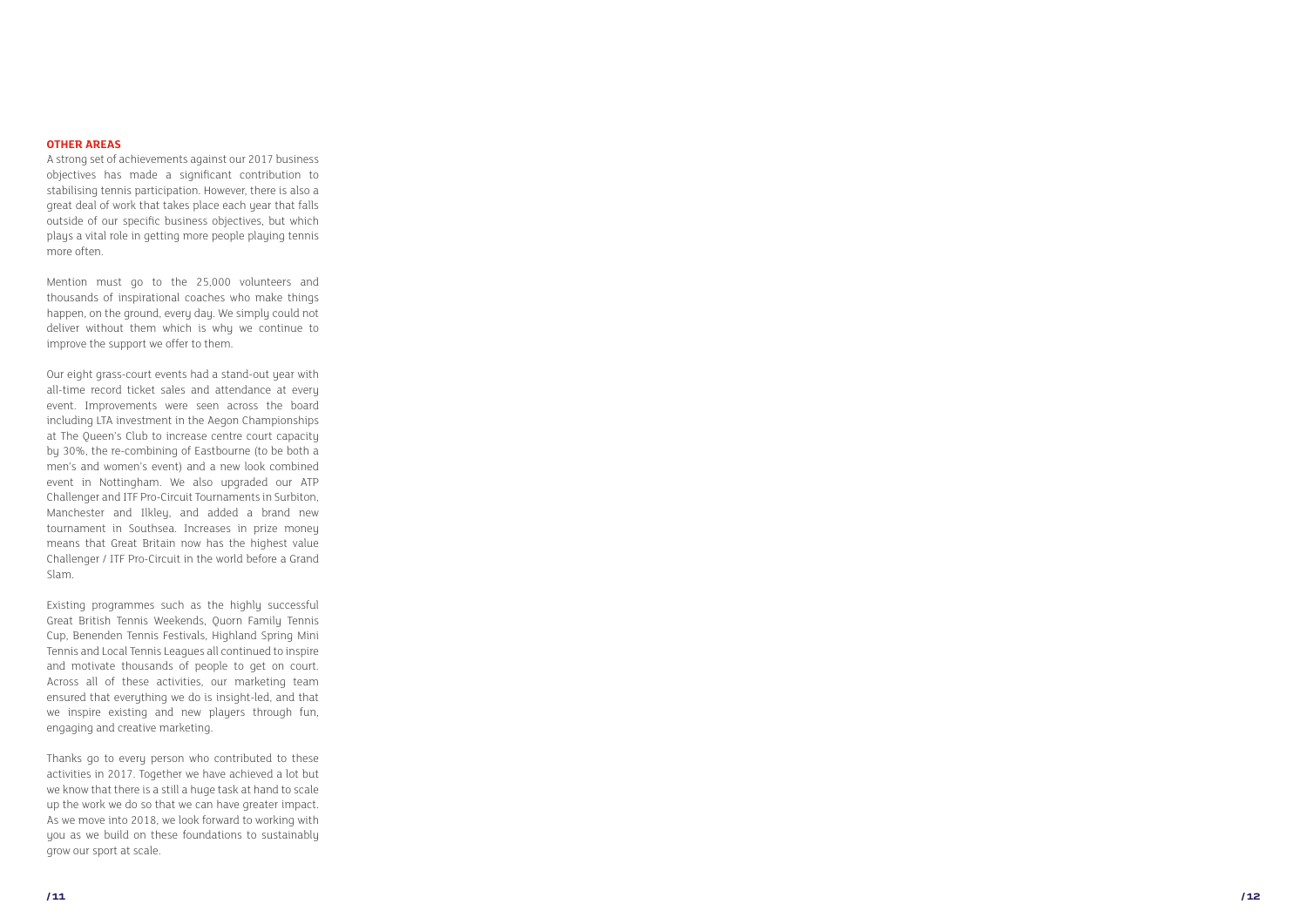2

- Financial Review

- Principal Risks and Uncertainties and Future Developments

- 
- Corporate Social Responsibility Statement

## SECTION TWO

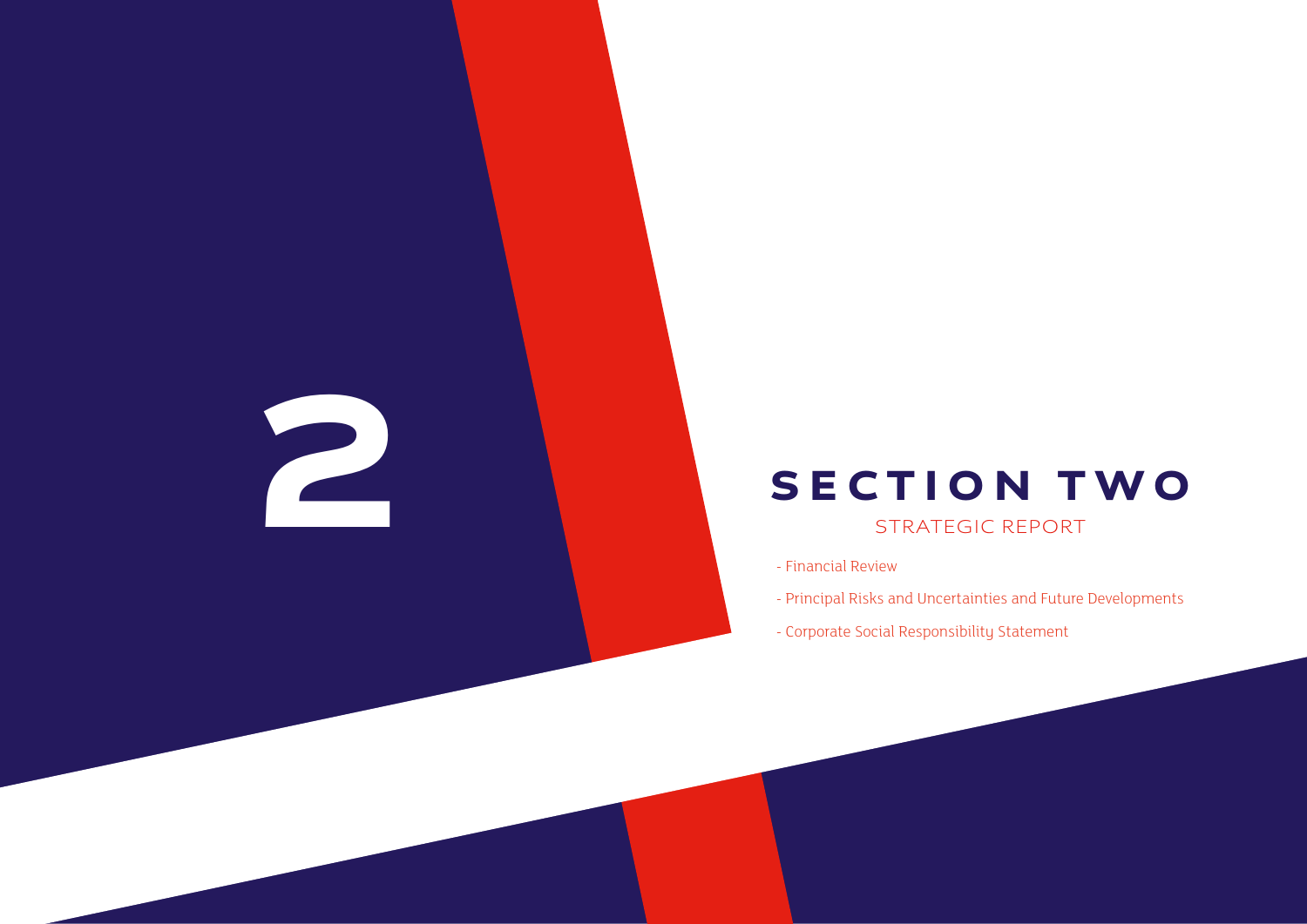The LTA Group revenue decreased during the year to £60.6m (2016: £64.5m).

#### **FINANCIAL REVIEW THE REVENUE AND REVENUE ASSESSMENT REVENUE**

The Finance and Governance Report and financial statements of Lawn Tennis Association Limited (LTA) are for the LTA and its subsidiaries (the "LTA Group") for the year ended 31 December 2017 and details the financial investments made by the LTA Group in supporting the growth of British tennis during the year.

The LTA's mission is to get more people playing tennis more often. Investment into the game is critical in supporting the LTA's strategic priorities to deliver this mission. Each year the LTA works to maximise the amount it invests into British Tennis with the aim of using this investment effectively to deliver its mission. Key considerations in determining the annual expenditure are whether an activity can be made financially sustainable over the long term and whether or not that expenditure produces a tennis return by increasing the number of people playing tennis.

The LTA works closely with The Tennis Foundation (TF), an independent charity (charity number – 298175), to deliver jointly managed participation activity across education, disability development and community and as such the costs of providing these activities are included in this financial review. In 2017, the LTA donated £7.4m (2016: £7.1m) towards these activities. However, as an independent body, the TF is not included in the LTA Group financial statements and publishes its own financial statements that provide additional information on its remit and expenditure.

**OVERVIEW COVERVIEW COVERVIEW COVERVIEW COVERVIEW And analysis of the LTA Group's revenue is shown below:** The financial statements have been prepared under FRS 102 'the Financial Reporting Standard applicable in the UK and Republic of Ireland'. The LTA Group constitutes a 'public benefit entity' as defined by FRS 102, being an entity whose primary objective is to provide goods and services for the general public, community or social benefit and where any financial return is provided with a view to supporting the LTA Group's primary objectives rather than providing a financial return to shareholders. As such, the LTA has applied the reporting exemptions applicable to public benefit entities under FRS 102.

In 2012, The LTA Trust was established as a registered charity (charity number 1148421) and a wholly owned subsidiary of the LTA. However, The LTA Trust is not consolidated within the results of the LTA Group as the LTA has no control over the decision making of the Board of The LTA Trust. The LTA Trust's objectives, as approved by the Charity Commission, are to advance for the public benefit such charitable purposes associated with the game of tennis in any part of Great Britain, the Channel Islands and the Isle of Man that are consistent with the purposes of the LTA. During the year, no donation was made from the LTA (2016: £nil). Full details of the non-consolidated assets of The LTA Trust are set out in note 11.

#### **FINANCIAL RESULTS**

For the year ended 31 December 2017, the LTA Group's revenue was £60.6m (2016: £64.5m) and operating expenditure was £68.0m (2016: £66.4m), generating an operating loss of £7.4m (2016: £1.9m loss).

The LTA Group generated other income of £3.1m (2016: £3.5m) from net gains on its investment portfolio (including £1.4m (2016: £1.9m) gain on revaluation of the investments to fair value at 31 December 2017, in accordance with FRS 102) and from interest on the consideration owed by The All England Lawn Tennis Club (Championships) Limited ("AELTC") in relation to the sale by the LTA of the investment in the All England Lawn Tennis Ground Company ("AELTG") in 2013.

A tax charge of £0.4m (2016: £2.6m) was incurred delivering a loss for the year of £4.7m (2016: £1.0m loss).

| Change<br>% | Change<br>£'000s | 2016<br>£'000s | 2017<br>£'000s |
|-------------|------------------|----------------|----------------|
| $(11\%)$    | (4, 115)         | 37,719         | 33,604         |
| $1\%$       | 95               | 9,456          | 9,551          |
| 10%         | 1,235            | 12,128         | 13,363         |
| (19%)       | (659)            | 3,492          | 2,833          |
| (24%)       | (396)            | 1,683          | 1,287          |
| (6%)        | (3,840)          | 64,478         | 60,638         |

|                                             | 2017<br>£'000s | 2016<br>£'000s | Change<br>£'000s | Change<br>% |
|---------------------------------------------|----------------|----------------|------------------|-------------|
| Revenue from the<br>Wimbledon Championships | 33,604         | 37,719         | (4, 115)         | $(11\%)$    |
| Commercial                                  | 9,551          | 9,456          | 95               | 1%          |
| Major Events                                | 13,363         | 12,128         | 1,235            | 10%         |
| Sport England Revenue Grant                 | 2,833          | 3,492          | (659)            | (19%)       |
| Other Revenue                               | 1,287          | 1,683          | (396)            | (24%)       |
| <b>Total LTA revenue</b>                    | 60,638         | 64,478         | (3, 840)         | (6%)        |

#### **REVENUE FROM THE WIMBLEDON CHAMPIONSHIPS**

The £33.6m (2016: £37.7m) revenue from the Wimbledon Championships includes £30.6m (2016: £34.4m) annual surplus, representing 90% (2016: 90%) of the distributable surplus; £1.0m (2016: £1.0m) in support of the summer grass court season; £1.3m (2016: £1.3m) for the management and supply of umpires and other officials in partnership with the Association of British Tennis Officials; £0.7m (2016: £0.6m) to gross up for withholding tax incurred at the Wimbledon Championship; and £nil (2016: £0.4m) in relation to the exercise of warrants over shares on the sale of a commercial partner to a third party by AELTC on behalf of the Wimbledon Championships in 2014. The fall in the distributable surplus from 2016 to 2017 is as a result of major structural works at the AELTC and this revenue is expected to recover in 2018. Although there remain risks and uncertainties on The LTA's commercial activities produced £9.6m (2016: £9.5m) of revenue. The contracts with our lead sponsor Aegon and official partners BNP Paribas, Highland Spring, Nike and Wipro were in place until December 2017. At the time of writing, a title sponsor has been secured for The Queen's Championships for the next three years. Negotiations are on-going in respect of renewals and further new sponsors for 2018 onwards. **MAJOR EVENTS REVENUES** The revenue from the major events grew to £13.4m (2016: £12.1m) despite no Davis Cup home ties compared with two in the prior year. Notwithstanding the continuing difficult economic climate, all the summer grass court events successfully increased revenue at our ATP and WTA events at the Aegon Championships (at The Queen's Club), the Aegon Classic (at Edgbaston Priory Club), Aegon International (at Eastbourne's Devonshire Park) and Aegon Open events (at Nottingham Tennis Centre).

#### **COMMERCIAL REVENUES**

the overall level of the Wimbledon Championships' surplus in the future, the long-term contract between the AELTC and the LTA in respect of the Wimbledon Championships has secured this income source until 2053. The LTA continued to support the Nitto ATP Finals at The O2 Arena in November 2017.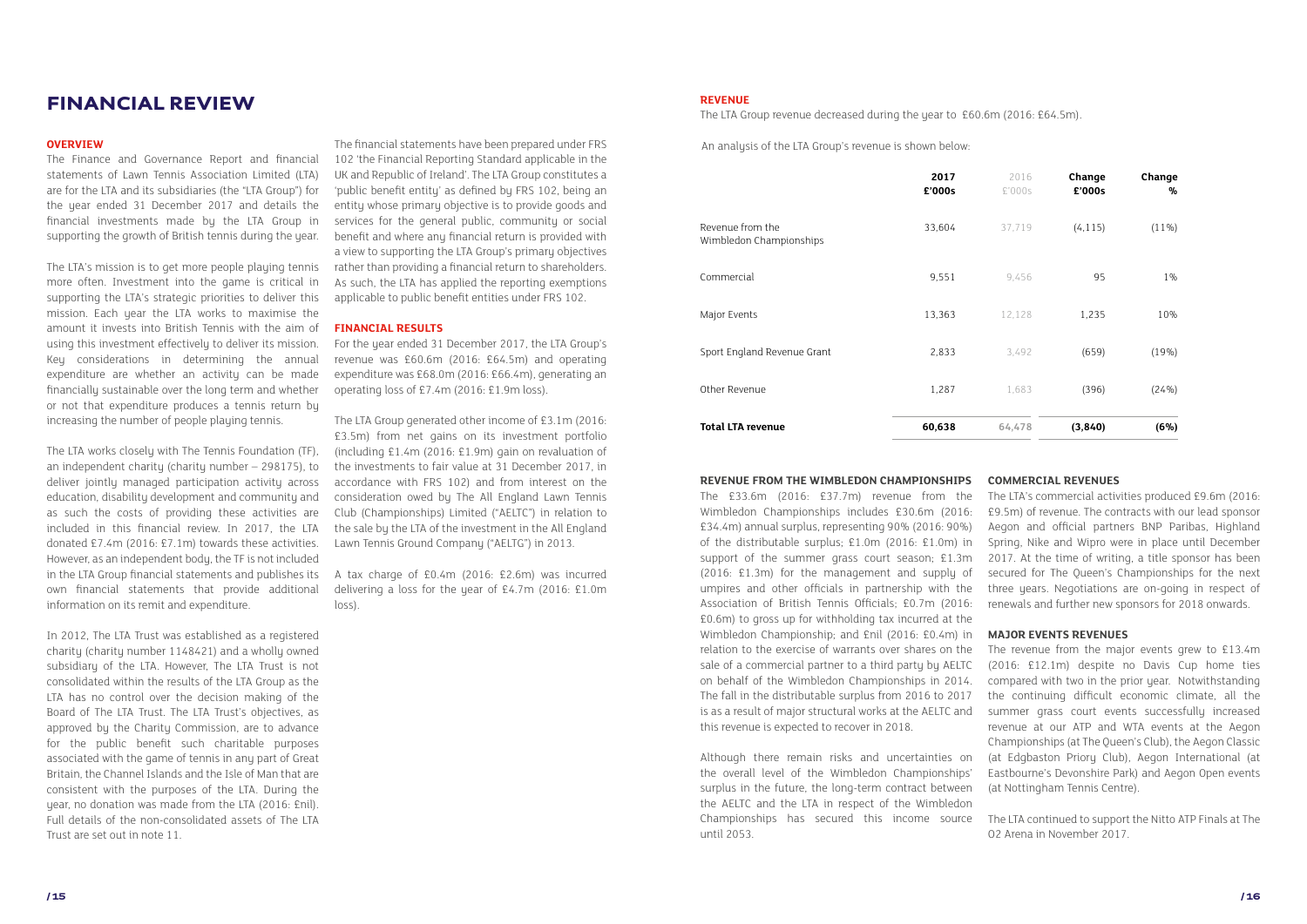The Board and Executive continue to work in partnership with Sport England on the implementation of the participation strategy.

Since Sport England stated their continued support of British Tennis for a further four years shortly prior to publication of this report last year, we have begun to operate under the new agreement and continue to work with them on the previously announced £1.2m conditional award (dependent on the delivery of agreed outcomes) that relates to our talent and participation programmes across the LTA Group and TF.

#### **OTHER REVENUE**

Other revenue of £1.3m (2016: £1.7m) arises from a range of activities that the LTA oversees, including British Tennis Membership, county association registration fees, coaching courses, other grants, National Tennis Centre income and programme funding. The reduction during the year was partially due to the inclusion of a full twelve months of outsourcing the day to day management of the National Tennis Centre to 14forty, a division of the Compass Group, compared to eight during the previous year.

#### **SPORT ENGLAND REVENUE**

Sport England revenue grants of £2.8m (2016: £3.5m) and capital grants of £nil (2016: £1.3m) reflected the fourth and final year of the previous Whole Sport Plan funding arrangements that commenced in April 2013 and the first year of the new four year agreement that began in April 2017. Though there was a reduction in grant funding from Sport England, this represented almost all of the total amount which was bid for and was a robust performance given the reduction in governing body awards seen in other traditional sports.

Under the new Sport Governance Code the LTA is now required to show the income from public investors and to clearly account for the expenditure of these funds. The analysis and use of Sport England funds received is shown below:

|                                   | 2017<br>£'000s | 2016<br>£'000s | Direct operating expenditure                             |        |        |       |            |
|-----------------------------------|----------------|----------------|----------------------------------------------------------|--------|--------|-------|------------|
| <b>Total Sport England income</b> | 2,800          | 3,500          | Participation                                            | 19,398 | 18,846 | 552   | 2.9%       |
| Talent                            | 896            | 962            | Performance                                              | 9,349  | 8,473  | 876   | 10.3%      |
| Disability                        | 669            | 574            |                                                          |        |        |       | 3.6%       |
| Club & Commercial                 | 117            | 461            | Commercial, Major Events and Marketing                   | 30,679 | 29,612 | 1,067 |            |
| Community                         | 285            | 1,133          | <b>Business Support</b>                                  | 3,975  | 4,909  | (934) | $(19.0\%)$ |
| Education                         | 67             | 265            |                                                          |        |        |       |            |
| Satellite Clubs                   | 27             | 105            | Depreciation, Amortisation and Prepaid court time charge | 3,350  | 3,082  | 268   | 8.7%       |
| SERVES programme                  | 335            |                | Capital Grants                                           | 1,265  | 1,436  | (171) | $(11.9\%)$ |
| Women & Girls                     | 404            |                |                                                          |        |        |       |            |
| <b>Total spend</b>                | 2,800          | 3,500          | <b>Total operating expenditure</b>                       | 68,016 | 66,358 | 1,658 | 2.5%       |
|                                   |                |                |                                                          |        |        |       |            |

|  |  |  | <b>OPERATING EXPENDITURE</b> |
|--|--|--|------------------------------|
|  |  |  |                              |

The operating expenditure of the LTA Group for the 12 months ended 31 December 2017 was £68.0m (2016: £66.4m). This increase was primarily as a result of planned increased investments in Performance and in Participation, in line with our mission of getting more people playing tennis more often, as well as the additional costs of running our Major Events during the year.

A summary of the operating expenditure is shown in the table below:

| 2017<br>£'000s | 2016<br>£'000s | Change<br>£'000s | Change<br>% |
|----------------|----------------|------------------|-------------|
|                |                |                  |             |
| 19,398         | 18,846         | 552              | 2.9%        |
| 9,349          | 8,473          | 876              | 10.3%       |
| 30,679         | 29,612         | 1,067            | 3.6%        |
| 3,975          | 4,909          | (934)            | $(19.0\%)$  |
| 3,350          | 3,082          | 268              | 8.7%        |
| 1,265          | 1,436          | (171)            | $(11.9\%)$  |
| 68,016         | 66,358         | 1,658            | 2.5%        |

The expenditure is presented in line with the LTA's defined roles: Participation, Performance, Commercial, Major Events and Marketing, and Business Support. However, these activities are interlinked and support each other in delivering our mission. The allocation assumptions of expenditure to particular areas are, therefore, intended to give an indication of the relative weight of investment in the different elements.

#### **Investment in Participation: Getting more people playing tennis more often**

Participation expenditure of £19.4m (2016: £18.8m) was on a wide range of initiatives across our strategic focus areas of clubs, communities, children and young people in partnership with the TF. Direct investment by the LTA was £12.0m (2016: £11.5m) supplemented by a donation to the TF of £7.4m (2016: £7.3m) in support of jointly managed activities and the TF's direct support of education and disability activities. Including TF direct expenditure, total expenditure on participation across the LTA and TF was £23.0m (2016: £22.8m). The analysis below of the £23.0m (2016: £22.8m) highlights the LTA's investment in participation both directly and in partnership with the TF.

£12.6m (2016: £12.1m) was invested in support of participation in community and club environments across an array of activities. We continued to build on our successful Tennis for Kids programme launched in 2016 that provided free lessons and equipment to over 22,500 5-8 year olds (2016: 13,250); increased the number of Local Authority framework agreements designed to open up park tennis courts to communities; and continued to support our registered clubs which are the backbone of British tennis.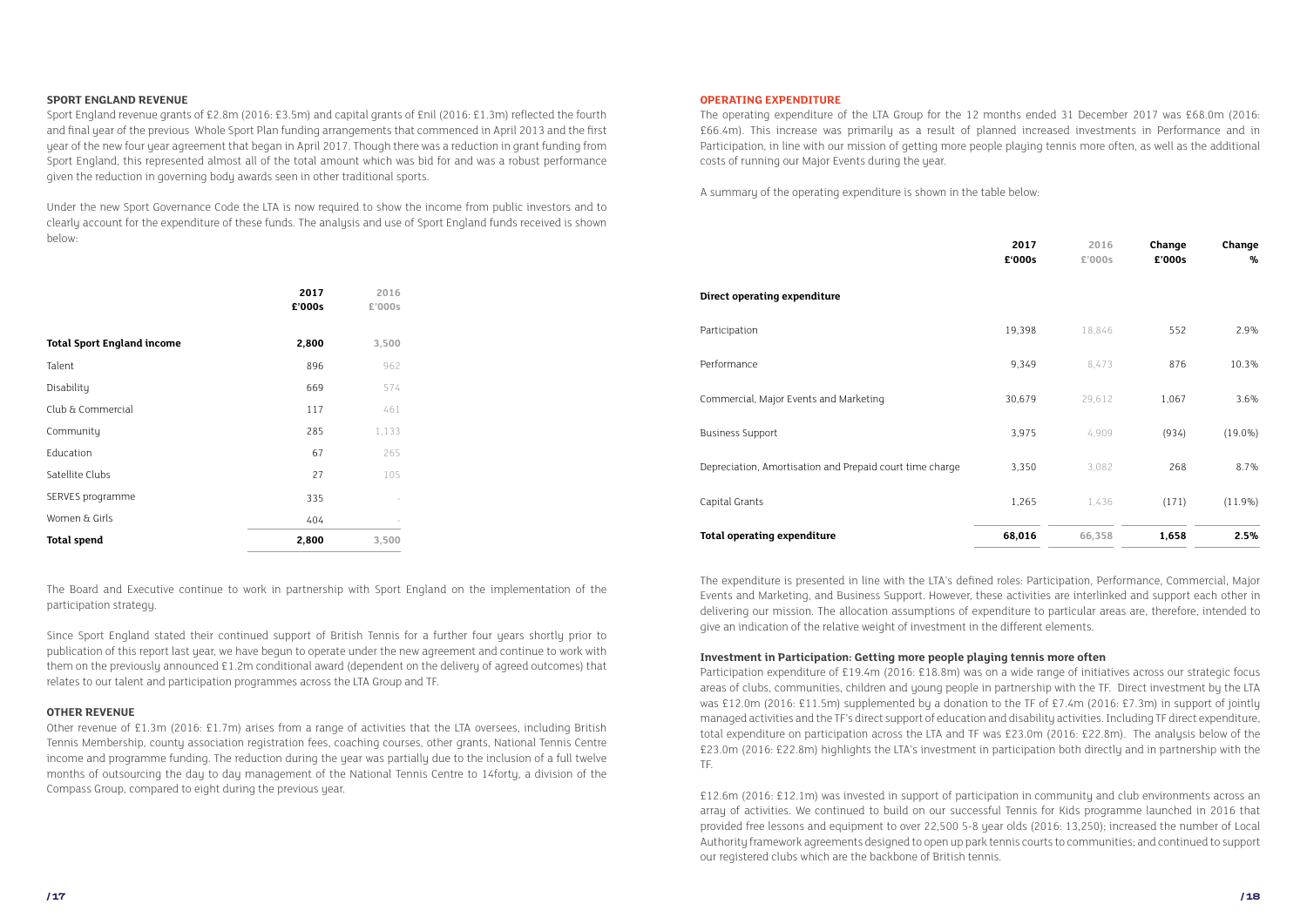£2.1m (2016: £2.1m) was invested in recreational and national competitions to establish a structure that provides both formal and informal competition for adults and juniors.

Recreational competitions such as The Quorn Family Tennis Cup and the Benenden Tennis Festivals continued during 2017 alongside our partnership with Local Tennis Leagues, which continued to be a success with its number of leagues increasing from 158 in 2016 to 175 in 2017.

£1.6m (2016: £1.9m) was invested across the full spectrum of coaching qualifications from level 1 to master club and performance level, coach workshops and the development and launch of the new and improved Coach Accreditation Scheme.

£6.7m (2016: £6.7m) was invested in tennis for disabled people and tennis in education. This included £1.6m (2016: £1.8m) invested in education with the Schools Tennis programme continuing to grow. 22,750 schools (2016: 21,800) have been supported with free teacher training, resources and equipment in primary, secondary and schools for those with special needs since the inception of the programme in 2009. A further £5.1m (2016: £4.8m) was invested in disability development, disability events and disability performance. The TF supported 380 (2016: 333) venues across Great Britain with funding, equipment and training to enable more disabled people to play tennis. In addition to hosting seven wheelchair ITF events, bespoke competition offers were created for each impairment group that the TF works with following consultation with players, parents and carers to understand players' needs. 2017 was another successful year for disability performance with 51 titles won on the ITF Wheelchair Tennis Tour.

#### **Investment in Performance**

As previously indicated a key driver of our Strategic Plan is the continued establishment of a world class High Performance Programme, with investment focused on allocating resources to those players, coaches and venues with the ability to achieve the performance targets set. During 2017 we established the guiding principles which will take this forward resulting in the launch of our new Performance Strategy at the outset of 2018. This is a ten year vision for British Tennis that aims to make Great Britain one of the most respected nations in the world for player development.

Our new long-term strategy will address the lack of high potential juniors and aspiring young professional players in or around the ATP / WTA top 100 by creating a seamless Player Pathway that nurtures people, teams and leaders.

Ahead of the launch of our new performance pathway we increased our investment in performance to £9.3m (2016: £8.5m) as we prepare for the roll out of the strategy throughout tennis centres across Great Britain.

#### **Commercial, Major Events and Marketing**

Commercial, Major Events and Marketing expenditure was £30.7m (2016: £29.6m).

Across the Major Event grass court calendar we invested £18.9m (2016: £15.1m) to put on eight tournaments around the country with the main cost increases coming from our Queen's and Eastbourne events.

In addition to the summer grass court season, £6.3m (2016: £8.7m) was invested in two Davis Cup ties (2016: three), the Nitto ATP World Tour Finals, officiating at the Wimbledon Championships and other major events and the cost of servicing sponsors.

Investment in marketing was £5.5m (2016: £5.8m) as we continue to place more emphasis on attracting new participants to tennis through online activity.

#### **Business support and depreciation**

Trade and other receivables – amounts falling due after more than one year have decreased to £20.2m (2016: £23.9m) mainly due to the receipt of £5m from All England Lawn Tennis Club (AELTC) in respect of amounts owing from the sale of the All England Lawn Tennis Ground Company (AELTG). Net movement of concessionary loans falling due after one year is an increase of £1.2m to £9.3m (2016: £8.1m). Concessionary loans are interest free loans to clubs, indoor facilities, parks and schools to improve tennis facilities that are repayable over 10 years. Tennis developments represent West Hants LTC development funding of £3.4m (2016: £3.5m) repayable in equal instalments over the next 23 years.

Expenditure on business support and depreciation decreased to £7.3m (2016: £8.0m). Business support expenditure of £4.0m (2016: £4.9m) represents the net core business support costs required for the operation and governance of the LTA and covers the business support functions of HR, IT, Finance and Legal together with the costs of running the National Tennis Centre at Roehampton and the national governing body secretariat.

#### **Capital grants**

Financial support to improve facilities is one key way the LTA helps clubs thrive and attract new players. In 2017 we invested £1.3m of capital grants (2016: £1.4m) and £2.7m of loans (2016: £2.8m) in facilities. No capital grant funding was received in 2017 (2016: £1.3m) from Sport England's Whole Sport Plan, resulting in a total investment in facilities of £4.0m (2016: £5.5m) in 92 projects (2016: 81) to improve their courts and facilities. Partnership funding from applicants in support of these projects amounted to £8.2m (2016: £23.2m). This investment in facilities created 12 new or refurbished indoor courts, 98 new floodlit courts, 249 outdoor new or refurbished courts and 15 clubhouses.

#### **FINANCIAL POSITION**

The LTA Group Statement of Financial Position remains strong with retained earnings of £139.7m (2016: £144.4m). This excludes the independently managed assets of the Tennis Foundation and The LTA Trust. The decrease in retained earnings is due to the loss for the year of £4.7m (2016: £1.0m loss). LTA Group reserves are in line with the reserves policy and leave the LTA Group in a strong position to carry out its strategic priorities going forward.

Intangible fixed assets of £3.5m (2016: £3.2m) primarily consist of the expansion of the Centre Court at the The Queen's Club Championships tournament site, The Queen's Club Championships ATP 500 sanction and facility improvements at other LTA tournament sites that increase the future economic benefit of the LTA tournaments held there. In 2016, the LTA committed to the expansion of the Centre Court at The Queen's Club Championships in partnership with The Queen's Club. The cost of the intangible fixed asset is £2.1m (2016: £1.6m) and is being amortised over 20 years. representing the anticipated life of the asset with amortisation commencing in June 2017. The LTA continued the amortisation of the ATP 500 sanction acquired in 2014 at a cost of £2.1m following the upgrade of The Queen's Club Championships. This cost is being amortised over the life of the agreement to 2022 resulting in a net book value at 31 December 2017 of £1.3m (2016: £1.6m).

Tangible fixed assets primarily comprise the investment in the National Tennis Centre. The decrease in net book value to £32.8m (2016: £34.3m) represents the depreciation charge for the year of £2.5m partially offset by additions and disposals during the year.

£47.7m (2016: £45.8m) is held in the LTA's investment portfolio in shares, bonds and other assets by external investment managers and reflects the Board's decision to hold free reserves to cover long-term working capital requirements and a possible (but not anticipated) interruption in the LTA Group's annual income. As at 31 December 2017, external investments were revalued to fair value in accordance with FRS 102.

The overall trade and other receivables – amounts

falling due within one year has decreased to £41.9m (2016: £46.9m). The decrease is largely due to a decrease of £2.8m in amounts owed by the Wimbledon Championships to £28.6m (2016: £31.4m) and a decrease of £1.4m in prepayments and accrued income to £3.3m (2016: £4.7m).

Trade and other payables – amounts falling due within the year has decreased to £12.0m (2016: £16.5m). The main liabilities included in this balance are accruals and deferred income of £11.0m (2016: £13.8m) which include capital grant commitments to club venues of £1.9m (2016: £2.1m) and deferred income of £1.1m (2016: £1.1m) relating to future ticket sales and British Tennis Membership.

#### **CASH FLOWS**

During 2017 there was a net cash outflow from operating activities of £6.3m (2016: outflow £9.7m) and a net cash inflow of £3.8m (2016: inflow £2.6m) from investing activities. This resulted in a net cash decrease of £2.5m (2016: decrease £7.1m) for the year.

 $\sim$ 

**Simon Steele** Finance Director 26 April 2018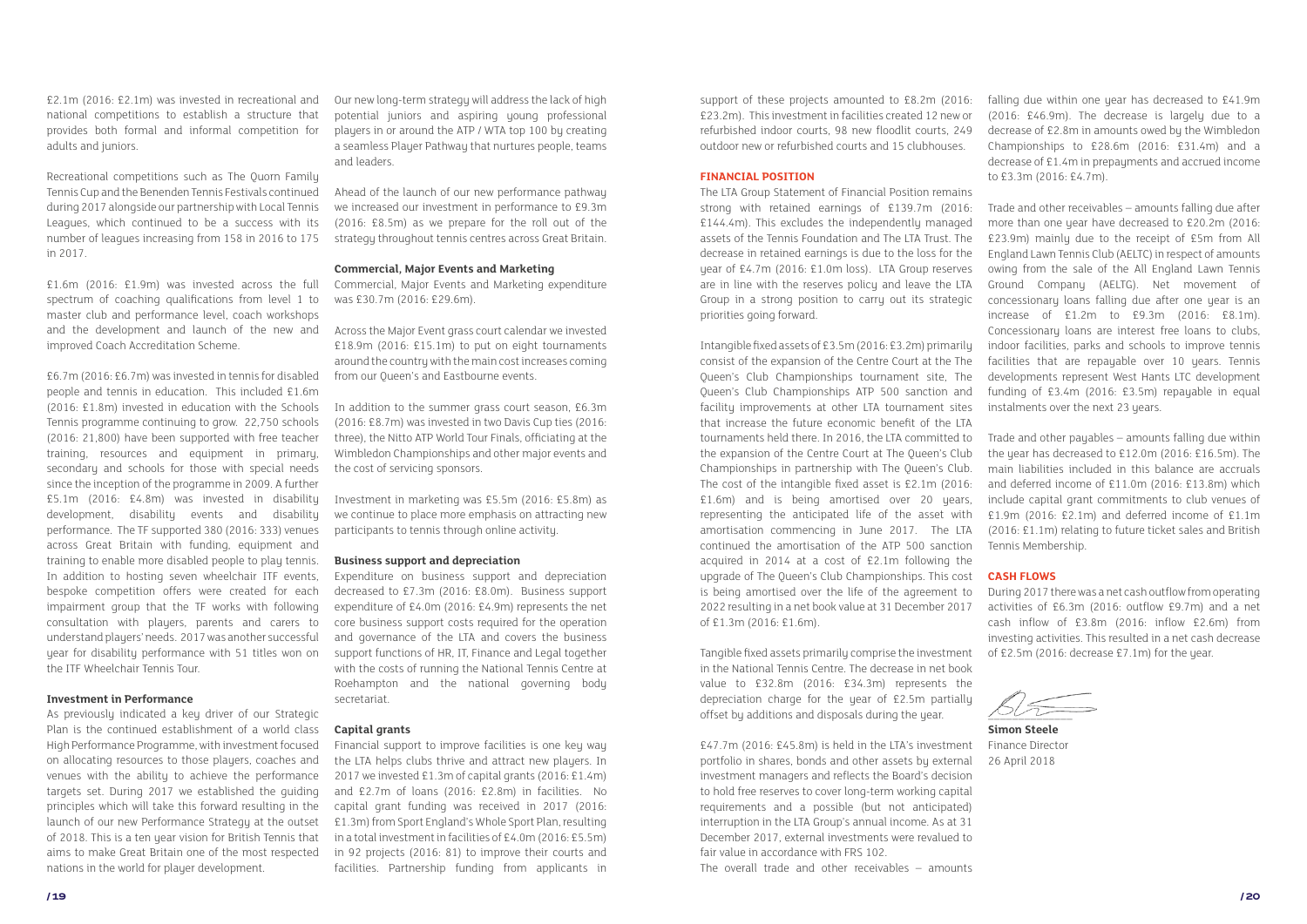#### PRINCIPAL RISKS & UNCERTAINTIES AND FUTURE DEVELOPMENTS

#### **PRINCIPAL RISKS & UNCERTAINTIES**

The LTA's risk management process is designed to improve the likelihood of delivering the business objectives, protect the interests of key stakeholders, enhance the quality of decision making, and assist in the safeguarding of LTA assets, including people, finances, property and reputation.

The Board has oversight for risk management with a focus on the most significant risks facing the LTA, including strategic, operational, financial, reputational and legal and compliance risks. The Board reviews existing risks and identifies new risks on a half yearly basis. Suitable controls are implemented and action plans established to mitigate risks.

The Audit Committee oversees the identification and mitigation of risks for the LTA Group and discusses with management the LTA's risk assessment and risk management practices. When reviewing and approving the annual internal audit plan for the LTA, the committee prioritises areas to be audited based on their residual potential risk. The Audit Committee also oversees the policies, processes and risks relating to the financial statements, the financial reporting process, compliance and auditing.

A key business risk relates to the certainty of future revenue streams, notably from the Wimbledon Championships, Sport England and commercial partners. The risk of non-receipt of revenue from the Wimbledon Championships is mitigated by a long term contract in place until 2053. Given the large contribution that the Wimbledon Championships makes to the LTA's total results, the LTA Group is still exposed to a potential loss of revenue in any single year due to cancellation or severe curtailment of the Wimbledon Championships. Steps to mitigate or protect against this risk are being put in place for future years particularly with respect to the roofs over Centre Court and No.1 Court providing protection against weather losses and insurance covering major curtailment or abandonment risks

where possible. There are isolated risks which are not insurable or capable of mitigation in relation to the Wimbledon Championships and also within LTA organised major events that could have a material impact on revenue streams associated with these events but these are considered remote. A key contract with Sport England was signed during 2017 which secured funding for the next four years. A number of contracts with commercial partners were agreed during the year while discussions are still underway to secure a lead sponsor for British Tennis. The LTA maintains adequate cash balances and reserves to mitigate any short-term financial impact from these risks.

The LTA faces an element of credit risk in its on-going business relationship with major commercial partners. Risks are managed as part of on-going due diligence and credit management but cannot be completely mitigated.

The LTA Group holds investments in shares, hedge funds, fixed income products and corporate bonds as part of its overall investment strategy. The LTA Group has appointed independent specialist investment managers who manage the portfolio on the LTA's behalf in accordance with the agreed medium/low risk profile. However, it is recognised that any investment portfolio is subject to market fluctuations and external factors. A new Investment Policy Statement was approved by the Board in November 2017 which will result in a lower overall risk profile for investment portfolio. The Investment Advisory Group oversees the implementation of this policy. The LTA does not use financial instruments for speculative purposes.

In addition to the measures described above, the LTA has an element of natural risk mitigation in that a large element of its expenditure in the sport is discretionary in each financial year and can be reduced in subsequent years without breaching legal commitments.

The risk of non-delivery of our strategy and mission of getting more people playing tennis more often is mitigated through our commitment to working alongside all the people and organisations that share our mission including volunteers, coaches, players, local authorities, clubs, and other Grand Slam nations. We have a long term strategic plan and resources are allocated appropriately to deliver on our mission. Further information on the delivery of the strategy can be found in the Annual Review.

As in any sport or organisation which engages children and young people, there is a risk of historic or current safeguarding issues arising which may threaten the reputation of the LTA and the sport. This is a risk the LTA takes extremely seriously, and, with our new Safeguarding Strategy (see further below) and expanded team to deliver it, alongside the existing controls provided by our independent Safeguarding Committee and regular updates to the Board and Executive, we believe we are taking all necessary steps to mitigate this risk.

As permitted by the Articles of Association, the Directors have the benefit of an indemnity which is a qualifying third party indemnity provision as defined by Section 234 of the Companies Act 2006. The indemnity was in force throughout the last financial year and is currently in force. The LTA also purchases directors' and officers' liability insurance in respect of itself and its Directors.

#### **FUTURE DEVELOPMENTS**

As we move into 2018, we will transform tennis facilities across the country through the Transforming British Tennis Today fund. Tried and tested initiatives such as Tennis for Kids, Team Challenge and Great British Tennis Weekends will continue to receive our support so that they can bring the fun and enjoyment of tennis to more people than ever before. We'll also continue to improve our support for coaches and work tirelessly to implement the new Performance strategy so that we can deliver a seamless pathway for British Tennis Champions that nurtures people, teams and leaders. Players and fans alike will be treated to world-class experiences at our grass court Major Events and through our vastly improved British Tennis Membership. Above all else, safeguarding will remain our very highest priority, ensuring that we take the recommendations from internal reviews and an independent safeguarding review to set and uphold the highest possible safeguarding standards.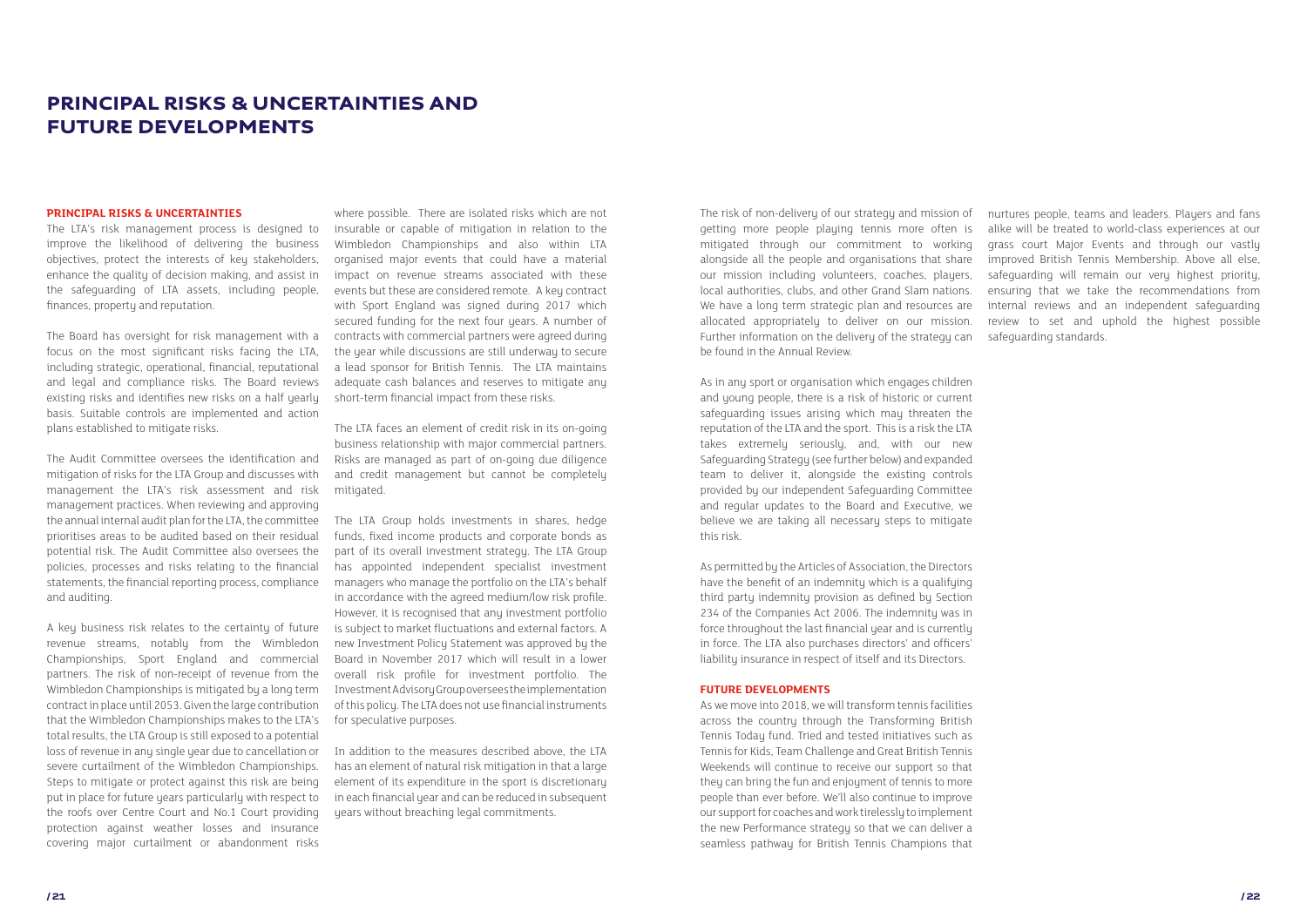#### CORPORATE SOCIAL RESPONSIBILITY STATEMENT

During the summer season, we run a series of grasscourt major events at locations across the country and we work hard to ensure that the communities around these events are positively impacted.

Our Values of Teamwork, Integrity, Passion and Excellence guide how we deliver the British Tennis strategy, ensuring that we do so in the right way. This means being aware of the community, social and environmental impact we have.

Separately to the Aegon Championships, LTA colleagues organised a charity tennis tournament at the National Tennis Centre to raise funds for the Royal Marsden Cancer Charity which raised almost £13,000.

This year, the Aegon Championships at The Queen's Club raised approximately £175,000 for charity. This included raising £150,000 in a live Children in Need auction on the Chris Evans Show, with 8 winners receiving an unforgettable tennis experience at the event. Once again The Royal Marsden Cancer Charity was the official tournament charity which received all proceeds from our Charity Ticket Resale (£10,277), all proceeds from used tennis balls (£302) and £5 from every evening ground admission ticket sold from Monday to Thursday (£1,880). We also encouraged donations through on-site marketing and inviting two Royal Marsden patients to be our mascots on semifinals day. We also donated tickets to local schools, the London Fire Brigade, Met Police and London Ambulance Service.

Just before the event began this year, the tragic Grenfell Tower disaster took place in London, not far from the Aegon Championships. To show our support, we made a

The Aegon Championships also supported Starlight, a children's charity which brightens the lives of children and teenagers suffering from a serious or terminal illness, by arranging a meeting, and an on-court hit, with Andu Murrau at The Oueen's Club, for a young cancer patient.

£10,000 donation to those affected on behalf of the tournament, alongside Andy Murray (who donated his prize money) and The Queen's Club (which matched our donation). In addition, colleagues across the LTA pulled together to donate rackets, balls, toys, blankets and clothes, using the National Tennis Centre as a central collection point.

In May, another devastating incident took place just before the major events season began - the terror attack at the Manchester Arena on May 22. We took the decision to show our support for those affected by donating ticket income from the Aegon Manchester Trophy tournament to the We Love Manchester Emergency Fund (over £10,000).

In Eastbourne, the Aegon International Eastbourne supported Friends of Sussex Hospices, donating 50% of gate receipts on Family Day (£7,000) and allocating them a trade stand to advertise and collect donations. The enormously popular event directly brings approximately £5m into the local community from secondary spectator spend. In addition, we tru to employ/engage with local contractors and suppliers which includes 150 marshals, 120 ball crew, 50 catering plus approximately 100 additional staff, the vast amount being local. Through our partnership with Tennis Sussex, we bring the excitement of a major event to local school children who are invited to the event and offered free entry on the first day of qualifying.

The Aegon Open Nottingham named Rainbows Hospice for Children and Young People as the official charity partner, helping raise almost £12,500. The first Monday of the event was named 'Donation Day', whereby customers gave a donation of their choice to get a ticket to the event that day and 100% of ticket sales went to the charity. In addition, centre court ticket resales on the day went to the charity and a pair of Ladies Final Wimbledon tickets were auctioned off to raise further funds.

To coincide with the event, the Nottingham Primary Schools Programme ran a school festival that saw 1,512 primary school children from across 43 different schools in and around Nottingham participate during the week. This resulted in 242 children joining a tennis programme at either Nottingham Tennis Centre (the site of the Aegon Open Nottingham) or a park site in Nottingham. Once again the very able ball crew was selected from local children and we recruited approximately 35 local students and young people to be part of the Grounds Team for the event.

The Aegon Classic Birmingham supported the Queen Elizabeth (QE) Hospital Birmingham Charity donating approximately 500 tickets that they could sell to fundraise. The Monday was a dedicated QE Charity Day with a broad range of activities in place to encourage donations. Further charity activity included ticket donations to the Royal Marsden Cancer Charity, Birmingham Irish Cycle Appeal, Children's Liver Disease Foundation, Tickets for Troops, Marie Curie and St John Ambulance.

Our Corporate Social Responsibility activity does not just take place during the summer. This year we continued to support Tennis First, investing £67,500 to help ensure grant aid is available for aspiring players to help meet the significant costs of becoming a tour player. The National Tennis Centre is based in south west London and our employment strategy specifically encourages job applications from members of the local community. We run a Flexible Talent Bank of local workers who cannot commit to a regular position, but can offer hugely valuable skills on a flexible basis, and for whom a short commute can mean the difference between being able to work and not being able to work. We also understand that many members of the local community, particularly parents trying to find a way back into work, need part-time or flexible working arrangements and we offer a broad range of working options to accommodate this. We are proud that we have made many roles open to more flexible working

and that 15% of our work force are part time compared to 0% three years ago.

A broad range of social impacts are achieved through the work of The Tennis Foundation, Great Britain's leading tennis charity, which we work with and support. This includes: providing anybody, with any disability the opportunity to play tennis; helping young people in education reach their potential, both on and off the tennis court; and using tennis as a vehicle to unite, educate and inspire young people in disadvantaged communities through the SERVES programme. To read more about the impact of the work of The Tennis Foundation, visit www.tennisfoundation.org.

The Strategic Report on pages 15 to 24 was approved and authorised for issue by the Board on 26 April 2018 and is signed on its behalf by:

 $\sim$   $\sim$   $\sim$   $\sim$ 

**David Gregson** Chairman 26 April 2018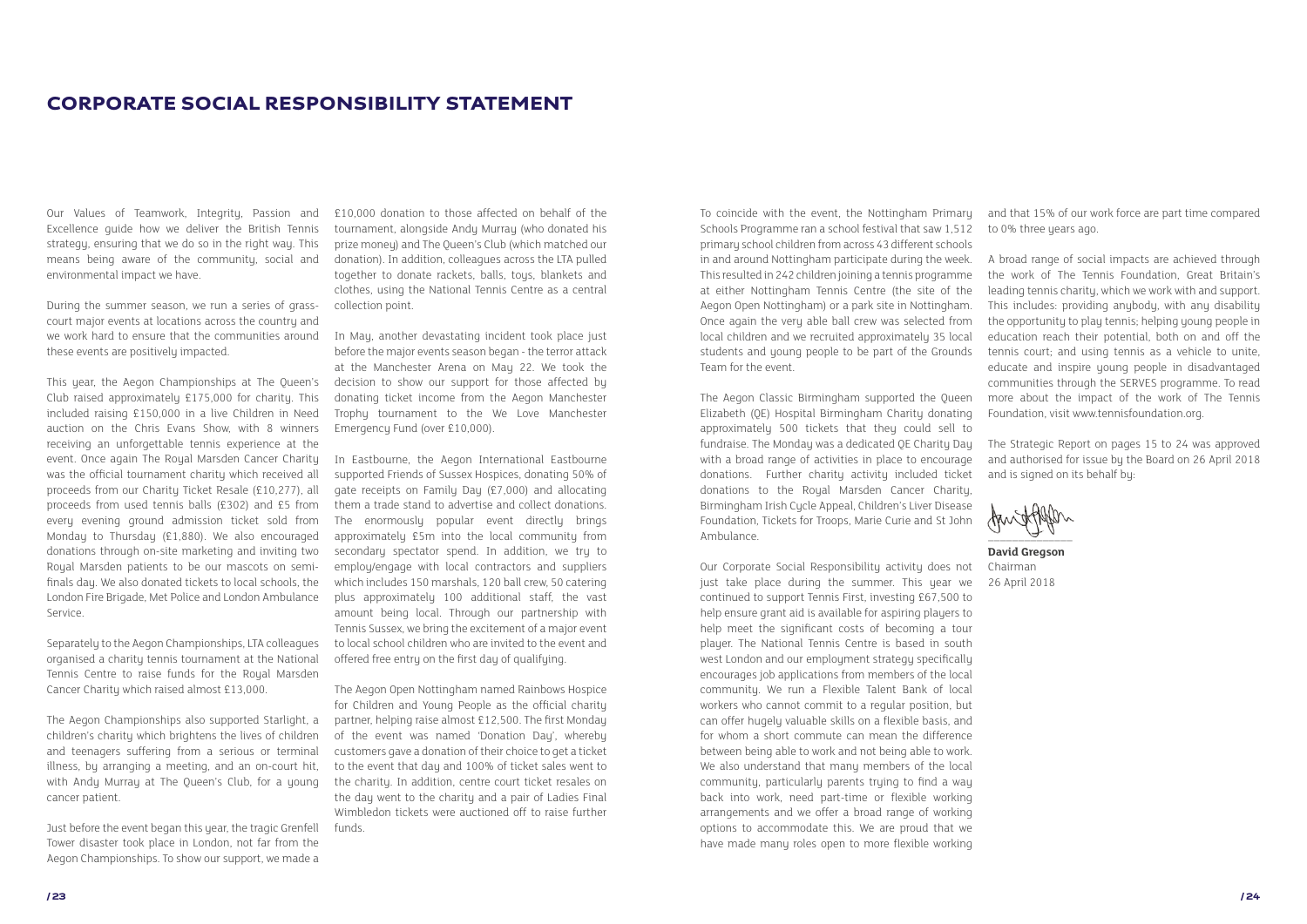## SECTION THREE

 - DIRECTORS' REPORT - STATEMENT OF DIRECTORS' RESPONSIBILITIES IN RESPECT OF THE FINANCIAL STATEMENTS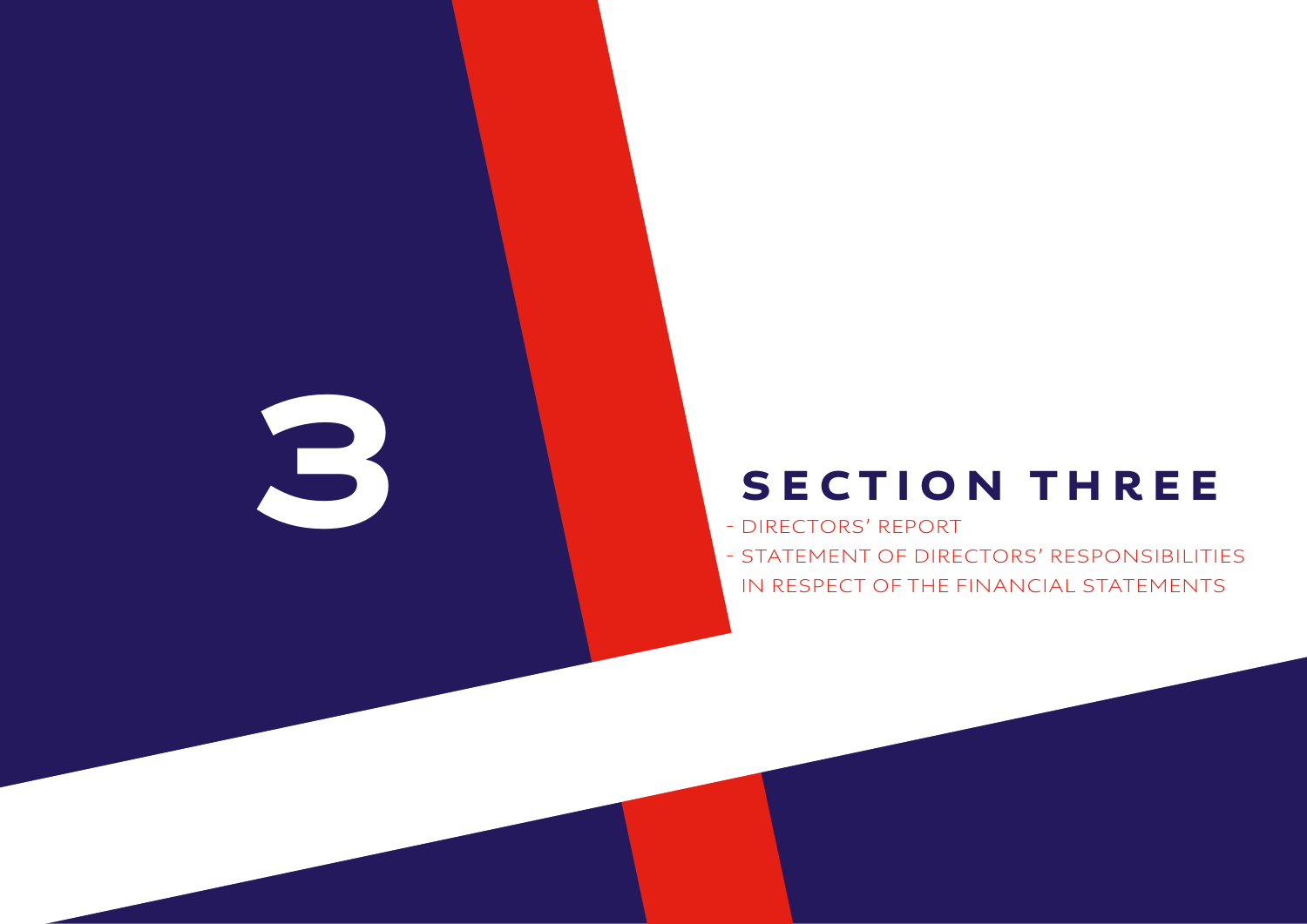#### **INTRODUCTION**

The Directors present their report, Strategic Report and the audited Group financial statements for the Lawn Tennis Association Limited (LTA) and its subsidiaries (the "LTA Group") for the year ended 31 December 2017.

#### **GOING CONCERN**

The financial statements have been prepared on a going concern basis. The Directors have a reasonable expectation that the LTA and the LTA Group have adequate resources to continue in operational existence for the foreseeable future.

Further details regarding the adoption of the going concern basis can be found in the Statement of Accounting Policies in Note 1 b) to the financial statements.

#### **EQUALITY**

The LTA Group is committed to making tennis accessible and open to everybody. The LTA Group's policy is to treat everyone fairly and work with individuals to enable them to participate in tennis.

All applications for employment are considered based only on merit. The LTA actively promotes equal opportunities in employment and aims to ensure everyone has an opportunity in British Tennis, regardless of age, gender, race, nationality, ethnic origin, colour, sexual orientation, gender reassignment, marital status, religion or belief, ability or disability.

Creating an inclusive tennis environment wherever people play tennis is of paramount importance to us and we work in partnership with a wide range of organisations to achieve this. It sits right at the heart of our mission, helping to maintain a positive image for sport and allowing us to reach a wide and diverse audience of potential new players.

#### **SAFEGUARDING**

The safeguarding and protection of all those playing our sport remains a significant priority for the LTA. Safeguarding training is mandatory for accredited coaches, Welfare Officers at Tennismark venues and LTA colleagues. In addition, each county now has a trained County Welfare Officer. This work has meant that we have maintained our NSPCC assessment rating of green, the highest possible level. Staff also receive diversity and inclusion training. From October 2018, it will be mandatory for all registered venues to have a

- selecting and supporting the CEO;
- · ensuring accountability and effective governance; and
- to role model the values of Passion, Integrity, Teamwork and Excellence.

safeguarding trained Welfare Officer, and from October 2019, mandatory for all registered venues to only engage accredited coaches. This work is part of a detailed safeguarding action plan which the LTA is driving forward.

#### **CODE FOR SPORTS GOVERNANCE**

The LTA was delighted to be the joint first sport to fully adopt the provisions of the new Code for Sports Governance, following a vote by Council at the LTA Annual General Meeting in May 2017. This enshrined significant governance changes, notably the introduction of nine year term limits for Councillors, together with changes to the structure of the Board, such as increasing the number of independent nonexecutive directors from two to three, and opening up the positions of chair of the Tennis Development Committee and the Tennis Performance Committee to external applicants. A new Diversity Action Plan has also been approved by the Board and Council.

#### **DISABILITY**

The LTA Group is an equal opportunities employer and makes reasonable adjustments as needed.

#### **EMPLOYEE CONSULTATION**

The LTA Group places considerable value on the involvement of its employees and has continued to keep them informed on matters affecting the performance of the LTA Group. This is achieved through formal and informal meetings, employee consultation forum, monthly newsletters, weekly bulletins and staff surveys. Monthly 'All Colleague' meetings are held which afford everyone the opportunity to share information, hear about the organisations plans and progress and to ask questions.

#### **CORPORATE GOVERNANCE THE BOARD**

The composition, role and powers of the Board are covered by the Articles of Association, the Rules of the LTA and the Standing Orders. The Board provides leadership to the LTA and is ultimately responsible for its performance. Its broad areas of responsibility include:

- · establishing the vision, mission and values;
- determining the strategy, objectives and supporting major policies;
- · ensuring the financial viability including monitoring risks and conflicts;
- · monitoring operational and financial performance

The Board is led by an independent Chairman who is appointed to the Board, following the recommendation of the Nominations Committee and the approval of Council. The President and Deputy President, two Council elected board members, the chairs of our Tennis Development Committee and Tennis Performance Committee, and three independent board members together are the 10 non-executive members of the Board. The Board also has two executive members, the Chief Executive Officer and the Finance Director.

The Board considers its composition is appropriate in view of the size and requirements of the LTA's business. The Board Nominations Committee reviews the composition of the Board and makes recommendations to the Board and Council on its makeup. The Board Nominations Committee is responsible for leading the search procedure to recommend new Board appointments.

The terms of appointment to the Board are as follows: the Chairman and the three independent Board members are appointed for an initial term of three years, and with the approval of the Board and Council, may continue to serve for up to two further terms of three years. The President and Deputy President are elected each year, within a convention that no President serves for longer than three years. Council elected Board members are elected to the Board for a term of three years, and may, if re-elected, serve for up to two further terms of three years. The chairs of the Tennis Development Committee and the Tennis Performance Committee are appointed for an initial term of three years and may serve for up to five years with the annual approval of Council.

There is a clear division of responsibility between the Chairman, President and the Chief Executive Officer. The two executive Board members each have a role description and limits of authority. The Board meets a number of times per year in accordance with the Standing Orders, and in 2017 it met six times. The Board members at the date of signing this report were:

#### **DAVID GREGSON**

David was appointed Chairman of the LTA Board on 20 December 2012. David is currently also a Director of the London Legacy Development Corporation, which is transforming East London following the 2012 Games, and a member of the Advisory Boards of both the Sutton Trust, promoting social mobility through education, and of the Apeldoorn Conference Series, which promotes shared understanding between the British and Dutch in areas of common interest. Previously, David was a cofounder and Chairman of Phoenix Equity Partners, a leading UK mid-market private equity business. Over his career, he has been a director or Chairman of some thirty companies or charities. Most recently, David was Chairman of CGL, the UK's largest social and health care charity. David is an avid tennis supporter.

#### **MARTIN CORRIE**

Martin joined the LTA Council representing Hertfordshire in 2003, where he has been a member since 1993 and Treasurer since 2000. In 2002 he was appointed Chairman of the County Tennis Committee responsible for Talent Identification and Performance Tennis. Martin served on the LTA Funding Committee before joining the Professional Tennis Advisory and Scrutiny Board of which he was appointed Chairman in 2009 and joined the Board of the LTA. He was Chairman of the Tennis Performance Committee until the end of 2012 and was elected a Council-Elected Board member in 2013. He was elected Deputy President at the LTA AGM in December 2013. Martin, who remains an active tennis player representing Hertfordshire in the appropriate veterans' age groups, is currently senior partner in Hicks & Co chartered accountants and chairman of I-Financial Services Group Plc. Martin was a Tennis Europe Board member (and Treasurer) from 2014-2017. In 2015 he was elected to the Board of the ITF where he serves as Chairman of the Remuneration Committee, Wheelchair Tennis Committee and the Technical Commission; he is also a member of the ITF Finance Committee.

#### **RICHARD BAKER**

Richard was appointed as an Independent Board Member of the LTA in December 2010 and is currently Chair of the Remuneration Committee. He is also a Senior Operating Partner at Advent International and up until February 2018 was the Chairman of Whitbread Plc. Prior to these appointments, Richard was Chairman of DFS Plc 2010-2017, Board Advisor to Aimia (owners of Nectar Card) 2009-2017, Chairman of Virgin Active 2008-2014, Chief Executive of Alliance Boots Plc 2003- 2007 departing after completing its £11bn sale to KKR, Chief Operating Officer at ASDA, and Marketing Director for Mars. Richard is a passionate tennis player.

#### DIRECTORS' REPORT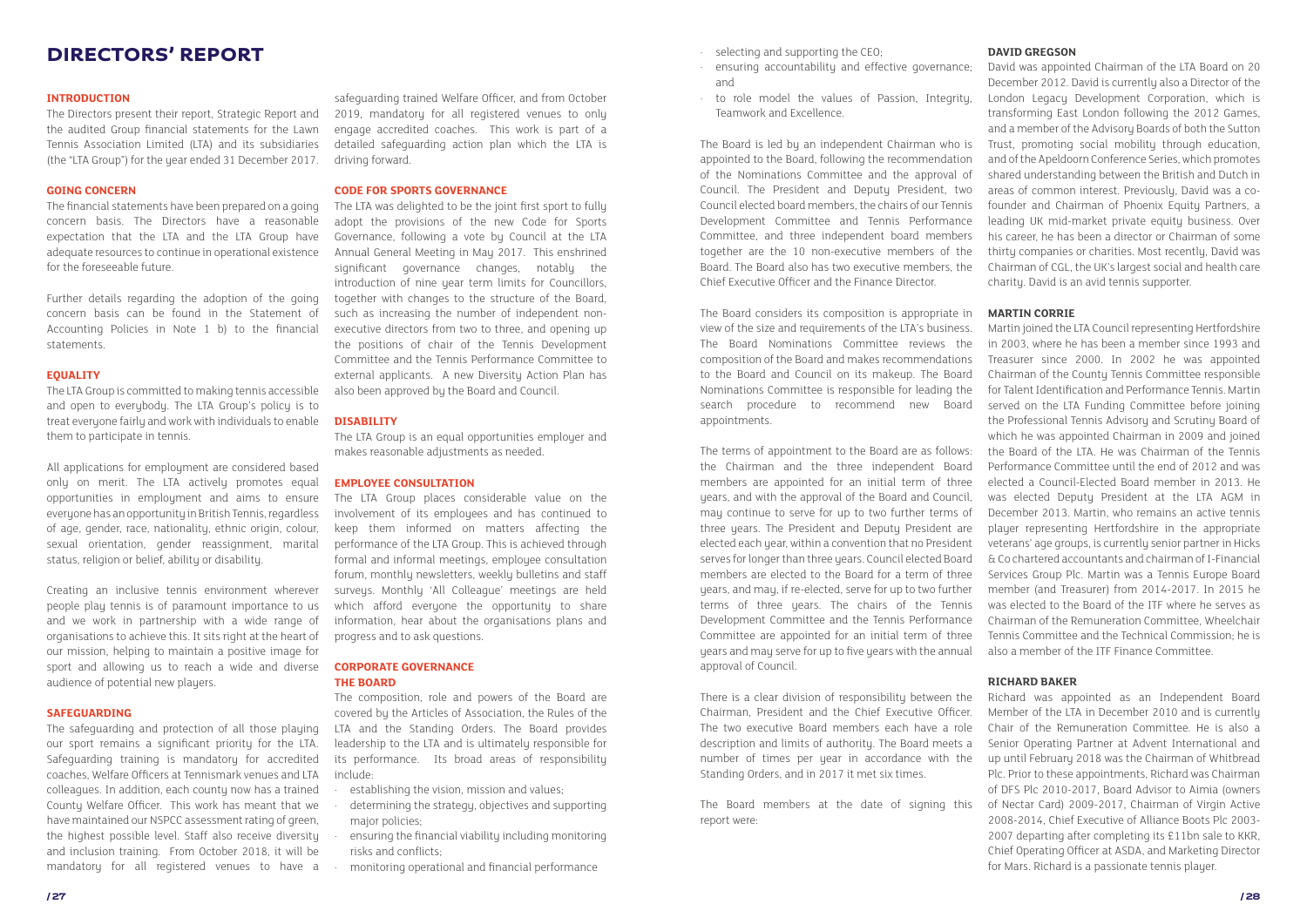#### **CRAIG HAWORTH**

Craig was appointed to the Board as a Council elected member from January 2017. He is Managing Director of Passing Shots Community Interest Company that runs Corby Tennis Centre and has been at the Centre since 1991. He previously represented Great Britain as a player and National Coach for 15 years and represented Buckinghamshire and, more recently, Northamptonshire at County level and has coached a number of Junior National Champions. He is on the LTA Property Limited Board, LTA Operations Limited Board and the LTA Council Nominations Committee. He has served on the LTA Tennis Performance Committee and the Facilities Advisory Funding Group. He is also a member of the East Regional Forum Committee and the LTA Councillor for Northants LTA as well as being the County's Lead Volunteer, a member of the County LTA Committee and a member of the Tennis Europe Professional Tennis Committee.

#### **CLARE HOLLINGSWORTH**

Clare joined the LTA Board as a Council elected member in January 2015. She is currently Chairman of Eurostar International Ltd, having joined the Board in 2010. She has worked in a variety of industries, including travel, healthcare and real estate, and has held a number of non-executive directorships. In addition to her Eurostar role and as an Independent Non-Executive Director of the LTA and Chair of LTA Audit Committee, she currently holds a Non-Executive Director position at Molnlycke AB. She is also a regular volunteer at The Listening Place charity. Her executive career includes being Chief Executive of Spire Healthcare and positions as Managing Director BUPA Hospitals (1999-2007) and Caledonian Airways (1990-1997). Her early career was spent with British Airways. Clare is a keen tennis follower and supporter.

#### **SCOTT LLOYD**

Scott was appointed CEO of the Lawn Tennis Association on 8 January 2018. Prior to joining the LTA, Scott has had a successful business career in the sports and leisure industry. He founded the health, fitness and racquets club group, Next Generation Clubs, in 1997 and expanded the company internationally, developing an Australian portfolio of clubs alongside the UK portfolio. In 2006, he led the sale of the UK business to London & Regional Properties and stayed with the company as CEO. A year later, he sold the Australian portfolio to Kings Park Capital and chaired the investment until 2014. In 2007, the Company purchased David Lloyd Leisure from Whitbread plc. As Group Chief Executive of David Lloyd Leisure, Scott headed up the integration and subsequent growth of the business through to a successful sale to TDR Capital in September 2013. Scott stayed with the company as CEO before stepping up to the role of Deputy Chairman and continues to hold a Non-Executive Director role.

#### **NICOLA MASKENS**

Nicola was appointed to the LTA Board in September 2014; she served as a Council elected member in 2015 and 2016, as Chairman of the Tennis Development Committee from 2017 and is also a member of the Council Nominations Committee. She has worked in marketing throughout her career with an expertise in the field of shopper behaviour working with retailers and manufacturers such as Boots, Tesco, Poundland, Pfizer, Mondelez and Warburtons. Nicola joined the LTA Council in 2008 representing Oxfordshire. She is currently the Chairman of the County Association having in the past been Chairman of the Junior County Closed and undertaking various roles on the Management Committee. At the LTA, in addition to chairing the Tennis Development Committee, Nicola serves on the Licensing & Registration and Safeguarding & Protection Committees. Nicola is also a member of the Tennis Europe Tennis Development Committee. Nicola has been involved in tennis throughout her life, as a junior, tennis parent, club member, club membership secretaru, team captain and an active player in the local summer and winter leagues.

#### **SANDI PROCTER**

Sandi is a former PE teacher turned tennis coach and now Manager of Bromley Indoor Tennis Centre. She has a particular passion for mini tennis and, for the LTA, created the Mini Tennis Red, Orange and Green programme and the Tennis Leaders Programme, with resources, training materials and delivery to British coaches. Sandi joined the LTA Board in January 2017 as a Council Elected Board Member. On the LTA Council she represents Kent where she is the Lead Volunteer and has been involved in a wide range of Kent activities and projects for over 25 years. At the LTA Sandi is a member of the Tennis Development Committee and the Council Nominations Committee. Sandi is also a member of the Tennis Europe Junior Tennis Committee.

#### **DAVID RAWLINSON**

David joined the LTA Council in 2006 representing Bedfordshire where he has served as Treasurer, Sponsorship Co-ordinator, Men's Captain and Lead Volunteer. David is President of Riverside LTC in Bedford. He took up the role of LTA Deputy President in January 2017. He chairs the Investment Advisory Group and serves on the Tennis Development, Audit and Council and Board Nominations Committees and chairs the Selectors of Seniors Tennis Great Britain. Previously, he has served on the Funding and Tennis Performance Committees and is now a Tennis Europe Board Member & Treasurer having been appointed in March 2017. He is a member of the ITF Seniors Committee and is also an active player and competes in National and International Seniors' Tournaments. He has represented Bedfordshire at County level in the Men's and Seniors' teams and has played for England in the Four Nations Seniors' competition. David is a practising Chartered Accountant and a Rotarian.

#### **SIMON STEELE**

Simon is the Finance Director at the LTA, joining in October 2016, and is also responsible for National Tennis Centre operations and technology. He has over 10 years' experience in sports across a number of different organisations. Most recently he was Head of Finance and Business Development at Team Sky, advising stakeholders including the owners, team principle and athletes on both financial and commercial issues. In this role he also worked with British Cucling and the wider Sky organisation on their participation programme. Prior to this Simon spent 15 years at Sky, leading finance teams supporting business areas including marketing, technology and Sky Sports, where he was part of the management team responsible for acquiring sports media rights as well as all other aspects of sports broadcast and distribution. Simon is a member of the Institute of Chartered Accountants in England and Wales, having trained and qualified with KPMG.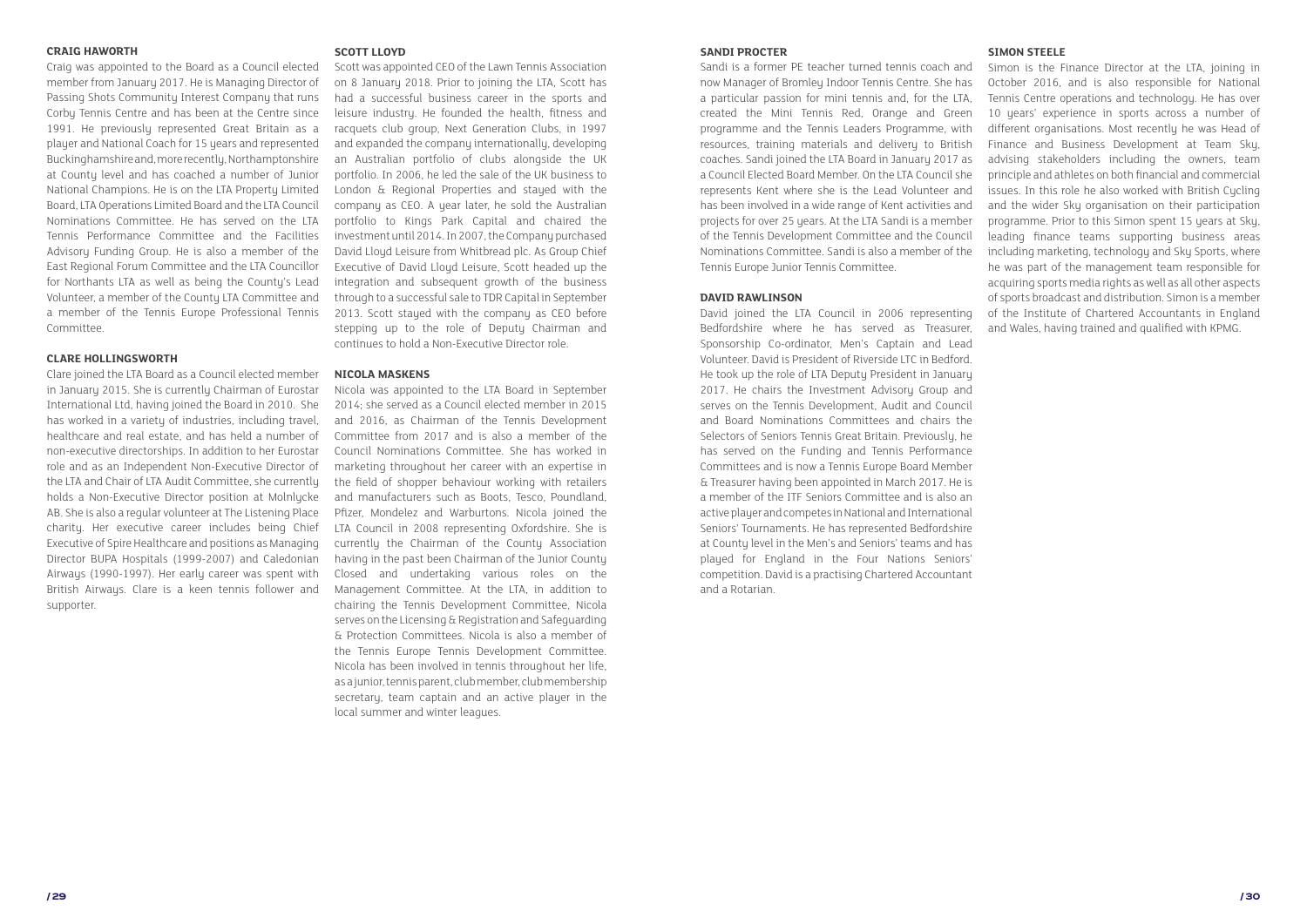Scott Lloyd was appointed Chief Executive Officer elect in June 2017 and attended the July, September and November Board meetings in that capacity. Stephen Farrow was the LTA's Company Secretary during the year and attended five of the six Board meetings.

New Board members receive an induction into the LTA and on-going training as required. Board members also have access to the Company Secretary and any external advisors and resources as required. The LTA maintains director's liability insurance on behalf of its Board.

The Chairman is responsible for ensuring the Board's effectiveness. An external review of the Board's effectiveness was undertaken in the early months of 2017. The report highlighted a number of significant improvements since the previous external review. However the report also identified areas for improvement, including the need to: continue to focus the LTA on a smaller number of strategic priorities; align the agenda more closely with these focus areas; and ensure more effective new Board member induction.

| <b>Name</b>         | <b>Description</b>                                                | No. of meetings<br>attended in year |
|---------------------|-------------------------------------------------------------------|-------------------------------------|
| Richard Baker       | Independent Non-Executive Director                                | 5 out of 6                          |
| Robert Battersby    | Council-elected Non-Executive Director (resigned 6 March 17)      | 1 out of $1$                        |
| Martin Corrie       | Non-Executive Director                                            | 6 out of 6                          |
| Michael Downey      | Chief Executive Officer (resigned 30 June 2017)                   | $3$ out of $3$                      |
| David Gregson       | Chairman of the Board                                             | 6 out of 6                          |
| Craig Haworth       | Council-elected Non-Executive Director (appointed 6 January 2017) | 6 out of 6                          |
| Clare Hollingsworth | Independent Non-Executive Director                                | 6 out of 6                          |
| Scott Lloyd         | Chief Executive Director (appointed 8 January 2018)               | 3 out of 3                          |
| Nicola Maskens      | Non-Executive Director                                            | 6 out of 6                          |
| Sandi Procter       | Council-elected Non-Executive Director (appointed 6 January 2017) | 6 out of 6                          |
| David Rawlinson     | Deputy President and Non-Executive Director                       | 6 out of 6                          |
| Simon Steele        | Finance Director                                                  | 6 out of 6                          |

| <b>Name</b>                 | <b>Description</b>                          | No. of meetings<br>attended in year |
|-----------------------------|---------------------------------------------|-------------------------------------|
| Margaret Ewing              | Co-opted Independent External Member        | $4$ out of $4$                      |
| Clare Hollingsworth (Chair) | Independent Non-Executive Director          | $4$ out of $4$                      |
| David Rawlinson             | Deputy President and Non-Executive Director | $4$ out of $4$                      |

| <b>Name</b>     | <b>Description</b>                                                    |
|-----------------|-----------------------------------------------------------------------|
| Scott Lloyd     | Chief Executive Officer                                               |
| Simon Steele    | Finance Director                                                      |
| Stephen Farrow  | Legal Director and The Queen's Club Championships Tournament Director |
| Alastair Marks  | Participation Director                                                |
| James Mercer    | Commercial Director                                                   |
| Niall O'Keefe   | Interim Marketing Director                                            |
| Oliver Scadgell | Director of Major Events and Competitions                             |
| Simon Timson    | Performance Director                                                  |
| Vicky Williams  | People Director                                                       |

The Audit Committee members during the year were:

#### **THE EXECUTIVE**

The Executive is responsible for the implementation of the strategy, financial plans, objectives and major policies of the LTA. It is directly accountable to the Board, and responsible for briefing and updating the Board with relevant information. The Executive team at the date of signing this report consisted of:

#### **BOARD COMMITTEES**

The Board has a number of sub-committees which have delegated responsibility for key areas. Each committee has terms of reference approved by the Board and all committees report back to the Board. Minutes of subcommittee meetings are circulated to all Board members.

#### **i) Audit Committee**

The main role and responsibilities of the Audit Committee are to monitor the integrity of the financial statements of the LTA, the internal financial controls and financial risk management systems, performance of the investment advisory group, manage the appointment, independence and performance of the external and internal auditors and to review and recommend the annual financial statements to the Board for approval. Its terms of reference are set out in the LTA Governance Structure Document\*.

The Audit Committee reports to the Board and meets four times a year. The Audit Committee Chair makes an annual report to Council.

Listed below are the persons who served as Directors during the year and their attendance at Board meetings held:

The President, Chief Executive Officer, Finance Director, Head of Group Finance and the LTA's internal and external auditors attended the Audit Committee meetings in 2017 by invitation as appropriate.

Grant Thornton was appointed as internal auditors to the LTA in December 2015. Findings and recommendations from internal audit reviews undertaken in 2017 were presented to the Committee.

The Audit Committee considers and receives reports from the Executive on the nature of risks facing the LTA, the categories of risk that are acceptable, the likelihood and impact of risks materialising, the LTA's ability to reduce or mitigate this likelihood and impact of risks on its business and the costs of operating the particular controls relative to the benefit obtained in managing the identified risks.

PricewaterhouseCoopers LLP, the independent external auditor, also provides tax advice to the LTA via separate engagement teams. The Audit Committee is satisfied that the provision of tax advice does not compromise the external auditor's objectivity and independence.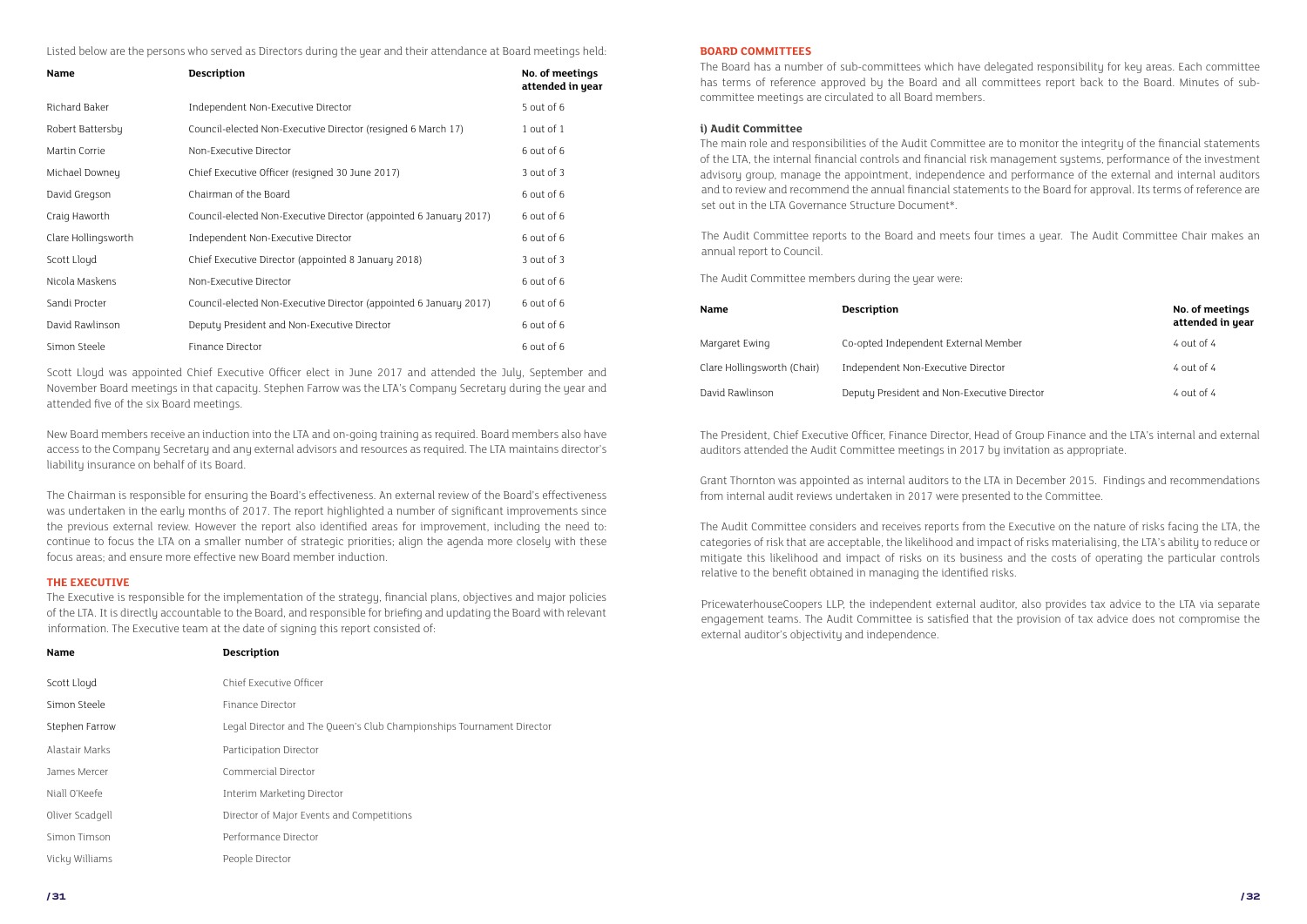Stephen Farrow was the LTA's Company Secretary during the year and attended the meeting in that capacity.

**b)** The Board Nominations Committee met three times during the year and comprised the following members:

Stephen Farrow attended all meetings in the capacity of the LTA's Company Secretary.

The nomination procedures for Board, committees and panels are set out in the LTA Governance Structure Document\*.

The Chief Executive Officer and People Director attended the Committee meetings in 2017 as appropriate.

Scott Lloyd attended one meeting during the year in his capacity of Chief Executive elect. Stephen Farrow was the LTA's Company Secretary during the year and attended all three meetings in that capacity.

**a)** The Nominations Committee met once prior to the split and comprised the following members:

**c)** The Council Nominations Committee met four times during the year. Following the second meeting, membership of the committee was expanded to include two additional members as follows:

The Remuneration Committee members during the year were:

#### **ii) Nominations Committee, Board Nominations Committee and Council Nominations Committee**

The Nominations Committee keeps the composition of the Board under review and considers the appointments of Councillors and independent members of the Board and succession planning at senior levels of management. A decision was taken during the year, in accordance with the provisions of the Code for Sports Governance, to split the Committee into the Board Nominations Committee and the Council Nominations Committee.

#### **iii) Remuneration Committee**

The main role of the Remuneration Committee is to determine the LTA's policy on remuneration and to advise on the total remuneration packages of the Chief Executive Officer and senior executives, making any necessary comparisons with market rates. The Remuneration Committee engages independent external consultants to benchmark remuneration levels as required. Its terms of reference are set out in the LTA Governance Structure Document.

The LTA's remuneration strategy is to pay executives appropriate market remuneration packages to attract and retain high-calibre individuals to manage and fulfil the LTA's objectives. No remuneration is paid to the Non-Executive Board members.

| <b>Name</b>           | <b>Description</b>                          | No. of meetings<br>attended in year |
|-----------------------|---------------------------------------------|-------------------------------------|
| Martin Corrie (Chair) | Non-Executive Director                      | 1 out of 1                          |
| Michael Downey        | Chief Executive Officer                     | $0$ out of 1                        |
| David Gregson         | Chairman of the Board                       | 1 out of $1$                        |
| Sandi Procter         | Council-elected Non-Executive Director      | 1 out of $1$                        |
| David Rawlinson       | Deputy President and Non-Executive Director | 1 out of $1$                        |

| <b>Name</b>           | <b>Description</b>                          | No. of meetings<br>attended in year |
|-----------------------|---------------------------------------------|-------------------------------------|
| Richard Baker         | Independent Non-Executive Director          | $3$ out of $3$                      |
| Martin Corrie         | Non-Executive Director                      | $3$ out of $3$                      |
| David Gregson (Chair) | Chairman of the Board                       | $3$ out of $3$                      |
| Clare Hollingsworth   | Independent Non-Executive Director          | $3$ out of $3$                      |
| David Rawlinson       | Deputy President and Non-Executive Director | 3 out of 3                          |

| <b>Name</b>           | <b>Description</b>                          | No. of meetings<br>attended in year |
|-----------------------|---------------------------------------------|-------------------------------------|
| Martin Corrie (Chair) | Non-Executive Director                      | $4$ out of $4$                      |
| Craig Haworth         | Council-elected Non-Executive Director      | 2 out of 2                          |
| Nicola Maskens        | Non-Executive Director                      | $2$ out of $2$                      |
| Sandi Procter         | Council-elected Non-Executive Director      | $3$ out of 4                        |
| David Rawlinson       | Deputy President and Non-Executive Director | $4$ out of $4$                      |

| <b>Name</b>           | <b>Description</b>                          | No. of meetings<br>attended in year |
|-----------------------|---------------------------------------------|-------------------------------------|
| Richard Baker (Chair) | Independent Non-Executive Director          | $4$ out of $4$                      |
| Martin Corrie         | Non-Executive Director                      | 2 out of $4$                        |
| David Gregson         | Chairman of the Board                       | $4$ out of $4$                      |
| David Rawlinson       | Deputy President and Non-Executive Director | $3$ out of 4                        |

| <b>Name</b>         | <b>Description</b> |
|---------------------|--------------------|
| Eleanor Brazil (QC) | Independent Chair  |
| Funke Awoderu       | Council Member     |
| Gary Bye            | Independent Member |
| Nicola Dean         | Independent Member |
| Nicola Maskens      | Council Member     |
| Liz McMahon         | Independent Member |
| Pat Monro           | Independent Member |
| Richard Smallbone   | Independent Member |
| Liz Sweeting        | Council Member     |

Five meetings were held during 2017. The quorum for any meeting is three, with the chairperson selecting a minimum of two other members to consider any case. The Legal Director, Head of Safeguarding and Safeguarding Manager attended the Committee meetings in 2017 as appropriate.

The Safeguarding and Protection Committee members during the year were:

#### **iv) Safeguarding and Protection Committee**

The Safeguarding and Protection Committee make decisions in safeguarding cases in accordance with the Safeguarding Procedures (Appendix Two to the Disciplinary Code). The Safeguarding and Protection Committee also advise generally on matters of safeguarding and protection of children, young people and adults at risk, as well as on policies, strategy and procedures.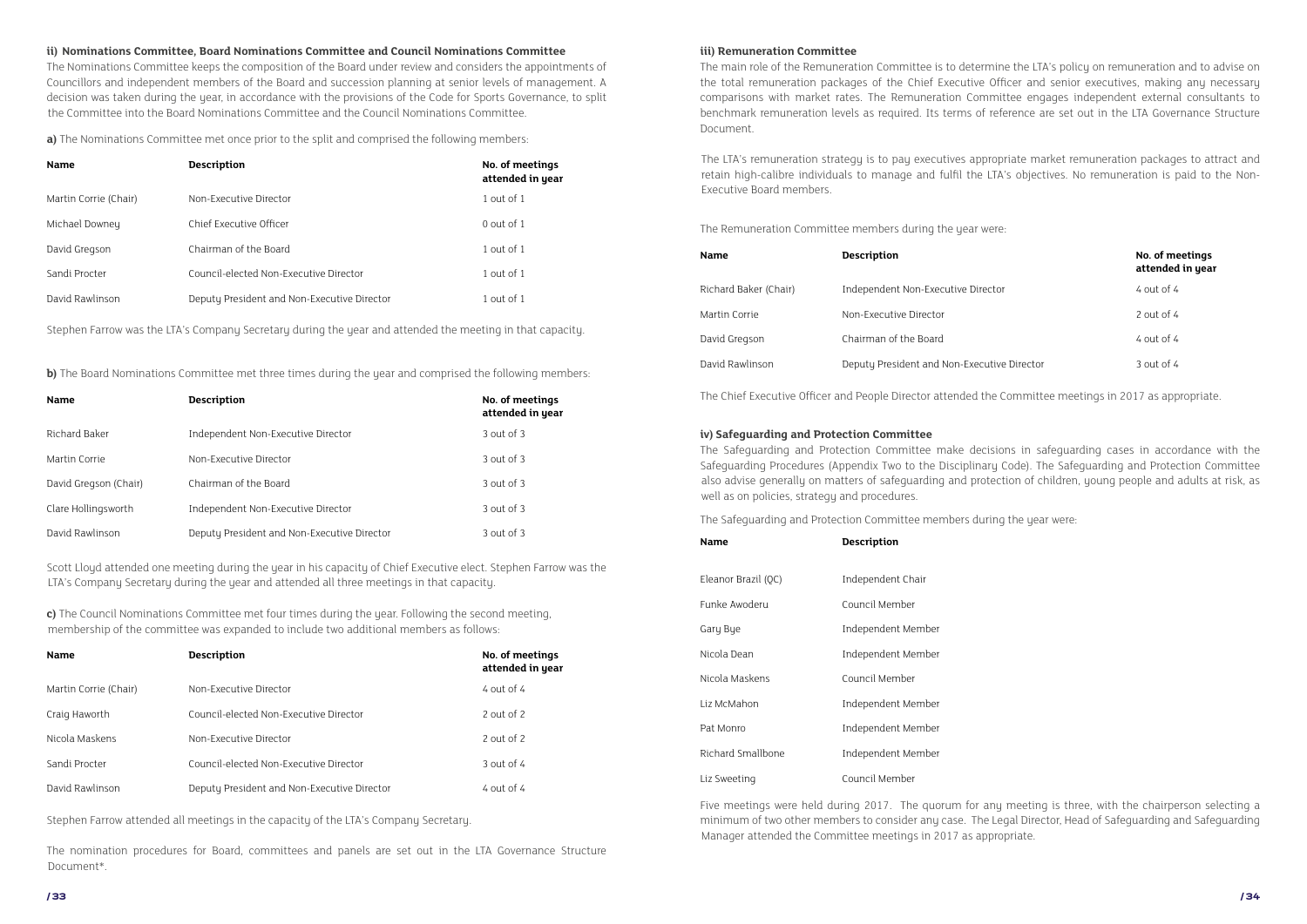#### **COUNCIL**

- · to represent the views and interests of their member organisation or stakeholder group;
- · to contribute their knowledge and experience to the development and review of strategy;
- · to approve key appointments, and any changes to the LTA's primary governance documents;
- · to communicate and champion the strategy; and
- to role model the values of Passion, Integrity, Teamwork and Excellence.

The LTA Council is the democratic forum of member associations and other key interest groups in British tennis. Its composition and powers are governed by the Rules of the LTA, and the way it operates is covered by the Standing Orders. The Council is led by the President, who with their Deputy and the other Councillors has the following broad areas of responsibility:

The Council met four times in the year and at those meetings received reports from the Board.

The Directors' Report was approved and authorised for issue by the Board on 26 April 2018 and is signed on its behalf by:

 $\overrightarrow{a}$ 

**David Gregson** Chairman 26 April 2018

\* All of the documents mentioned in this report can be accessed and downloaded via the LTA website at www.lta.org.uk/about-the-lta/

- so far as the director is aware, there is no relevant audit information of which the group and company's
- they have taken all the steps that they ought to have taken as a director in order to make themselves aware of any relevant audit information and to establish that the group and company's auditors are

The directors are responsible for preparing the Annual Report and the financial statements in accordance with applicable law and regulation. The directors of the ultimate parent company are responsible for the maintenance and integrity of the ultimate parent company's website. Legislation in the United Kingdom governing the preparation and dissemination of financial statements may differ from legislation in other jurisdictions.

- select suitable accounting policies and then apply them consistently;
- state whether applicable United Kingdom Accounting Standards, comprising FRS 102, have been followed, subject to any material departures disclosed and explained in the financial statements;
- make judgements and accounting estimates that are reasonable and prudent; and
- prepare the financial statements on the going concern basis unless it is inappropriate to presume that the group and company will continue in business.

Company law requires the directors to prepare financial statements for each financial year. Under that law the directors have prepared the group and company financial statements in accordance with United Kingdom Generally Accepted Accounting Practice (United Kingdom Accounting Standards, comprising FRS 102 "The Financial Reporting Standard applicable in the UK and Republic of Ireland", and applicable law). Under company law the directors must not approve the financial statements unless they are satisfied that they give a true and fair view of the state of affairs of the group and company and of the profit or loss of the group and company for that period. In preparing the financial statements, the directors are required to: In the case of each director in office at the date the Directors' Report is approved: auditors are unaware; and aware of that information.

The directors are responsible for keeping adequate accounting records that are sufficient to show and explain the group and company's transactions and disclose with reasonable accuracy at any time the financial position of the group and company and enable them to ensure that the financial statements comply with the Companies Act 2006.

The directors are also responsible for safeguarding the assets of the group and company and hence for taking reasonable steps for the prevention and detection of fraud and other irregularities.

#### STATEMENT OF DIRECTORS' RESPONSIBILITIES IN RESPECT OF THE FINANCIAL STATEMENTS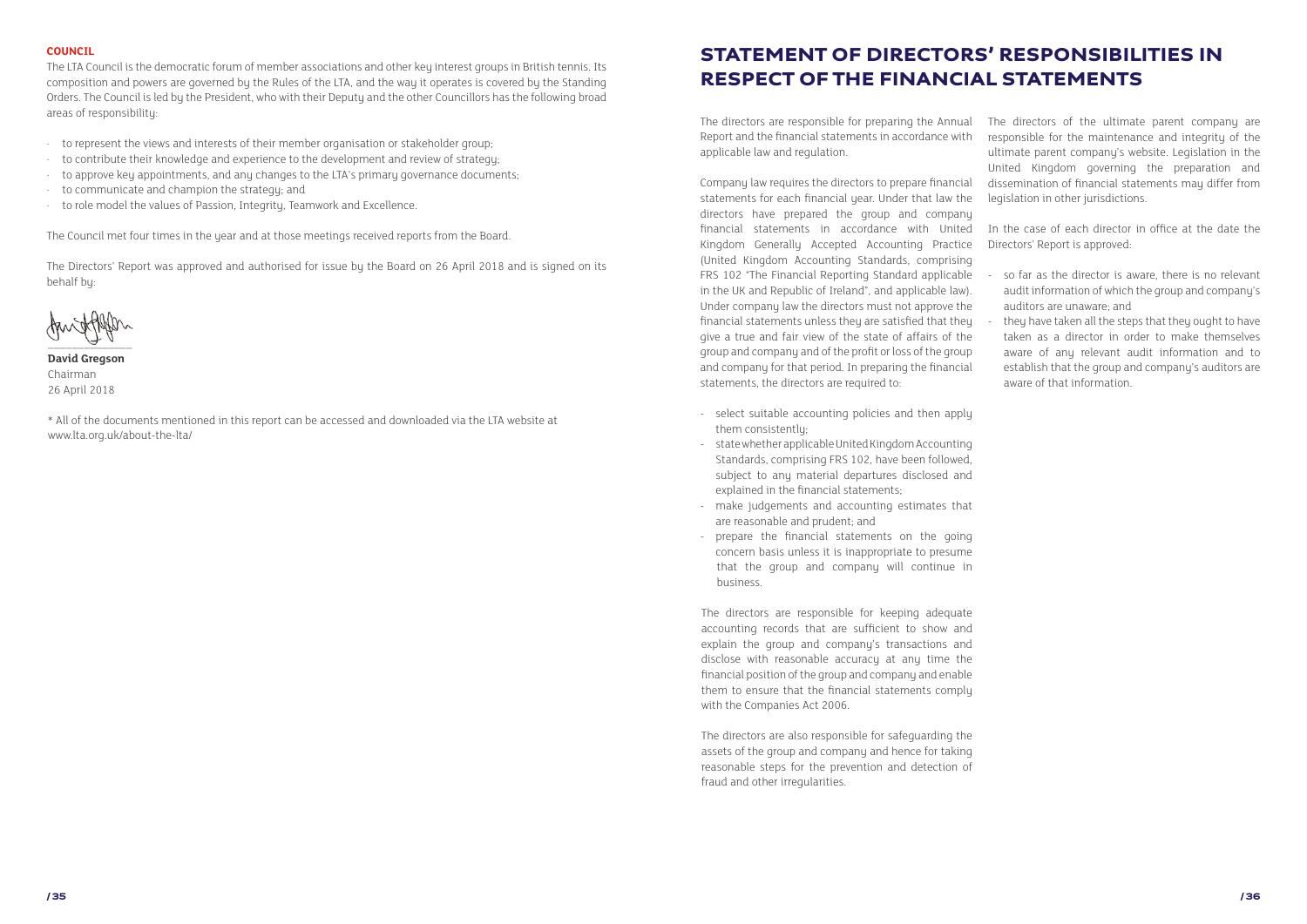## SECTION FOUR INDEPENDENT AUDITORS' REPORT TO THE MEMBERS OF LAWN TENNIS ASSOCIATION LIMITED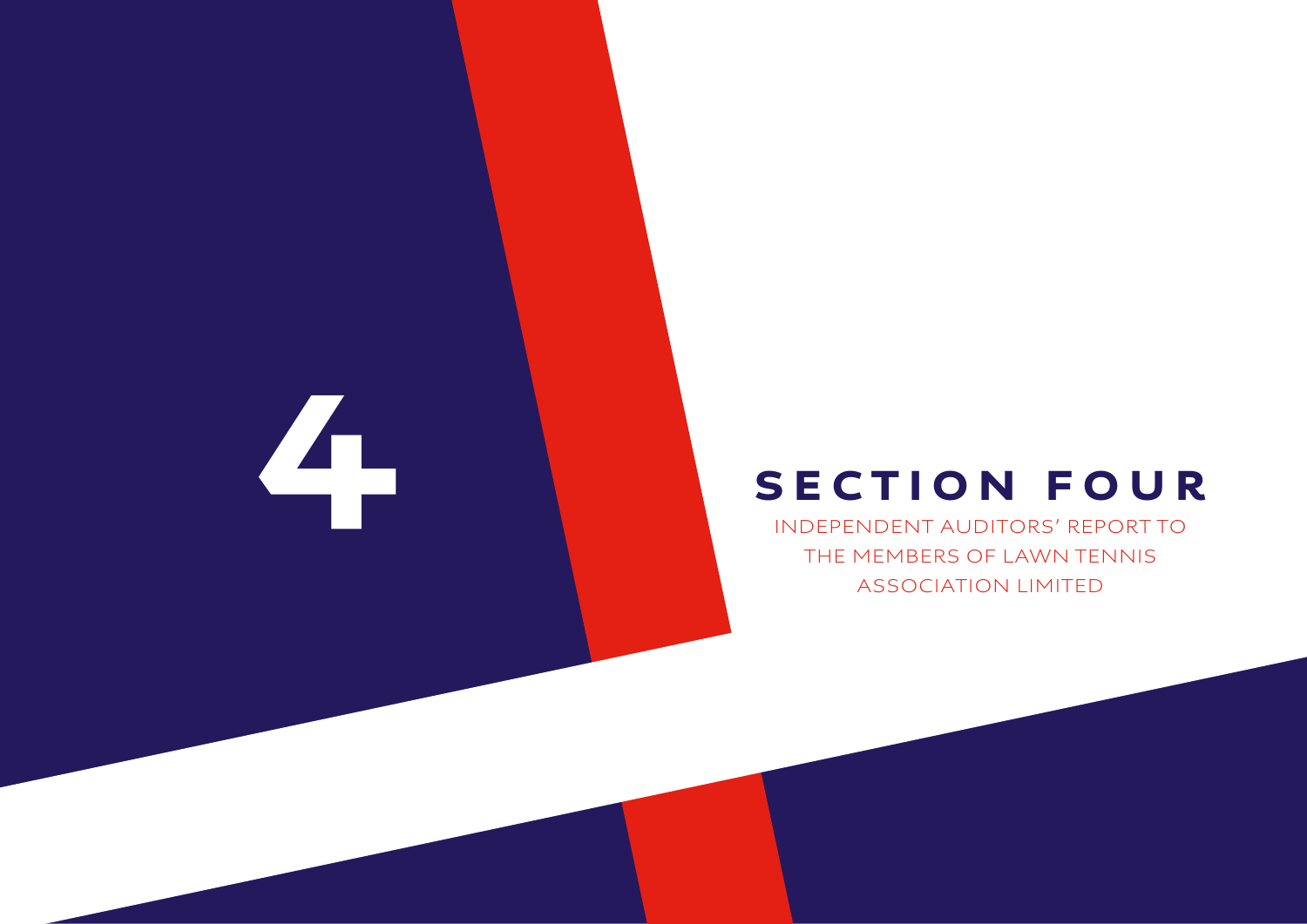#### INDEPENDENT AUDITOR'S REPORT TO THE MEMBERS OF LAWN TENNIS ASSOCIATION LIMITED

#### **OPINION**

In our opinion, Lawn Tennis Association Limited's group financial statements and company financial statements (the "financial statements"):

- give a true and fair view of the state of the group's and of the company's affairs as at 31 December 2017 and of the group's loss and cash flows for the uear then ended:
- have been properly prepared in accordance with United Kingdom Generally Accepted Accounting Practice (United Kingdom Accounting Standards, comprising FRS 102 "The Financial Reporting Standard applicable in the UK and Republic of Ireland", and applicable law); and
- have been prepared in accordance with the requirements of the Companies Act 2006.

We have audited the financial statements, included within the Finance and Governance Report, which comprise: the Group and Company Statements of Financial Position as at 31 December 2017; the Group Income Statement and Group Comprehensive Income Statement, the Group Statement of Cash Flows, and the Group and Company Statements of Changes in Equity for the year then ended; and the notes to the financial statements, which include a description of the significant accounting policies.

#### **BASIS FOR OPINION**

We conducted our audit in accordance with International Standards on Auditing (UK) ("ISAs (UK)") and applicable law. Our responsibilities under ISAs (UK) are further described in the Auditors' responsibilities for the audit of the financial statements section of our report. We believe that the audit evidence we have obtained is sufficient and appropriate to provide a basis for our opinion.

#### **Independence**

We remained independent of the group in accordance with the ethical requirements that are relevant to our audit of the financial statements in the UK, which includes the FRC's Ethical Standard, and we have fulfilled our other ethical responsibilities in accordance with these requirements.

#### **CONCLUSIONS RELATING TO GOING CONCERN**

We have nothing to report in respect of the following matters in relation to which ISAs (UK) require us to report to you when:

- the directors' use of the going concern basis of accounting in the preparation of the financial statements is not appropriate; or
- the directors have not disclosed in the financial statements any identified material uncertainties that may cast significant doubt about the group's and company's ability to continue to adopt the going concern basis of accounting for a period of at least twelve months from the date when the financial statements are authorised for issue.

However, because not all future events or conditions can be predicted, this statement is not a guarantee as to the group's and company's ability to continue as a going concern.

#### **REPORTING ON OTHER INFORMATION**

In preparing the financial statements, the directors are responsible for assessing the group's and the company's ability to continue as a going concern, disclosing as applicable, matters related to going concern and using the going concern basis of accounting unless the directors either intend to liquidate the group or the company or to cease operations, or have no realistic alternative but to do so. We have no exceptions to report arising from this responsibility.  $\frac{1}{\sqrt{2\pi}}$ 

The other information comprises all of the information in the Finance and Governance Report other than the financial statements and our auditors' report thereon. The directors are responsible for the other information. Our opinion on the financial statements does not cover the other information and, accordingly, we do not express an audit opinion or, except to the extent otherwise explicitly stated in this report, any form of assurance thereon.

In connection with our audit of the financial statements, our responsibility is to read the other information and, in doing so, consider whether the other information is materially inconsistent with the financial statements or our knowledge obtained in the audit, or otherwise appears to be materially misstated. If we identify an apparent material inconsistency or material misstatement, we are required to perform procedures to conclude whether there is a material misstatement of the financial statements or a material misstatement of the other information. If, based on the work we have performed, we conclude that there is a material misstatement of this other information, we are required to report that fact. We have nothing to report based on these responsibilities.

- 
- adequate accounting records have not been kept by the company, or returns adequate for our audit have
- 
- the company financial statements are not in agreement with the accounting records and returns.



With respect to the Strategic Report and Directors' Report, we also considered whether the disclosures required by the UK Companies Act 2006 have been included.

Based on the responsibilities described above and our work undertaken in the course of the audit, ISAs (UK)

require us also to report certain opinions and matters as described below.

#### **Strategic Report and Directors' Report**

In light of the knowledge and understanding of the group and company and their environment obtained in the course of the audit, we did not identify any material misstatements in the Strategic Report and Directors' Report.

#### **RESPONSIBILITIES FOR THE FINANCIAL STATEMENTS AND THE AUDIT**

#### **Responsibilities of the directors for the financial statements**

In our opinion, based on the work undertaken in the course of the audit, the information given in the Strategic Report and Directors' Report for the year ended 31 December 2017 is consistent with the financial statements and has been prepared in accordance with applicable legal requirements. A further description of our responsibilities for the audit of the financial statements is located on the FRC's website at: www.frc.org.uk/auditorsresponsibilities. This description forms part of our auditors' report.

#### **Auditors' responsibilities for the audit of the financial statements**

Our objectives are to obtain reasonable assurance about whether the financial statements as a whole are free from material misstatement, whether due to fraud or error, and to issue an auditors' report that includes our opinion. Reasonable assurance is a high level of assurance, but is not a guarantee that an audit conducted in accordance with ISAs (UK) will always detect a material misstatement when it exists. Misstatements can arise from fraud or error and are

As explained more fully in the Statement of Directors' Responsibilities in Respect of the Financial Statements set out on page 36, the directors are responsible for the preparation of the financial statements in accordance with the applicable framework and for being satisfied that they give a true and fair view. The directors are also responsible for such internal control as they determine is necessary to enable the preparation of financial statements that are free from material misstatement, • certain disclosures of directors' remuneration whether due to fraud or error. Under the Companies Act 2006 we are required to report to you if, in our opinion: • we have not received all the information and explanations we require for our audit; or not been received from branches not visited by us; or specified by law are not made; or

considered material if, individually or in the aggregate, they could reasonably be expected to influence the economic decisions of users taken on the basis of these financial statements.

#### **Use of this report**

This report, including the opinions, has been prepared for and only for the company's members as a body in accordance with Chapter 3 of Part 16 of the Companies Act 2006 and for no other purpose. We do not, in giving these opinions, accept or assume responsibility for any other purpose or to any other person to whom this report is shown or into whose hands it may come save where expressly agreed by our prior consent in writing.

#### **OTHER REQUIRED REPORTING**

#### **Companies Act 2006 exception reporting**

#### **Philip Stokes**

(Senior Statutory Auditor) for and on behalf of PricewaterhouseCoopers LLP Chartered Accountants and Statutory Auditors

London

26 April 2018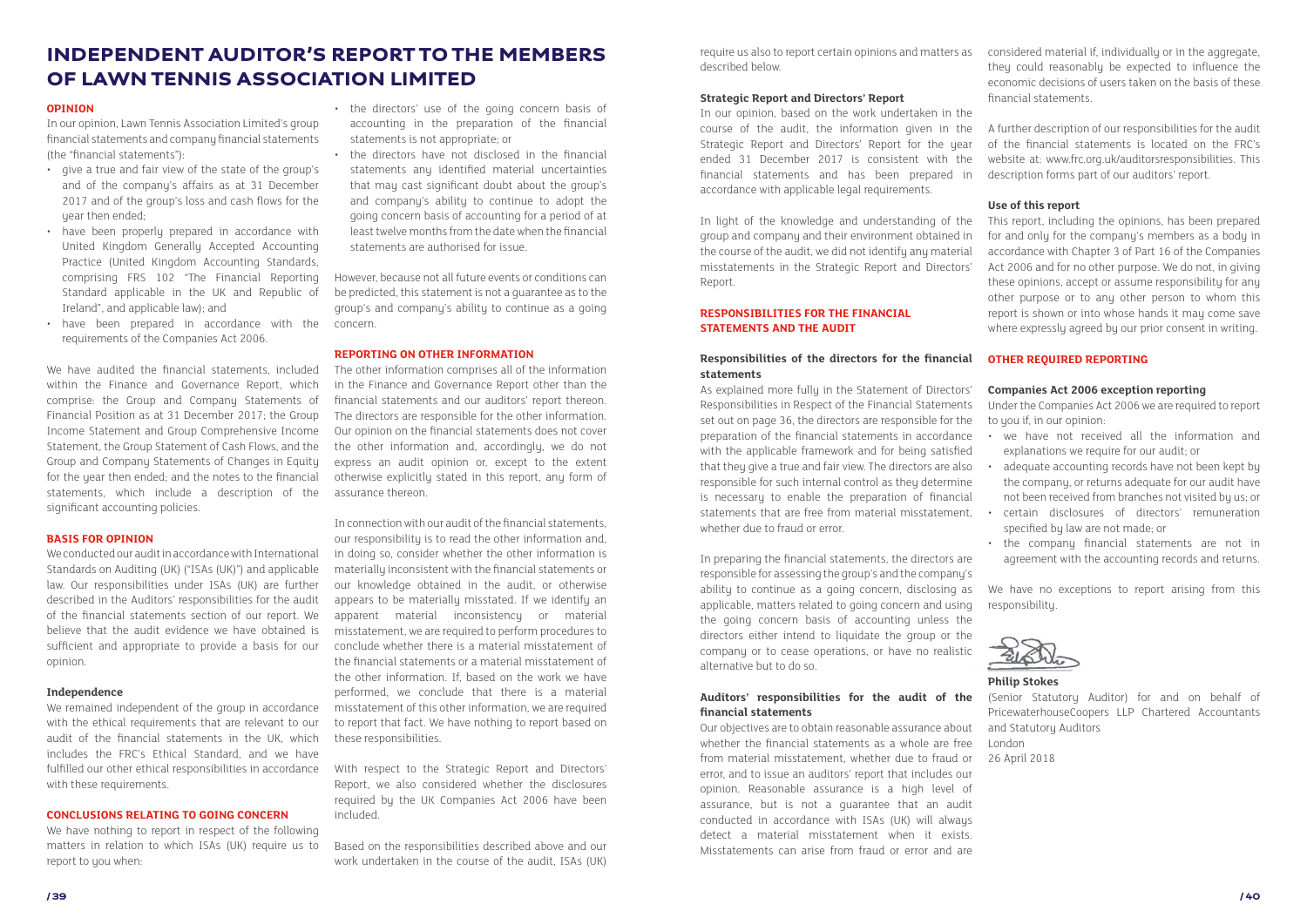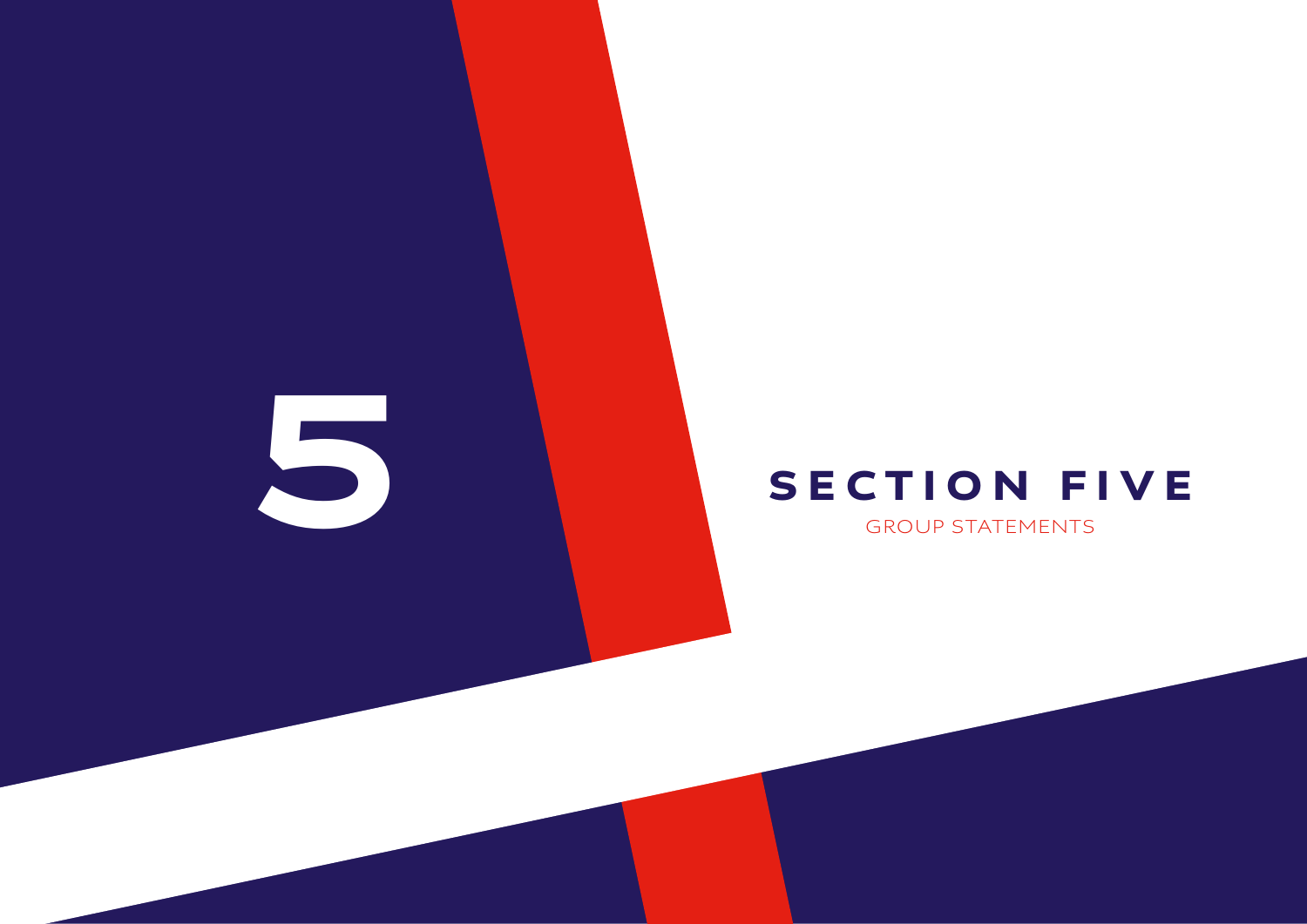For the year ended 31 December 2017 and the year of the year of the year of the year ended 31 December 2017

| Total assets less current liabilities                                         |    | 139,657  | 144,652   |
|-------------------------------------------------------------------------------|----|----------|-----------|
| Net current assets                                                            |    | 55,624   | 61,411    |
| Trade and other payables - amounts falling due<br>within one year             | 15 | (12,046) | (16, 528) |
|                                                                               |    | 67,670   | 77,939    |
| Cash and cash equivalents                                                     | 14 | 4,671    | 7,167     |
| Trade and other receivables - amounts falling<br>due within one year          | 13 | 41,886   | 46,914    |
| Trade and other receivables - amounts falling<br>due after more than one year | 13 | 21,113   | 23,858    |
| <b>Current assets</b>                                                         |    |          |           |
|                                                                               |    | 84,033   | 83,241    |
| Investments                                                                   | 9  | 47,650   | 45,762    |
| Property, plant and equipment                                                 | 8  | 32,842   | 34,289    |
| Intangible assets                                                             | 7  | 3,541    | 3,190     |
| <b>Fixed assets</b>                                                           |    |          |           |

|                                                                               | Note | 2017<br>£'000s | 2016<br>£'000s |
|-------------------------------------------------------------------------------|------|----------------|----------------|
| <b>Fixed assets</b>                                                           |      |                |                |
| Intangible assets                                                             | 7    | 3,541          | 3,190          |
| Property, plant and equipment                                                 | 8    | 32,842         | 34,289         |
| Investments                                                                   | 9    | 47,650         | 45,762         |
|                                                                               |      | 84,033         | 83,241         |
| <b>Current assets</b>                                                         |      |                |                |
| Trade and other receivables - amounts falling<br>due after more than one year | 13   | 21,113         | 23,858         |
| Trade and other receivables - amounts falling<br>due within one year          | 13   | 41,886         | 46,914         |
| Cash and cash equivalents                                                     | 14   | 4,671          | 7,167          |
|                                                                               |      | 67,670         | 77,939         |
| Trade and other payables - amounts falling due<br>within one year             | 15   | (12,046)       | (16, 528)      |
| <b>Net current assets</b>                                                     |      | 55,624         | 61,411         |
| <b>Total assets less current liabilities</b>                                  |      | 139,657        | 144,652        |
| Deferred tax liability                                                        | 16   |                | (288)          |
| <b>Net assets</b>                                                             |      | 139,657        | 144,364        |
| Equity                                                                        |      |                |                |
| Retained earnings                                                             |      | 114,657        | 119,364        |
| Retained earnings - other                                                     | 17   | 25,000         | 25,000         |
| <b>Total equity</b>                                                           |      | 139,657        | 144,364        |

#### **Equity**

|                                      | Note           | 2017<br>£'000s | 2016<br>£'000s |
|--------------------------------------|----------------|----------------|----------------|
| Revenue                              | $\overline{c}$ | 60,638         | 64,478         |
| Operating expenses                   |                | (68, 016)      | (66, 358)      |
| <b>Operating loss</b>                | 3              | (7, 378)       | (1,880)        |
| Net finance income                   | 5              | 1,144          | 1,147          |
| Net gains on fixed asset investments |                | 1,968          | 2,310          |
| (Loss)/profit before taxation        |                | (4, 266)       | 1,577          |
| Tax on (loss)/profit                 | 6              | (441)          | (2,623)        |
| Loss for the financial year          |                | (4,707)        | (1,046)        |

| <b>Group Statement of Comprehensive Income</b><br>For the year ended 31 December 2017 | 2017<br>£'000s | 2016<br>£'000s |
|---------------------------------------------------------------------------------------|----------------|----------------|
| Loss for the financial year                                                           | (4.707)        | (1.046)        |
| Total comprehensive expense for the year                                              | (4.707)        | (1.046)        |

All of the Group's activities are continuing.

There are no material differences between the (loss)/profit before taxation and the loss for the financial year stated above and their historical cost equivalents for either 2017 or 2016.

The notes on pages 51-75 form an integral part of these financial statements.

The financial statements on pages 43-75 were approved and authorised for issue by the Board on 26 April 2018 and were signed on their behalf by:

 $\sim$   $-1$ 

**Scott Lloyd**  Chief Executive Officer

The notes on pages 51-75 form an integral part of these financial statements.

#### GROUP INCOME STATEMENT GROUP STATEMENT OF FINANCIAL POSITION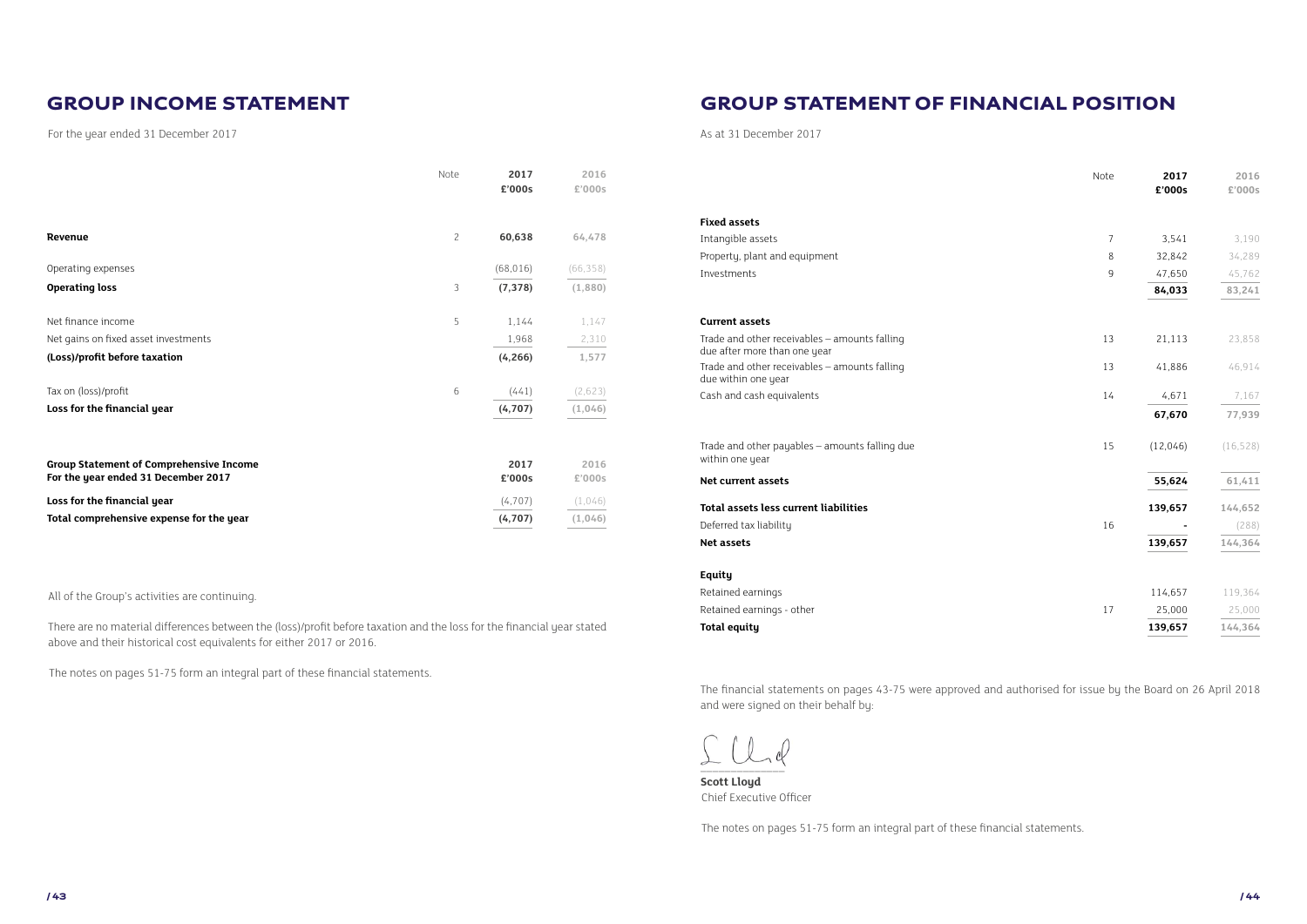As at 31 December 2017

#### COMPANY STATEMENT OF FINANCIAL POSITION

The financial statements on pages 43 to 75 were approved and authorised for issue by the Board on 26 April 2018 and were signed on their behalf by:

 $\sim$   $-$ 

| <b>Fixed assets</b>                                                        | Note | 2017<br>£'000s | 2016<br>£'000s | Group 2016                     | Retained<br>earnings<br>£'000s | Total<br>equity<br>£'000s |
|----------------------------------------------------------------------------|------|----------------|----------------|--------------------------------|--------------------------------|---------------------------|
| Intangible assets                                                          |      | 1,300          | 1,560          | Balance as at 1 January 2016   | 145,410                        | 145,410                   |
| Investments                                                                | 9    | 59,446         | 57,558         | Loss for the financial year    | (1,046)                        | (1,046)                   |
|                                                                            |      | 60,746         | 59,118         | Balance as at 31 December 2016 | 144,364                        | 144,364                   |
| <b>Current assets</b>                                                      |      |                |                |                                |                                |                           |
| Trade and other receivables - amounts falling due after more than one year | 13   | $\sim$         | 5,000          |                                | Retained                       | Total                     |
| Trade and other receivables - amounts falling due within one year          | 13   | 102,058        | 96,522         | Group 2017                     | earnings                       | equity                    |
| Cash and cash equivalents                                                  | 14   | 300            | 218            |                                | £'000s                         | £'000s                    |
|                                                                            |      | 102,358        | 101,740        |                                |                                |                           |
|                                                                            |      |                |                | Balance as at 1 January 2017   | 144,364                        | 144,364                   |
| Trade and other payables - amounts falling due within one year             | 15   | (1,032)        | (1, 145)       | Loss for the financial year    | (4,707)                        | (4,707)                   |
| <b>Net current assets</b>                                                  |      | 101,326        | 100,595        | Balance as at 31 December 2017 | 139,657                        | 139,657                   |
| Total assets less current liabilities                                      |      | 162,072        | 159,713        |                                |                                |                           |
| Deferred tax liability                                                     | 16   | (1,004)        | (999)          |                                |                                |                           |
| Net assets                                                                 |      | 161,068        | 158,714        | Company 2016                   | Retained<br>earnings           | Total                     |
|                                                                            |      |                |                |                                | £000s                          | equity<br>£'000s          |
| Equity                                                                     |      |                |                |                                |                                |                           |
| Retained earnings                                                          |      | 161,068        | 158,714        | Balance as at 1 January 2016   | 156,548                        | 156,548                   |
| <b>Total equity</b>                                                        |      | 161,068        | 158,714        | Profit for the financial year  | 2,166                          | 2,166                     |

**Scott Lloyd**  Chief Executive Officer

The notes on pages 51-75 form an integral part of these financial statements.

| Total   |  |  |
|---------|--|--|
| equity  |  |  |
| £'000s  |  |  |
| 145.410 |  |  |
|         |  |  |

| 4,364  | 144,36 |
|--------|--------|
| 1,046) | (1,04) |

| Retained | Total   |  |  |
|----------|---------|--|--|
| earnings | equity  |  |  |
| £'000s   | £'000s  |  |  |
| 144.364  | 144.364 |  |  |

| 39,657  | 139,657 |
|---------|---------|
| (4,707) | (4,707) |
| 44,JU4  | 144,304 |

| Retained | Total  |
|----------|--------|
| earnings | equity |
| £000s    | £'000s |
|          |        |

| Balance as at 31 December 2016 | 158.714 | 158.714 |
|--------------------------------|---------|---------|
| Profit for the financial year  | 2.166   | 2.166   |
| Balance as at 1 January 2016   | 156.548 | 156.548 |

| Company 2017                  | Retained<br>earnings<br>£000s | <b>Total</b><br>equity<br>£'000s |  |
|-------------------------------|-------------------------------|----------------------------------|--|
| Balance as at 1 January 2017  | 158.714                       | 158,714                          |  |
| Profit for the financial year | 2,354                         | 2,354                            |  |

#### **Balance as at 31 December 2017 161,068 161,068**

For the year ended 31 December 2017

Balance as at 1 January 2017 Profit for the financial year

STATEMENTS OF CHANGES IN EQUITY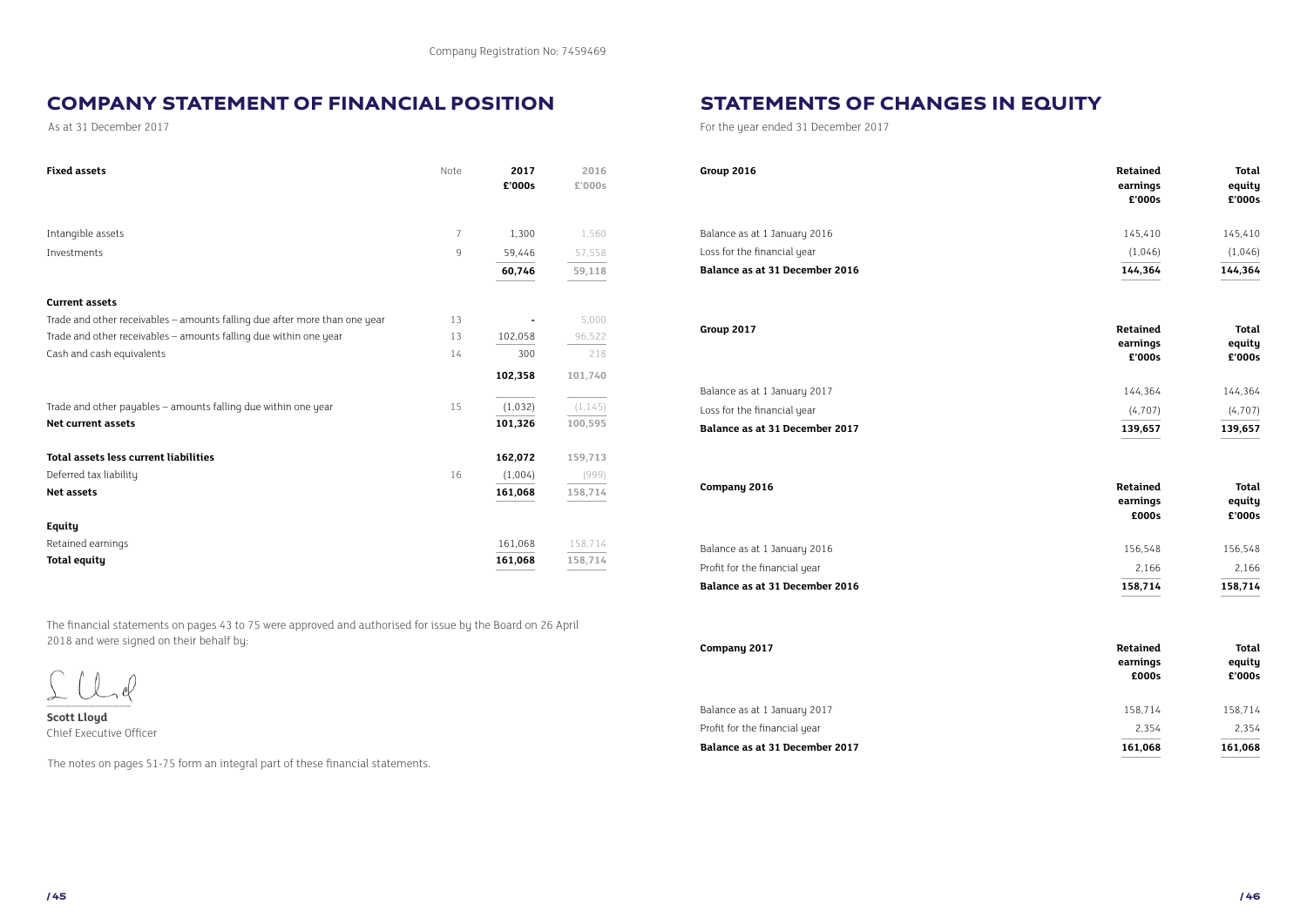|                                                        | 2017<br>£'000s | 2016<br>£'000s |
|--------------------------------------------------------|----------------|----------------|
| Net cash used in operating activities                  |                |                |
| Operating loss                                         | (7, 378)       | (1,880)        |
| Depreciation charge (net of profit/(loss) on disposal) | 2,483          | 2,426          |
| Amortisation charge                                    | 323            | 260            |
| Decrease/(increase) in debtors                         | 5,028          | (7, 410)       |
| Increase in outstanding loans to places to play        | (1, 299)       | (1, 544)       |
| Decrease in creditors                                  | (3,807)        | (1, 322)       |
| Taxation paid                                          | (1,683)        | (213)          |
| Net cash used in operating activities                  | (6, 333)       | (9,683)        |
| Cash flow from investing activities                    |                |                |
| Payments to acquire intangible fixed assets            | (752)          | (991)          |
| Payments to acquire tangible fixed assets              | (1,066)        | (1,436)        |
| Receipts from sale of fixed asset investments          | 6,671          | 11,324         |
| Payments to acquire fixed asset investments            | (7, 160)       | (12, 488)      |
| Proceeds from sale of joint venture                    | 5,000          | 5,000          |
| Interest received                                      | 131            | 240            |
| Income from fixed asset investments                    | 1,013          | 907            |
| Net cash generated from investing activities           | 3,837          | 2,556          |
| Net decrease in cash and cash equivalents              | (2,496)        | (7, 127)       |
| Cash and cash equivalents at the beginning of the year | 7,167          | 14,294         |
| Cash and cash equivalents at the end of the year       | 4,671          | 7,167          |
| Cash and cash equivalents consists of:                 |                |                |
| Cash at bank and in hand                               | 4,671          | 7,167          |
| <b>Cash and cash equivalents</b>                       | 4,671          | 7,167          |

#### GROUP STATEMENT OF CASH FLOWS

The notes on pages 51-75 form an integral part of these financial statements

и в селото на селото на селото на селото на селото на селото на селото на селото на селото на селото на селото<br>На селото на селото на селото на селото на селото на селото на селото на селото на селото на селото на селото

For the year ended 31 December 2017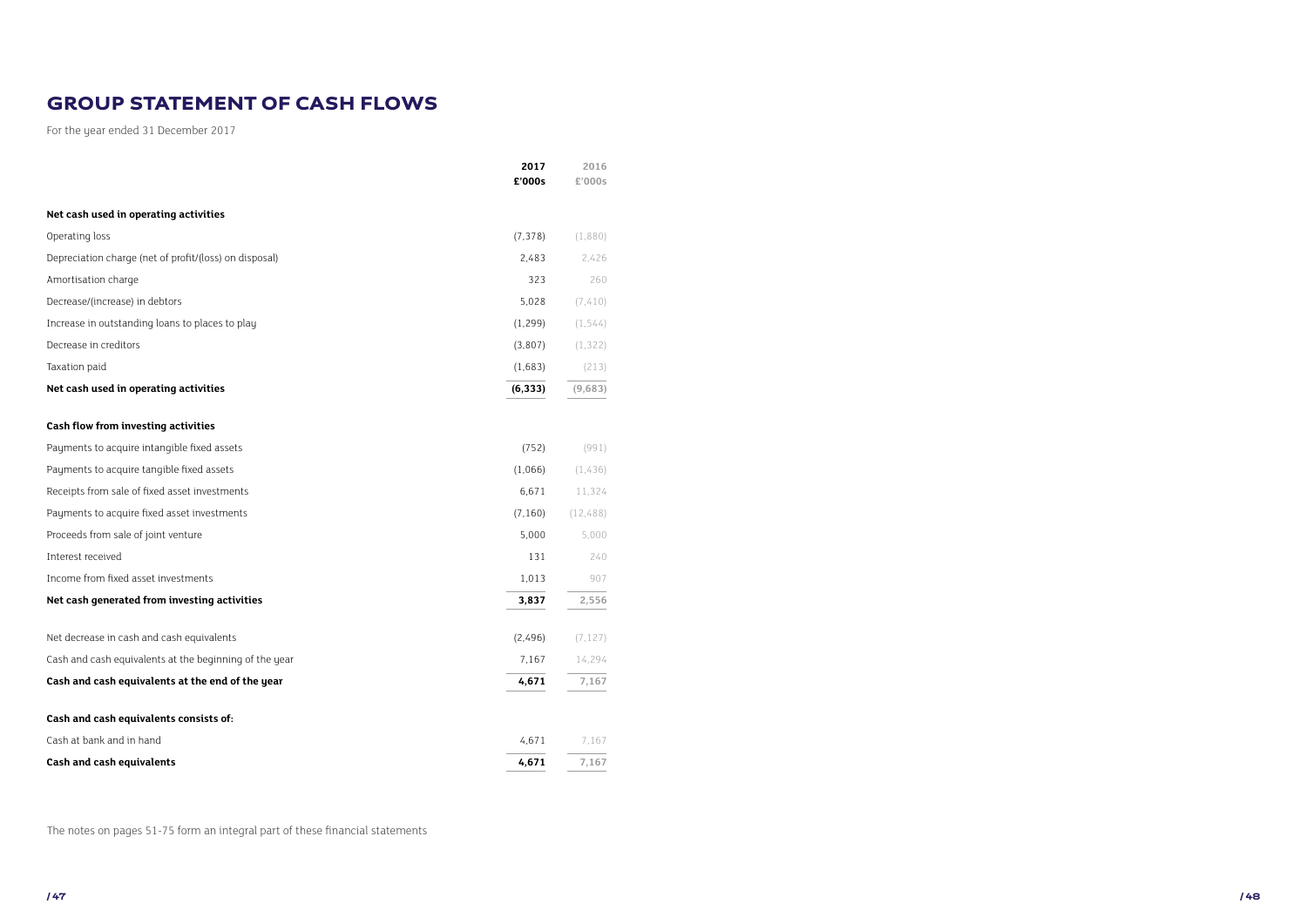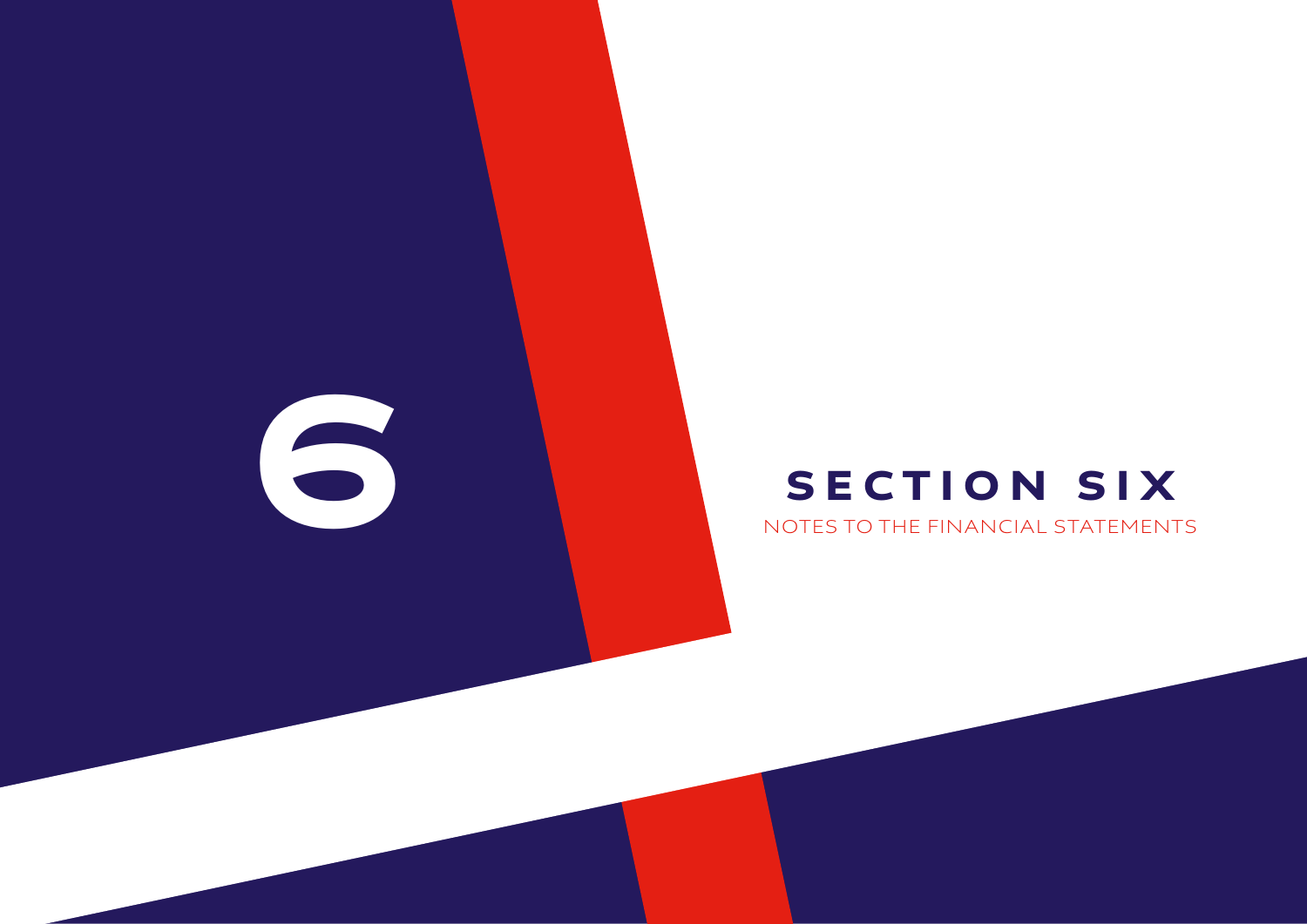#### **1. ACCOUNTING POLICIES 1. ACCOUNTING POLICIES (CONTINUED)**

#### **GENERAL INFORMATION**

Lawn Tennis Association Limited ('the Company') is a private company limited by guarantee having no share capital and is incorporated and domiciled in United Kingdom. The address of its registered office is National Tennis Centre, 100 Priory Lane, London, SW15 5JQ, England.

#### **STATEMENT OF COMPLIANCE**

The Group and Company financial statements are prepared in accordance with the Companies Act 2006 and applicable accounting standards in the United Kingdom and Financial Reporting Standard 102, "The Financial Reporting Standard applicable in the United Kingdom and the Republic of Ireland" ("FRS 102"). The Group and Company have also adopted the Amendments to FRS 102 (issued in July 2015).

Lawn Tennis Association Limited constitutes a public benefit entity ('PBE') as defined by FRS 102. being an entity whose primary objective is to provide goods and services for the general public.

#### **ACCOUNTING POLICIES**

The principal accounting policies applied in the preparation of these financial statements are set out below. These policies have been consistently applied to all the years presented, unless otherwise stated.

#### **a) Basis of preparation**

The Group and Company financial statements are prepared on a going concern basis, under the historical cost convention unless otherwise specified within these accounting policies and in accordance with Financial Reporting Standard 102, the Financial Reporting Standard applicable in the UK and the Republic of Ireland and the Companies Act 2006.

The preparation of financial statements in compliance with FRS 102 requires the use of certain critical accounting estimates. It also requires management to exercise judgment in applying the company's accounting policies (see note v).

#### **b) Going concern**

 On the basis of their assessment of the Group financial position and resources, the directors believe that the Group is well placed to manage its business risks. Therefore the directors have a reasonable expectation that the Group has adequate resources to continue in operational existence for the foreseeable future. The Group therefore continues to adopt the going concern basis of accounting in preparing the annual financial statements.

#### **c) Exemptions for qualifying entities under FRS 102**

As the Company is a member of the Group whose consolidated financial statements are publicly available it meets the exemption for qualifying entities as defined by FRS 102. As a qualifying entity it is entitled to certain disclosure exemptions, subject to certain conditions that have been complied with, including notification of and no objection to, the use of exemptions by the Company's members.

The Company has taken advantage of the following exemptions:

- from preparing a statement of cash flows, on the basis that it is a qualifying entity and the consolidated statement of cash flows, included in these financial statements, includes the Company's cash flows;
- from disclosing the financial instrument disclosures, required under FRS 102 paragraphs 11.39 to 11.48A and paragraphs 12.26 to 12.29, as the information is provided in the consolidated financial statement disclosures;

#### **d) Lawn Tennis Association Limited**

As permitted by Section 408 of the Companies Act 2006, the income statement of the parent company, Lawn Tennis Association Limited, is not presented as part of these financial statements. The parent company's profit for the year ended 31 December 2017 was £2.4 million (2016: £2.2 million).

#### **e) Basis of consolidation**

Uniform accounting policies are used for all the companies included in the LTA Group consolidation.

#### **f) Quasi subsidiaries**

In determining whether a company controls another entity, regard should be had to who in practice directs the entity's financial and operating policies. The Lawn Tennis Association (unincorporated) is not directly owned by the Group but meets the definition of a quasisubsidiary under paragraph 9.1 and 9.11 of FRS 102 as it is managed on a unified basis by the Company. As such, it has been accounted for in the same way as other subsidiaries and has been fully consolidated into the Group financial statements.

The LTA Trust was established (a registered charity) as a wholly owned subsidiary of Lawn Tennis Association Limited in 2012 (charity number 1148421). During the year, the Board of The LTA Trust comprised two LTA Directors and four Independent Trustees and therefore, as the LTA Group does not exercise control over the operating decisions of The LTA Trust, it has not been consolidated into the results of the LTA Group.

The Group financial statements consolidate the financial statements of the Lawn Tennis Association Limited ('the Company') and its subsidiary undertakings (but excluding the LTA Trust) made up to 31 December 2017. The profits and losses of subsidiaries are consolidated from the date of acquisition to the date of disposal. The allocation of the financial surplus of the Wimbledon Championships is also governed by this agreement. The financial arrangements are designed to advance the interests of British tennis. 90% of the surplus is distributed to the LTA with a donation made to The Tennis Foundation from the distribution as agreed by the Joint Finance Committee.

#### **g) Accounting for unincorporated joint arrangement – The Wimbledon Championships**

#### **h) Revenue**

Revenue includes the gross surplus of the Wimbledon Championships due to the LTA, Sport England grant, exercise of warrants over shares, income from ticketing and hospitality fees from tennis tournaments, commercial and sponsorship income, government grants, advertising income and subscriptions less any refunds or returns and is stated net of VAT.

In these financial statements the Wimbledon Championships are accounted for as an unincorporated joint arrangement. The joint arrangement is governed by a 1934 principal agreement which has been supplement and amended by various agreements or deeds, most recently in 2013 between The All England Lawn Tennis & Croquet Club (the Club) and the LTA, whereby the Wimbledon Championships are controlled, managed and promoted by the Committee of Management which consists of twelve members representing the Club and seven members representing the LTA. The Wimbledon Championships prepares its financial statements to 31 July. attaching to them. Section 24 of FRS 102,'Government grants' permits either the performance model or the accrual model to recognise government grants. Grants relating to revenue are recognised in income on a systematic basis over the period in which the Group recognised the related costs for which the grant is intended to compensate. Grant expenditure is recognised in the income statement in the period in which the grant was made or committed to other third parties.

Revenue from the supply of services represents the value of services provided under contracts to the extent that there is a right to consideration. This is recorded at the value of the consideration due. Where a contract has only been partially completed at the statement of financial position date, turnover represents the value of the service provided to date based on a proportion of the total contract value. Where payments are received in advance of services provided, the amounts are recorded as deferred income and included as part of creditors due within one year. The Group follows the cost model under Section 24 of FRS 102.

#### **i) Grants**

Grant income is recognised in the income statement either on receipt or in the period in which the related expenditure is incurred, depending on the nature of the grant when the entity complies with the conditions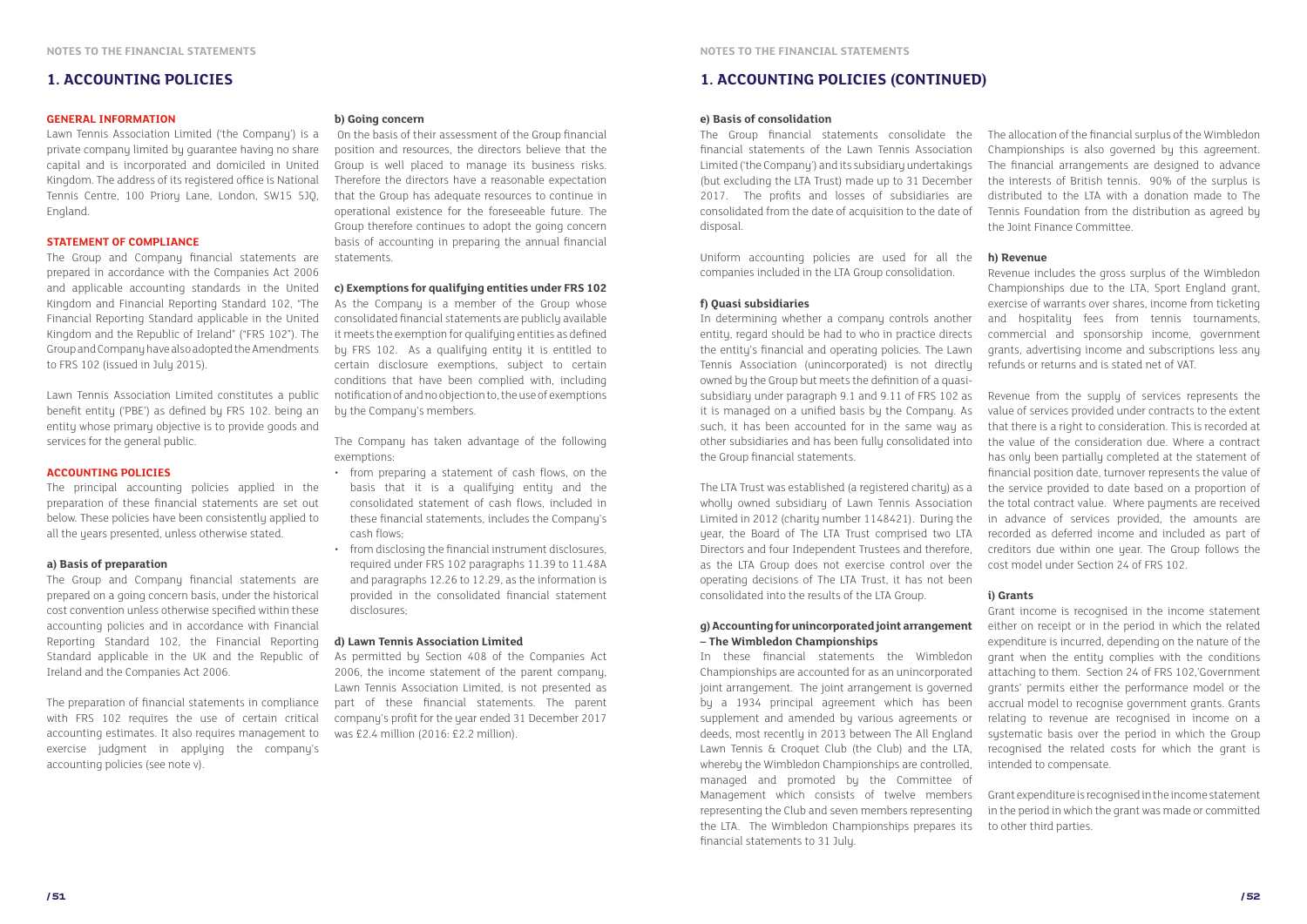#### **j) Foreign currencies**

#### (i) Functional and presentation currency

The Group and Company's functional and presentation currency is the sterling pound.

#### (ii) Transactions and balances

Foreign currency transactions arising during the period are translated at the rates prevailing at the date of the transactions unless covered by a forward exchange contract, in which case the contract rate is used. Balances outstanding at the period end are translated at the rate ruling on that date unless covered by a forward exchange contract. Non-monetary items measured at historical cost are translated using the exchange rate at the date of the transaction and nonmonetary items measured at fair value are measured using the exchange rate when fair value was determined.

Foreign exchange gains and losses resulting from the settlement of transactions and from the translation at period-end exchange rates of monetary assets and liabilities denominated in foreign currencies are recognised in the income statement except when deferred in other comprehensive income as qualifying cash flow hedges.

#### **k) Operating leases**

Leases that do not transfer all the risks and rewards of ownership are classified as operating leases. Rentals payable under operating leases are charged to the income statement on a straight line basis over the lease term.

#### **l) Intangible fixed assets and amortisation**

Intangible fixed assets are stated in the statement of financial position at cost less provision for amortisation.

The assets' residual values and useful lives are reviewed and adjusted, if appropriate, at the end of each reporting period. The effect of any change is accounted for prospectively. Assets under construction are depreciated once their useful lives commence and in acordance with their asset class.

Amortisation is calculated to write off the cost of intangible assets over their expected lives by equal instalments. The expected life of each intangible asset is determined on an individual basis, dependent on the duration of its economic benefit. The annual amortisation charge for intangible assets is sensitive to changes in the estimated useful economic lives and residual values of the assets. The useful economic lives

and residual values are re-assessed annually. They are amended when necessary to reflect current estimates. based on technological advancement, future investments and economic utilisation.

> The recoverable amount of the asset (or asset's cash generating unit) is the higher of the fair value less costs to sell and value in use. Value in use is defined as the present value of the future pre-tax and interest cash flows obtainable as a result of the asset's (or asset's cash generating unit) continued use. The pre-tax and interest cash flows are discounted using a pre-tax discount rate that represents the current market risk free rate and the risks inherent in the asset. **p) Hedging** The Group does not generally apply hedge accounting in respect of forward foreign exchange contracts held to manage the cash flow exposures of forecast transactions denominated in foreign currencies. Derivatives, including interest rate swaps and forward foreign exchange contracts held to manage the cash flow exposures of forecast transactions denominated in foreign currencies, are not basic financial instruments.

Commercial rights are amortised over the contractual period to which they relate.

#### **m) Property, plant and equipment and depreciation**

Property, plant and equipment are stated in the statement of financial position at cost less provision for depreciation. Cost includes the original purchase price and costs directly attributable to bringing the asset to its working condition for its intended use.

Depreciation is calculated to write off the cost, less estimated residual value, of property, plant and equipment over their expected lives by equal annual instalments. Depreciation is provided on all property, plant and equipment apart from freehold land and assets under construction. The annual depreciation charge for property, plant and equipment is sensitive to changes in the estimated useful economic lives and residual values of the assets. The useful economic lives and residual values are re-assessed annually. They are amended when necessary to reflect current estimates, based on technological advancement, future investments, economic utilisation and the physical condition of the assets.

| The following asset lives are used: |               |
|-------------------------------------|---------------|
| Land & buildings                    | 10-125 years  |
| Motor vehicles                      | 4 years       |
| Furniture, computers & equipment    | 3 to 20 years |
| Assets under construction           | 0 years       |

#### **n) Impairment of non-financial assets**

At each statement of financial position date nonfinancial assets not carried at fair value are assessed to

**n) Impairment of non-financial assets (continued)**  determine whether there is an indication that the asset (or asset's cash generating unit) may be impaired. If there is such an indication the recoverable amount of the asset (or asset's cash generating unit) is compared to the carrying amount of the asset (or asset's cash generating unit).

Investments in subsidiaries are stated at cost less any provision considered necessary for permanent diminution in value.

If the recoverable amount of the asset (or asset's cash generating unit) is estimated to be lower than the carrying amount, the carrying amount is reduced to its recoverable amount. An impairment loss is recognised in the income statement, unless the asset has been revalued when the amount is recognised in other comprehensive income to the extent of any previously Derivatives are initially recognised at fair value on the date a derivative contract is entered into and are subsequently re-measured at their fair value. Changes in the fair value of the derivatives are recognised in profit or loss in finance costs or income as appropriate.

Third party investments comprises of shares or stocks. Investments where no control, joint control or significant influence are held i.e. other investments, are measured at fair value with movements going through income statement. Where fair value cannot be measured reliably, investments are measured at cost less impairment.

recognised revaluation. Thereafter any excess is recognised in the income statement. If an impairment loss is subsequently reversed, the carrying amount of the asset (or asset's cash generating unit) is increased to the revised estimate of its recoverable amount, but only to the extent that the revised carruing amount does not exceed the carruing amount that would have been determined (net of depreciation) had no impairment loss been recognised in prior periods. A reversal of an impairment loss is recognised in the income statement. **o) Investments** Where foreign currency borrowings (including forward exchange contracts) are used to finance or provide a hedge against the exchange risk associated with existing foreign fixed-asset investments denominated in foreign currency, the investments are re-translated at each statement of financial position date at the exchange rates ruling at the period end with movements taken to reserves. These foreign exchange movements are offset by the re-translation of the forward exchange contracts to the extent of the exchange differences arising on the fixed-asset investments. Foreign exchange movements arising from the re-translation of forward exchange contracts in place at the statement of financial position date are also taken to reserves.

#### **q) Financial instruments**

The Group has chosen to adopt Sections 11 and 12 of FRS 102 in respect of financial instruments.

#### **1. ACCOUNTING POLICIES (CONTINUED) 1. ACCOUNTING POLICIES (CONTINUED)**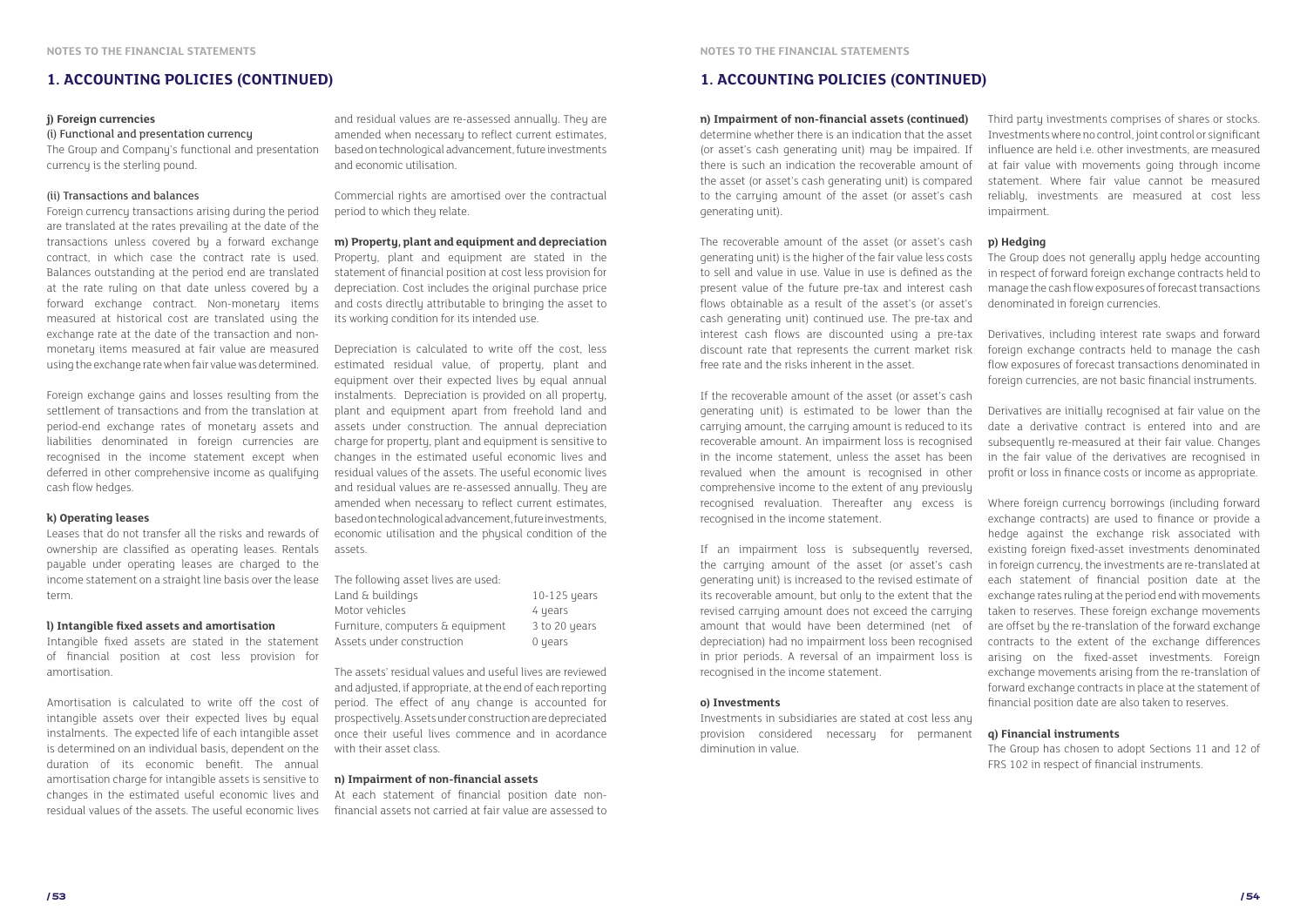#### **q) Financial instruments (continued)**

#### (i) Financial assets

Basic financial assets, including trade and other receivables and cash and bank balances, are initially recognised at transaction price, unless the arrangement constitutes a financing transaction, where the transaction is measured at the present value of the future receipts discounted at a market rate of interest. Such assets are subsequently carried at amortised cost using the effective interest method.

At the end of each reporting period financial assets measured at amortised cost are assessed for objective evidence of impairment. If an asset is impaired the impairment loss is the difference between the carrying amount and the present value of the estimated cash flows discounted at the asset's original effective interest rate. The impairment loss is recognised in profit or loss immediately.

If there is a decrease in the impairment loss arising from an event occurring after the impairment was recognised the impairment is reversed. The reversal is such that the current carrying amount does not exceed what the carrying amount would have been had the impairment not previously been recognised. The impairment reversal is recognised in profit or loss immediately.

Financial assets are derecognised when (a) the contractual rights to the cash flows from the asset expire or are settled, or (b) substantially all the risks and rewards of the ownership of the asset are transferred to another party or (c) control of the asset has been transferred to another party who has the practical ability to unilaterally sell the asset to an unrelated third party without imposing additional restrictions.

#### (ii) Financial liabilities

Basic financial liabilities, including trade and other payables and bank loans, are initially recognised at transaction price, unless the arrangement constitutes a financing transaction, where the debt instrument is measured at the present value of the future receipts discounted at a market rate of interest.

Debt instruments are subsequently carried at amortised cost, using the effective interest rate method.

Trade payables are obligations to pay for goods or services that have been acquired in the ordinary course of business from suppliers. Accounts payable are classified as current liabilities if payment is due within one year or less. If not, they are presented as noncurrent liabilities. Trade payables are recognised initially at transaction price and subsequently measured at amortised cost using the effective interest method.

Financial liabilities are derecognised when the liability is extinguished, that is when the contractual obligation is discharged, cancelled or expired.

The Company does not hold or issue derivative financial instruments.

#### (iii) Offsetting

Financial assets and liabilities are offset and the net amounts presented in the financial statements when there is an enforceable right to set off the recognised amounts and there is an intention to settle on a net basis or to realise the asset and settle to liability simultaneously.

Loans paid and received are offset and the net amounts presented in the financial statements as doing so enhance the understanding of the cash flows.

#### **r) Cash and cash equivalents**

Cash and cash equivalents includes bank balances and short-term maturity deposits held at call. Bank overdrafts, if any, are shown within borrowings in current liabilities on the statement of financial position. Cash and cash equivalents are stated at face value.

#### **s) Taxation**

Taxation expense for the period comprises current and deferred tax recognised in the reporting period. Taxation represents the amount estimated to be payable or recoverable in respect of the taxable profit or loss for the period, along with adjustments to estimates in respect of previous periods.

Current or deferred taxation assets and liabilities are not discounted.

#### **s) Taxation (continued)**

Current tax is the amount of income tax payable in respect of the taxable profit for the year or prior years. Tax is calculated on the basis of tax rates and laws that have been enacted or substantively enacted by the period end.

Provision for deferred tax is made in respect of all timing differences that have originated but not reversed, by the statement of financial position date. The provision for deferred tax is not discounted. Deferred tax assets are only recognised to the extent that it is regarded that they will be recovered.

Deferred tax is measured using tax rates and laws that have been enacted or substantively enacted by the year end and that are expected to apply to the reversal of the timing difference.

#### **t) Employee benefits**

The Company provides a range of benefits to employees, including paid holiday arrangements.

#### Short-term benefits:

Short-term benefits, including holiday pay and other similar non-monetary benefits, are recognised as an expense in the period in which the service is received.

Deferred tax arises from timing differences that are differences between taxable profits and total comprehensive income as stated in the financial statements. These timing differences arise from the inclusion of income and expenses in tax assessments in periods different from those in which they are recognised in financial statements. Concessionary loans made are initially measured at the amount paid. In subsequent years, the carrying amount of concessionary loans is adjusted to reflect any accrued interest payable or receivable. To the extent that a loan that has been made is irrecoverable, an impairment loss is recognised in the income statement.

#### Termination benefits:

Termination benefits are recognised as an expense in the period in which the benefits are provided to the employees or are expensed and accrued when the Group has committed to make payments in the future. If there is an uncertainty about the number of employees who will accept an offer of termination benefits, the contingent liabilities is disclosed unless the possibility of an outflow in settlement is remote.

#### Pension costs:

Contributions payable to defined contribution schemes are charged to the income statement in the period to which they relate. There are no defined benefit pension obligations.

#### **u) Concessionary loans**

#### **v) Critical judgements and estimates in applying the accounting policy**

The preparation of the financial statements requires management and the Board to make judgements, estimates and assumptions that affect the application of the accounting policies and the reported amounts of assets and liabilities, income and expenses. Actual results may differ from these estimates.

Estimates and underlying assumptions are continually evaluated and are based on historical experience and other factors, including expectations of future events that are reasonable under the circumstances. Revisions to accounting estimates are recognised in the period in which the estimates are revised and in any future periods affected. No material judgements and estimates have been made in the current year or prior period.

#### **w) Amendments to FRS 102**

The following amendments to FRS 102 (issued in July 2015) have been adopted by the Group in the 2015 financial statements.

#### i) Amendments to Section 4: Statement of financial position:

The Group has adopted the amendments to para 4.2 of FRS 102. The Group has chosen to apply IFRS format in presenting the Statement of financial position. The terminology has been changed as per IFRS. The presentational change has no such material impact in the Group's financial statements.

#### **1. ACCOUNTING POLICIES (CONTINUED) 1. ACCOUNTING POLICIES (CONTINUED)**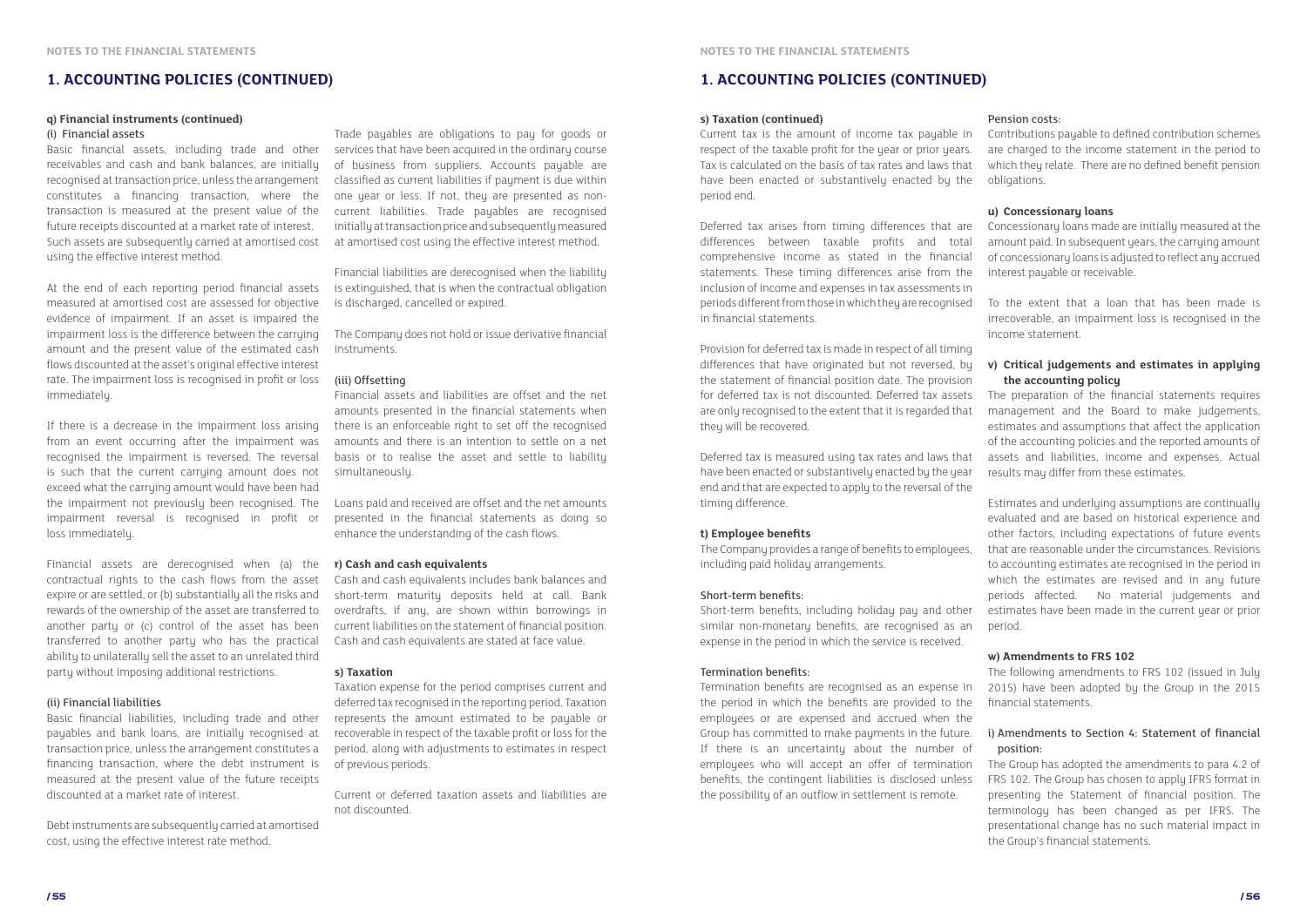#### **w) Amendments to FRS 102 (continued)**

ii) Amendments to Section 5: Income statement and statement of other comprehensive income:

The Group has adopted the amendments to para 5.10 of FRS 102. The Group has chosen to apply IFRS format in presenting the Statement of income and Statement of comprehensive income. The terminology has been changed as per IFRS. The presentational change has no such material impact in the Group's financial statements.

#### iii) Amendments to Section 18: Intangible assets including goodwill:

The Group has adopted the amendments to para 18.19 and 18.20 of FRS 102. The amendments to para 18.19 clarifies if an entity is unable to make a reliable estimate of the useful life of an intangible asset, the useful life limit should not exceed ten years. As the Group does not have any intangible assets with indefinite useful life, the application of amendments has no material impact on the disclosures or on the amounts recognised in the Group's financial statements.

iv) Amendments to Section 27: Impairment of assets: The Group has adopted the amendments to para 27.31 of FRS 102. The amendments to para 27.31 clarify the removal of hierarchy for reversing impairment charges, with the entity no longer required to allocate the amount of impairment reversal in a particular order. This is largely due to the fact that goodwill impairment reversals are no longer permitted under FRS 102. As the Group does not have any impairment charges that qualify for reversal, the application of amendments has no material impact on the disclosures or on the amounts recognised in the Group's financial statements.

#### v) Amendments to Section 33: Related party disclosures:

The Group has adopted the amendments to para 33.2(viii) of FRS 102. The amendments clarify the increase in scope of related parties by including an entity, or any member of a group of which it is a part, that provides key management personnel services to the reporting entity or to the parent of the reporting entity, as being a related entity. As the Group already discloses all of its parent-subsidiary relationships in note 21, the application of amendments has no material impact on the disclosures or on the amounts recognised in the Group's financial statements.

#### **2. REVENUE**

Revenue arises materially from trading activities in the UK. Minimal revenue is earned from the participation of British teams in Davis Cup and Fed Cup ties overseas.

|                                          | 2017<br>£'000s | 2016<br>£'000s |
|------------------------------------------|----------------|----------------|
| Revenue from the Wimbledon Championships | 33,604         | 37,719         |
| Commercial                               | 9,551          | 9,456          |
| Major Events                             | 13,363         | 12,128         |
| Sport England revenue and other grants   | 3,411          | 3,492          |
| Other revenue                            | 709            | 1,683          |
|                                          | 60,638         | 64,478         |

|                       | 2017<br>£'000s | 2016<br>£'000s |
|-----------------------|----------------|----------------|
| Rendering of services | 57,227         | 60,477         |
| Grant income          | 3,411          | 4,001          |
|                       | 60,638         | 64,478         |

#### **Analysis of revenue by category:**

#### **Analysis of revenue by subcategory:**

#### Revenue from the Wimbledon Championships

#### **1. ACCOUNTING POLICIES (CONTINUED)**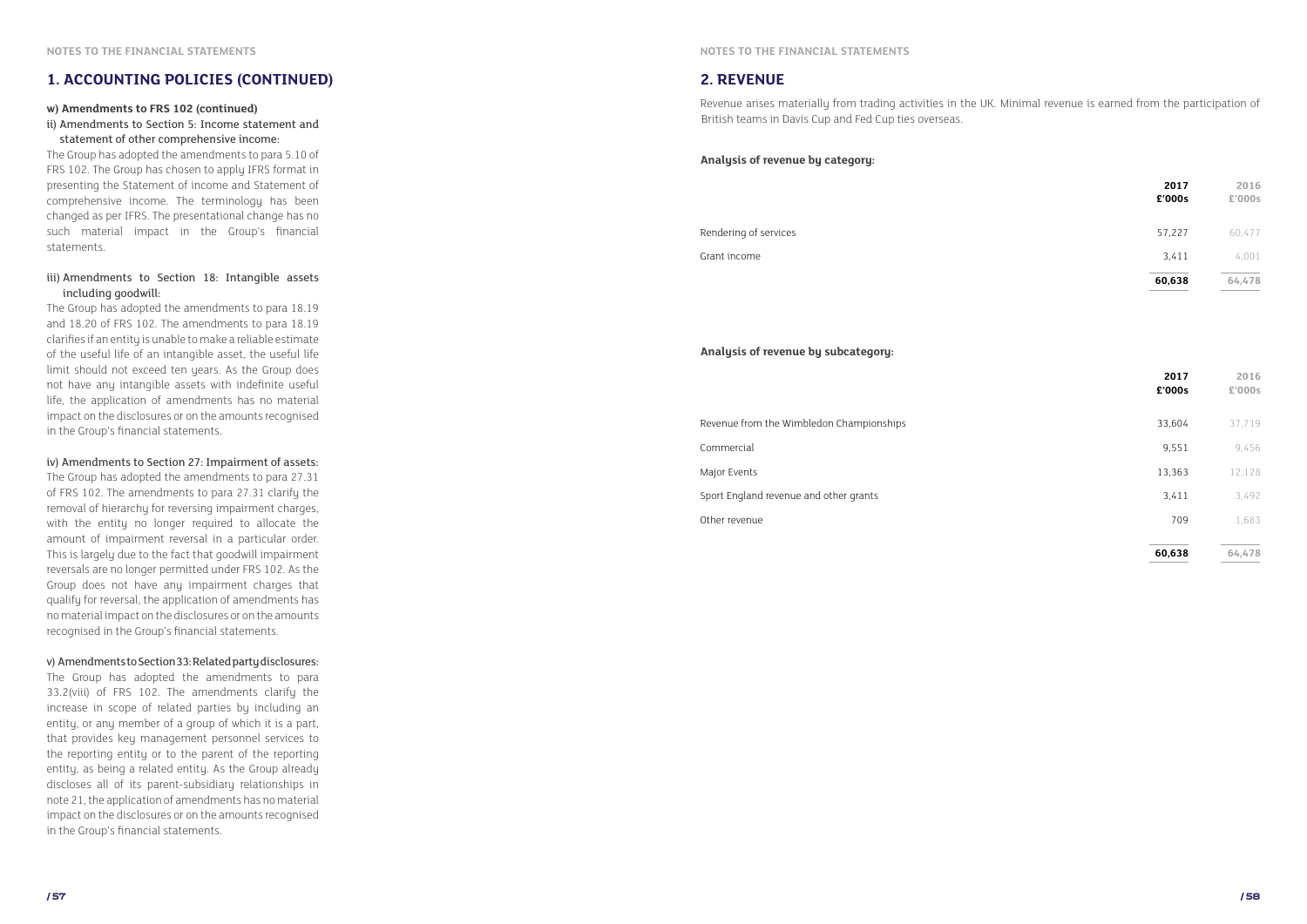#### **3. OPERATING LOSS 4. EMPLOYEES AND DIRECTORS**

|                                                               | 2017<br>£'000s | 2016<br>£'000s |  |
|---------------------------------------------------------------|----------------|----------------|--|
| Operating loss is stated after charging/(crediting):          |                |                |  |
| Amortisation of intangible fixed assets (note 7)              | 323            | 260            |  |
| Depreciation of fixed assets (note 8)                         | 2,543          | 2,426          |  |
| Loss on disposal of fixed assets                              | 62             | 61             |  |
| Operating lease and other hire charges:                       |                |                |  |
| - Plant and machinery                                         | 115            | 119            |  |
| - Motor                                                       | 231            | $*211$         |  |
| Auditors' remuneration:                                       |                |                |  |
| - Audit fee for parent company and group financial statements | 52             | 51             |  |
| - Audit fee for audit of subsidiaries                         | $\overline{c}$ | $\overline{c}$ |  |
| - Tax compliance services                                     | 44             | 57             |  |
| - Tax advisory services                                       |                | 64             |  |
| Donations payable:                                            |                |                |  |
| - The Tennis Foundation (note 21)                             | 7,442          | 7,348          |  |
| Grant income                                                  | (3, 411)       | (4,001)        |  |

\* 2016's Other hire charges have been restated from £21,000 to £211,000 to reflect the true cost recognised in the 2016 Group Income Statement.

The average monthly number of employees, including directors, of the Group during the year was 275 (2016: 300) as follows:

| 2017<br>Number | 2016<br>Number |
|----------------|----------------|
|                |                |
| 86             | 96             |
| 45             | 50             |
| 67             | 70             |
| 77             | 84             |
| 275            | 30             |

| Participation                          | 86 | 96 |
|----------------------------------------|----|----|
| Performance                            | 45 | 50 |
| Commercial, major events and marketing | 67 |    |
| Business support and governance        |    |    |

The Company has no (2016: nil) employees. The reduced headcount in Participation is due to the timing of vacancies being filled during the year.

The aggregate amounts payable to employees of the Group during the year were:

The aggregate emoluments were paid to two (2016: two) directors, one of whom was employed for only part of 2017 (2016: one). Variable pay is based upon personal objectives, agreed targets and performance measures. Retirement benefits are accruing to two (2016: two) directors under a money purchase scheme.

**Group employees**

Wages and salaries

Social security costs

Other pension costs

Charge to The Tennis Foundation (note 21)

| 2017<br>£'000s | 2016<br>£'000s |
|----------------|----------------|
| 13,622         | 13,582         |
| 1,536          | 1,530          |
| 778            | 759            |
| 15,936         | 15,871         |
| (2, 475)       | (2, 516)       |
| 13,461         | 13,355         |
|                |                |
| 2017<br>£'000s | 2016<br>£'000s |
| 351            | 357            |
| 36             | 67             |
| 33             | 32             |
| 420            | 456            |
| 22             | 40             |

#### **Directors' remuneration**

Aggregate salaries and benefit in kind Variable pay due under short-term incentive schemes Company pension contributions to money purchase scheme

Compensation for international cost of living impact

#### **Aggregate emoluments 442 496**

**NOTES TO THE FINANCIAL STATEMENTS NOTES TO THE FINANCIAL STATEMENTS**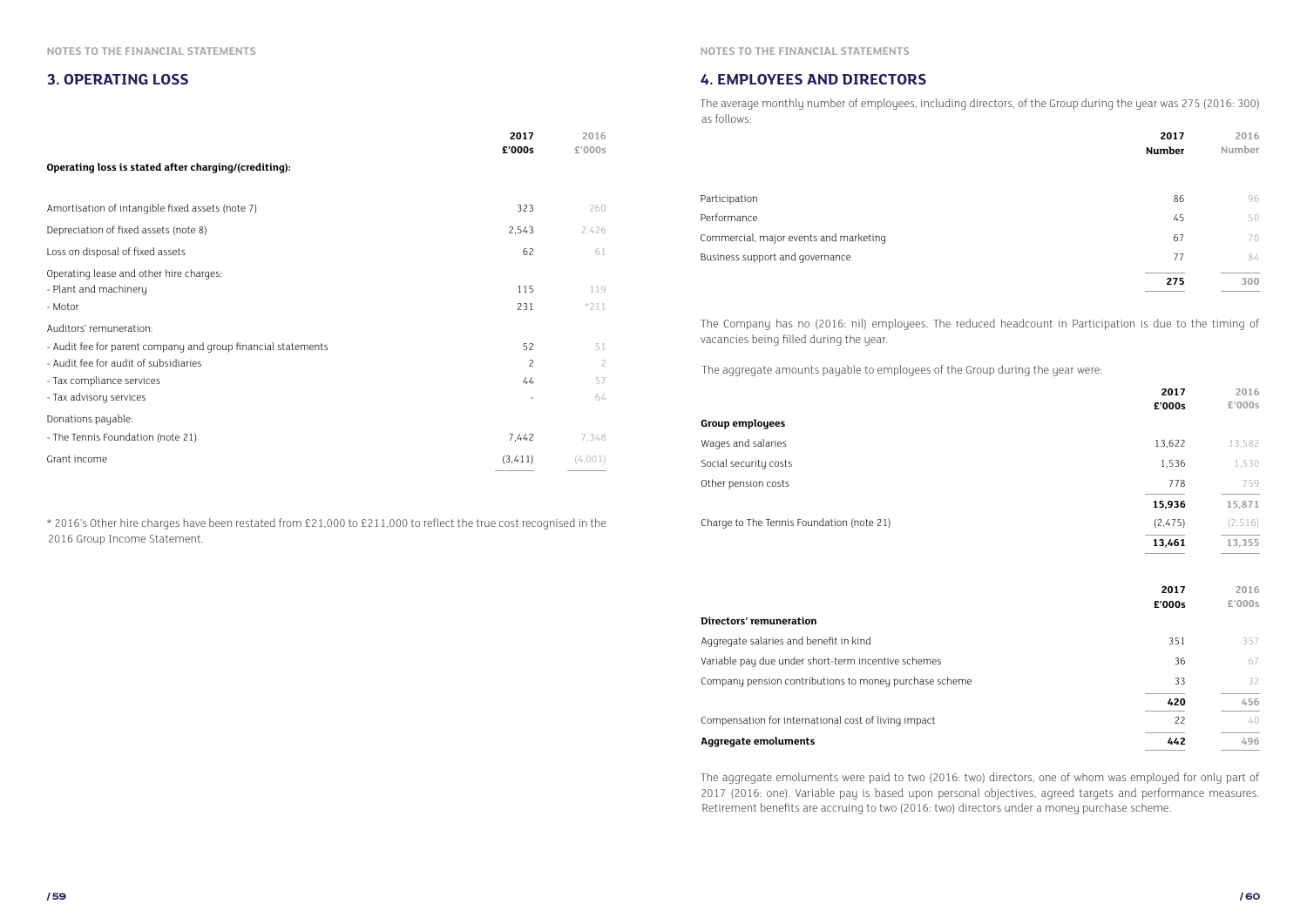#### **4. EMPLOYEES AND DIRECTORS (CONTINUED)**

#### **5. NET FINANCE INCOME**

#### **6. TAX ON (LOSS)/PROFIT**

\*2016's Adjustment in respect of prior years has been corrected from £511,000 to £512,000 to reflect the true status at 31 December 2016.

|                                                        | 2017<br>£'000s | 2016<br>£'000s |
|--------------------------------------------------------|----------------|----------------|
| <b>Highest paid director</b>                           |                |                |
| Aggregate salaries and benefit in kind                 | 174            | 314            |
| Variable pay due under short-term in-centive schemes   | 36             | 67             |
| Company pension contributions to money purchase scheme | 16             | 31             |
|                                                        | 226            | 412            |
| Compensation for international cost of living impact   |                | 40             |
| <b>Aggregate emoluments</b>                            | 226            | 452            |

|                                     | 2017<br>£'000s | 2016<br>£'000s |
|-------------------------------------|----------------|----------------|
| Group interest receivable           | 6              | 15.            |
| Interest on deferred consideration  | 125            | 225            |
| Income from fixed asset investments | 1.013          | 907            |
| Net finance income                  | 1.144          | 1.147          |

|                                                | 2017<br>£'000s | 2016<br>£'000s |
|------------------------------------------------|----------------|----------------|
| <b>Group taxation:</b>                         |                |                |
| <b>Current tax</b>                             |                |                |
| UK corporation tax on results for the year     | 1,212          | 1,878          |
| Adjustment in respect of prior years           | 472            | 592            |
| <b>Total current tax</b>                       | 1,684          | 2,470          |
| Deferred tax:                                  |                |                |
| Origination and reversal of timing differences | (704)          | 645            |
| Effect of future corporation tax rate changes  | 83             | 18             |
| Adjustment in respect of prior years           | (622)          | $*(512)$       |
| <b>Total deferred tax</b>                      | (1, 243)       | 153            |
| Tax on (loss)/profit                           | 441            | 2,623          |

#### **6. TAX ON (LOSS)/PROFIT (CONTINUED)**

| 2016<br>£'000s           | 2017<br>£'000s |
|--------------------------|----------------|
|                          |                |
| 1,577                    | (4, 266)       |
| 315                      | (821)          |
|                          |                |
|                          |                |
| 2,670                    | 1,906          |
|                          | 54             |
| (716)                    | (634)          |
| 254                      |                |
| 82                       | (150)          |
| $\overline{\phantom{0}}$ | 3              |
| $1\,8$                   | 83             |
| 2,623                    | 441            |

|                                                                                                                                                                           | 2017<br>£'000s | 2016<br>£'000s |
|---------------------------------------------------------------------------------------------------------------------------------------------------------------------------|----------------|----------------|
| <b>Factors affecting tax charge</b>                                                                                                                                       |                |                |
| (Loss)/profit before tax                                                                                                                                                  | (4, 266)       | 1,577          |
| (Loss)/profit before tax multiplied by standard corporation<br>tax rate in the UK of 19.25% (2016: 20%) for large entities<br>and 19.25% (2016: 20%) for smaller entities | (821)          | 315            |
| Effects of:<br>Expenses not deductible for tax purposes                                                                                                                   | 1,906          | 2,670          |
| Accelerated capital allowances and other timing differences                                                                                                               | 54             |                |
| Income not taxable                                                                                                                                                        | (634)          | (716)          |
| Other adjustments                                                                                                                                                         |                | 254            |
| Adjustments in respect of prior years                                                                                                                                     | (150)          | 82             |
| Deferred tax not recognised                                                                                                                                               | 3              |                |
| Effect of future corporation tax rate changes                                                                                                                             | 83             | 18             |
| <b>Total tax charge</b>                                                                                                                                                   | 441            | 2,623          |

The tax assessed for the year is higher (2016: higher) than the standard rate of corporation tax in the UK of 19.25% average for the year (2016: 20%). The differences are explained below:

Under the Finance Act 2015, the main rate of corporation tax reduced from 20% to 19% effective from 1 April 2017. The Act included a further reduction to 18% with effect from 1 April 2020. The Finance Act 2016 provided a further reduction to the main rate of corporation tax to 17% from 1 April 2020. The deferred tax balances at this date have been measured at 17%, the rate at which the deferred tax asset is expected to reverse.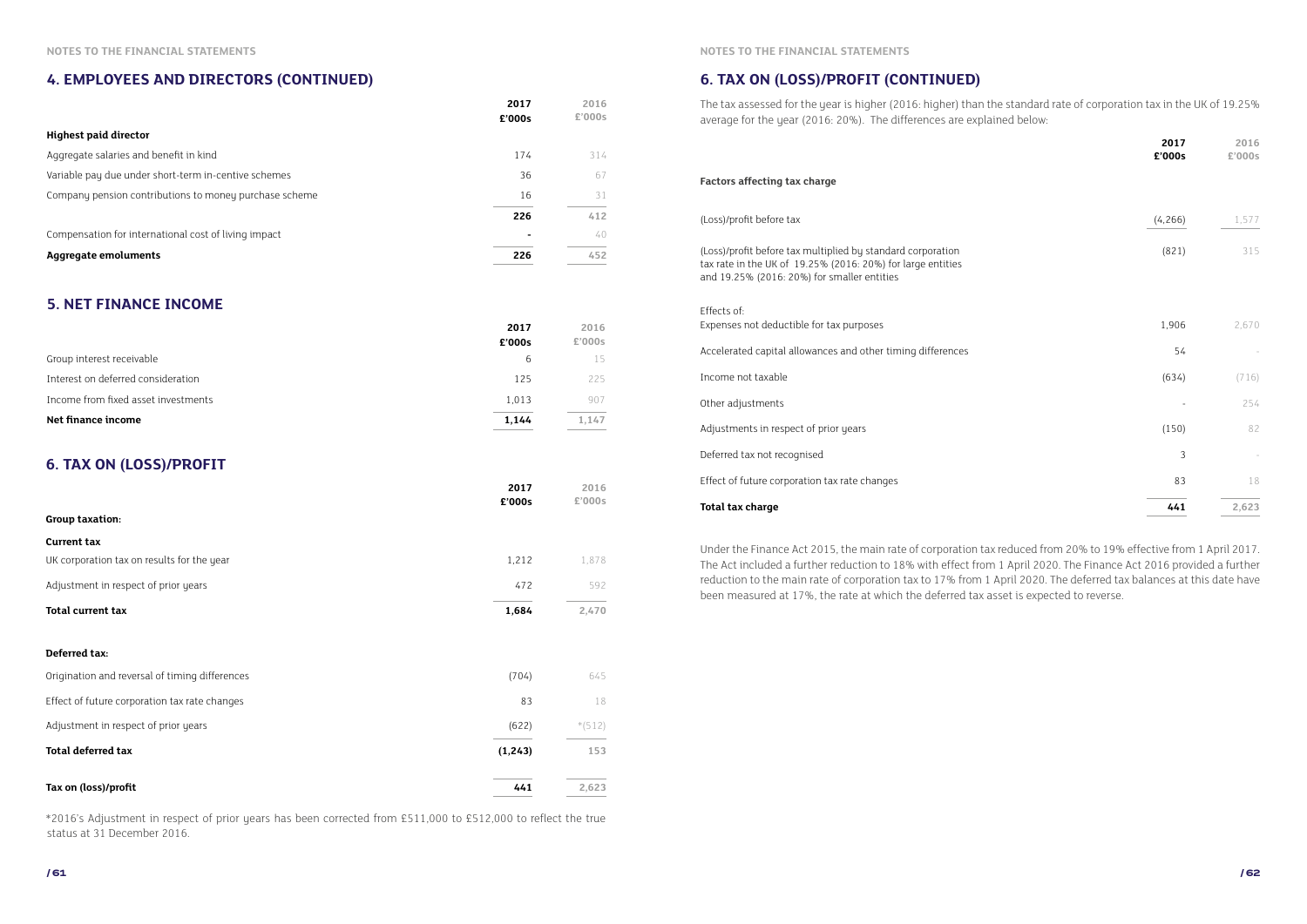#### **7. INTANGIBLE ASSETS**

Group. In 2014, LTA Group acquired the sanction to upgrade the Aegon Championships to an ATP 500 event from June 2015. An initial amount of £429,000 was paid with the remaining balance payable over the 8 years of the sanction. Whilst the Group, in partnership with Ilkley club, has commenced works for tennis court extension and

|                                                                                                                                                                                                                                      |                         |                         | <b>Group</b>                     |                     |          | Furniture,                                  | <b>Assets</b>  |        |
|--------------------------------------------------------------------------------------------------------------------------------------------------------------------------------------------------------------------------------------|-------------------------|-------------------------|----------------------------------|---------------------|----------|---------------------------------------------|----------------|--------|
|                                                                                                                                                                                                                                      | Group                   | Company                 |                                  | Land &<br>buildings | vehicles | Motor computers &<br>equipment construction | under          | Total  |
|                                                                                                                                                                                                                                      | Commercial              | Commercial              |                                  | £'000s              | £'000s   | £'000s                                      | £'000s         | £'000s |
|                                                                                                                                                                                                                                      | <b>Rights</b><br>£'000s | <b>Rights</b><br>£'000s | Cost:                            |                     |          |                                             |                |        |
| Cost:                                                                                                                                                                                                                                |                         |                         | At 1 January 2017                | 36,738              | 103      | 18,860                                      | 1,248          | 56,949 |
| At 1 January 2017                                                                                                                                                                                                                    | 3,710                   | 2,080                   | Additions                        | 43                  | $\sim$   | 790                                         | 343            | 1,176  |
| Additions                                                                                                                                                                                                                            | 674                     | $\sim$                  | Disposals                        |                     | (20)     | (120)                                       | $\sim$         | (140)  |
| At 31 December 2017                                                                                                                                                                                                                  | 4,384                   | 2,080                   | Transfers between classes        |                     | $\sim$   | 1,248                                       | (1, 248)       |        |
|                                                                                                                                                                                                                                      |                         |                         | At 31 December 2017              | 36,781              | 83       | 20,778                                      | 343            | 57,985 |
| <b>Accumulated Amortisation:</b>                                                                                                                                                                                                     |                         |                         |                                  |                     |          |                                             |                |        |
| At 1 January 2017                                                                                                                                                                                                                    | 520                     | 520                     |                                  |                     |          |                                             |                |        |
| Charge for the year                                                                                                                                                                                                                  | 323                     | 260                     | <b>Accumulated Depreciation:</b> |                     |          |                                             |                |        |
| At 31 December 2017                                                                                                                                                                                                                  | 843                     | 780                     |                                  |                     |          |                                             |                |        |
|                                                                                                                                                                                                                                      |                         |                         | At 1 January 2017                | 7,157               | 71       | 15,432                                      | $\sim$         | 22,660 |
|                                                                                                                                                                                                                                      |                         |                         | Charge for the year              | 706                 |          | 1,830                                       | $\sim$         | 2,543  |
| Net book value                                                                                                                                                                                                                       |                         |                         | Disposals                        |                     | (20)     | (40)                                        | $\sim$         | (60)   |
| At 31 December 2017                                                                                                                                                                                                                  | 3,541                   | 1,300                   | At 31 December 2017              | 7,863               | 58       | 17,222                                      | $\blacksquare$ | 25,143 |
| At 31 December 2016                                                                                                                                                                                                                  | 3,190                   | 1,560                   |                                  |                     |          |                                             |                |        |
|                                                                                                                                                                                                                                      |                         |                         | Net book value:                  |                     |          |                                             |                |        |
|                                                                                                                                                                                                                                      |                         |                         | As at 31 December 2017           | 28,918              | 25       | 3,556                                       | 343            | 32,842 |
| In 2017, the works for extending the capacity of the Centre Court at the Aegon Championships were completed.                                                                                                                         |                         |                         | As at 31 December 2016           | 29,581              | 32       | 3,428                                       | 1,248          | 34,289 |
| The cost of the works at the Aegon Championships are being capitalised as an intangible asset and amortised over<br>20 years representing the anticipated life of the asset and the future economic benefit that will be flow to the |                         |                         |                                  |                     |          |                                             |                |        |

renovation works in Ilkley which are due to be completed in 2018.

#### **8. PROPERTY, PLANT AND EQUIPMENT**

| vehicles<br>£'000s | Furniture,<br>Motor computers &<br>£'000s | Assets<br>under<br>equipment construction<br>£'000s | <b>Total</b><br>£'000s |
|--------------------|-------------------------------------------|-----------------------------------------------------|------------------------|
| 103                | 18.860                                    | 1.248                                               | 56,949                 |
|                    | 790                                       | 343                                                 | 1.176                  |
| (20)               | (120)                                     |                                                     | (140)                  |
|                    | 1,248                                     | (1, 248)                                            |                        |
| 83                 | 20,778                                    | 343                                                 | 57,985                 |

| 58   | 17,222 |   | 25,143 |
|------|--------|---|--------|
| (20) | (40)   |   | (60)   |
|      | 1,830  | - | 2,543  |
| 71   | 15,432 |   | 22,660 |
|      |        |   |        |

| 25. | 3,556 | 343   | 32,842 |
|-----|-------|-------|--------|
| マフ  | 3,428 | 1,248 | 34,289 |
|     |       |       |        |

The net book value of land and buildings comprises long leasehold assets.

The Company does not hold any Property, plant and equipment (2016: £nil).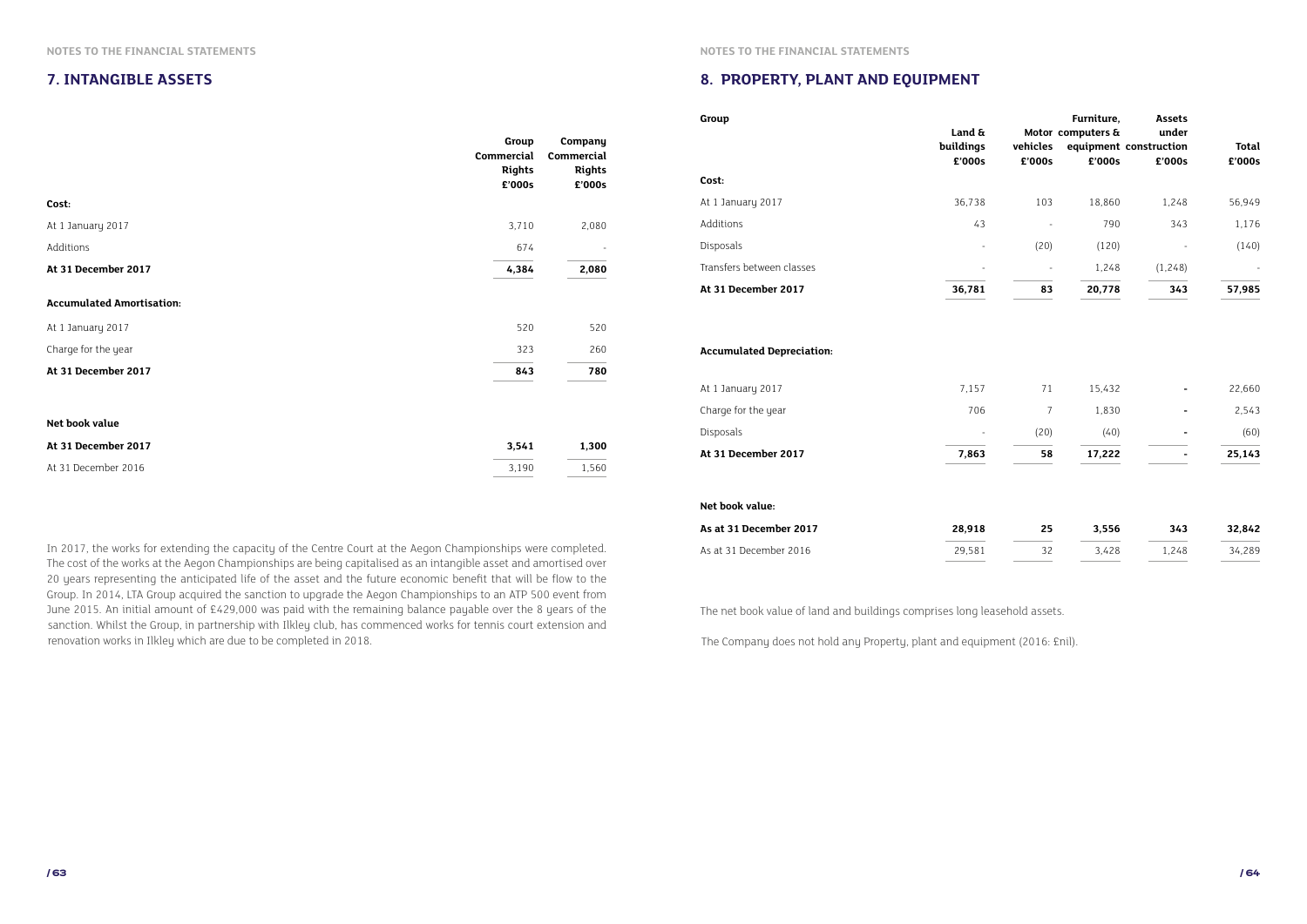#### **9. INVESTMENTS**

| Group                 | Third party<br>investments<br>£'000s |
|-----------------------|--------------------------------------|
| Net book value        |                                      |
| At 1 January 2017     | 45,762                               |
| Additions             | 7,160                                |
| Disposals             | (5, 551)                             |
| Fair value adjustment | 1,399                                |
| Movements in cash     | (1, 120)                             |
|                       | 47,650                               |
| At 31 December 2017   |                                      |

| Company               | Third party<br>investments<br>£'000s | <b>Subsidiaries</b><br>£'000s | <b>Total</b><br>£'000s |
|-----------------------|--------------------------------------|-------------------------------|------------------------|
| Net book value        |                                      |                               |                        |
| At 1 January 2017     | 45,762                               | 11,796                        | 57,558                 |
| Additions             | 7,160                                | $\overline{\phantom{a}}$      | 7,160                  |
| Disposals             | (5, 551)                             | $\overline{\phantom{a}}$      | (5, 551)               |
| Fair value adjustment | 1,399                                | $\overline{\phantom{a}}$      | 1,399                  |
| Movements in cash     | (1, 120)                             | $\overline{\phantom{a}}$      | (1, 120)               |
| At 31 December 2017   | 47,650                               | 11,796                        | 59,446                 |

#### **9. INVESTMENTS (CONTINUED)**

The subsidiaries below are all incorporated in the UK, were wholly owned by the Lawn Tennis Association Limited at 31 December 2017 and are registered at National Tennis Centre, 100 Priory Lane, Roehampton, London, SW15 5JQ.

| <b>Subsidiary</b>                                         | <b>Nature of activities</b>                                   |
|-----------------------------------------------------------|---------------------------------------------------------------|
| LTA Operations Limited *                                  | Trading entity of the LTA Group                               |
| LTA Property Limited *                                    | Holding company for land and                                  |
| LTA Holdings Limited *                                    | Holding company for the previo<br>unincorporated subsidiaries |
| LTA Nominees Limited                                      | Nominee company for the LTA                                   |
| LTA Developments Limited                                  | Manages tennis developments                                   |
| LTA Events Limited                                        | Facilitates and manages tennis                                |
| LTA Ground Limited                                        | Manages the prepaid court arra                                |
| LTA Services Limited                                      | Provides manpower services                                    |
| Tennis GB Limited                                         | Publishes tennis magazines an<br>(Dormant)                    |
| The LTA Trust*                                            | Independent charity to promot<br>(non-consolidated)           |
| * Direct subsidiaries of Lawn Tennis Association Limited. |                                                               |

The directors believe that the carrying value of investments is supported by the underlying net assets.

Lawn Tennis Association Limited has guaranteed the liabilities of the following subsidiaries in order that they qualify for the exemption from audit under Section 479A of the Companies Act 2006 in respect of the year ended 31 December 2017.

| Subsidiary               | <b>Nature of activities</b>                                   |
|--------------------------|---------------------------------------------------------------|
| LTA Holdings Limited     | Holding company for the previ-<br>unincorporated subsidiaries |
| LTA Nominees Limited     | Nominee company for the LTA                                   |
| LTA Developments Limited | Manages tennis developments                                   |
| LTA Events Limited       | Facilitates and manages tennis<br>the LTA                     |
| LTA Ground Limited       | Manages the prepaid court arra<br>School                      |
| LTA Services Limited     | Provides manpower services                                    |
| Tennis GB Limited        | Publishes tennis magazines ar<br>(Dormant)                    |
|                          |                                                               |

- 
- Ind and buildings of the LTA Group
- le previous Lawn Tennis Association aries
- 
- pments on behalf of the LTA
- s tennis tournaments on behalf of the LTA
- burt arrangement with Queenswood School
- 
- tines and other tennis publications
- promote community participation

ne previous Lawn Tennis Association aries

- 
- pments on behalf of the LTA
- es tennis tournaments on behalf of
- ourt arrangement with Queenswood
- 
- zines and other tennis publications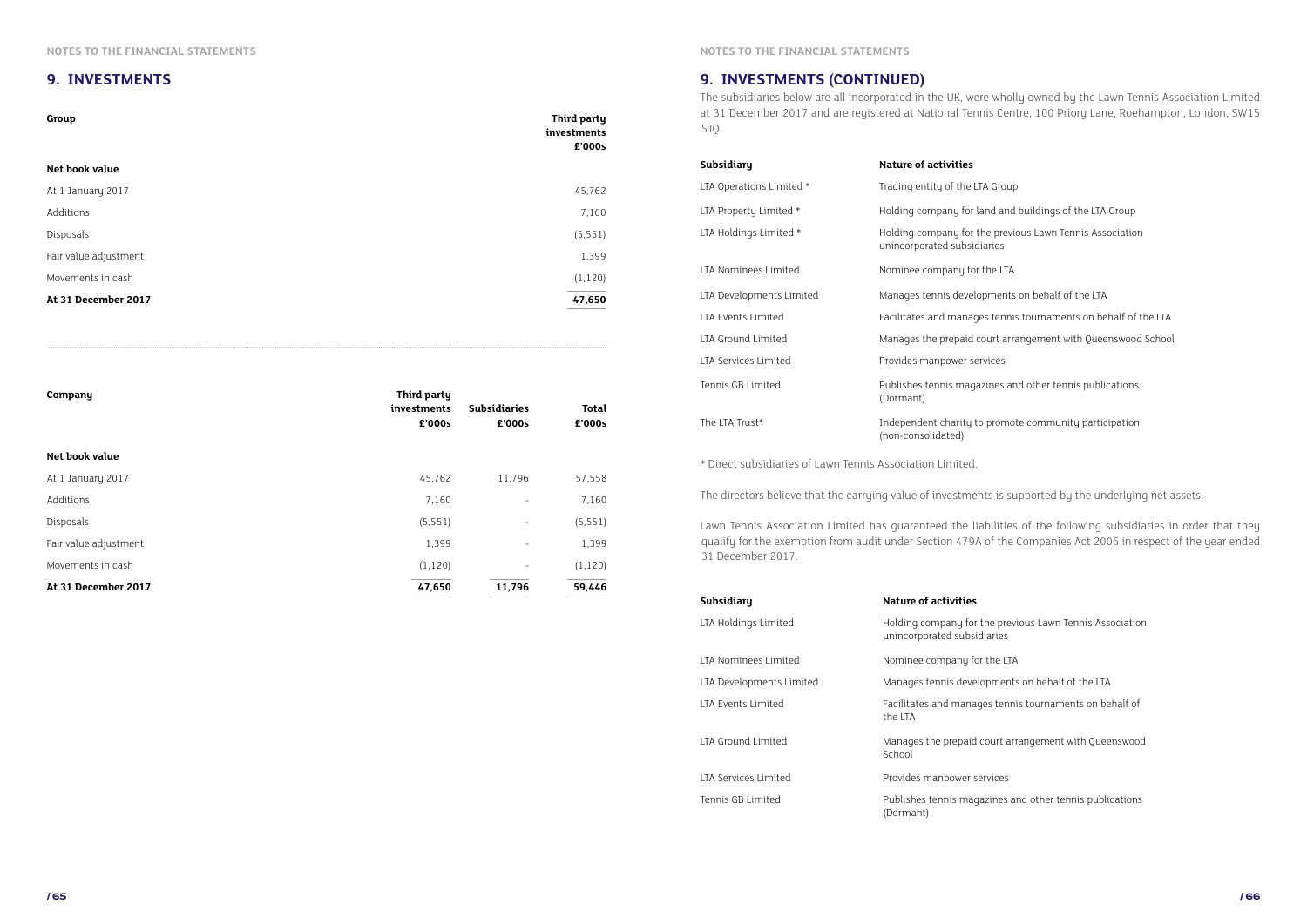The income statement and statement of financial position of the unincorporated entity Lawn Tennis Association are included in the group financial statements and are provided below on the grounds that they are treated as a quasi-subsidiary managed on a unified basis by the management of the LTA Group.

#### **10. LAWN TENNIS ASSOCIATION**

|                                        | 2017<br>£'000s           | 2016<br>£'000s |
|----------------------------------------|--------------------------|----------------|
| <b>Income statement</b>                |                          |                |
| Operating result                       | $\overline{\phantom{a}}$ |                |
| Profit before tax                      | $\overline{\phantom{a}}$ |                |
| Profit for the financial year          |                          |                |
|                                        | 2017<br>£'000s           | 2016<br>£'000s |
| <b>Statement of financial position</b> |                          |                |
| Debtors due less than one year         | 1,055                    |                |
| Cash at bank and in hand               | 168                      | 1,289          |
| Creditors due less than one year       |                          | (66)           |
| Net assets                             | 1,223                    | 1,223          |

#### **11. THE LTA TRUST**

The LTA Trust was established as a registered charity within the LTA Group as a wholly owned subsidiary of Lawn Tennis Association Limited in 2012 (charity number 1148421). During the year, the Board of The LTA Trust comprised two LTA Directors and four Independent Trustees and therefore, as the LTA Group does not exercise control over the operating decisions of The LTA Trust, it has not been consolidated into the results of the LTA Group. In the prior year, The LTA Trust changed its year end date to align itself to other tennis organisations. The key financial information in respect of The LTA Trust is as follows:

| Total resources expended                                          | (163) | 249   |
|-------------------------------------------------------------------|-------|-------|
| Net incoming resources before other<br>recognised gains or losses | 448   | 878   |
| Gains on investment assets                                        | 682   | 456   |
| Net movement in funds                                             | 1,130 | 1.334 |

|                                                                   | 2017<br>£'000s | 2016<br>£'000s |
|-------------------------------------------------------------------|----------------|----------------|
| <b>Total incoming resources</b>                                   | 611            | 629            |
| Total resources expended                                          | (163)          | 249            |
| Net incoming resources before other<br>recognised gains or losses | 448            | 878            |
| Gains on investment assets                                        | 682            | 456            |
| Net movement in funds                                             | 1,130          | 1,334          |
| <b>Gross assets</b>                                               |                |                |
| Investments                                                       | 30,011         | 28,855         |
| Cash at bank and in hand                                          | 1,027          | 1,050          |
|                                                                   | 31,038         | 29,905         |
| <b>Gross liabilities</b>                                          |                |                |
| Liabilities due within one year                                   | (437)          | (434)          |
| <b>Total assets less current liabilities</b>                      | 30,601         | 29,471         |
| <b>Net assets</b>                                                 | 30,601         | 29,471         |
| <b>Unrestricted funds</b>                                         | 30,601         | 29,471         |

#### **Gross liabilities**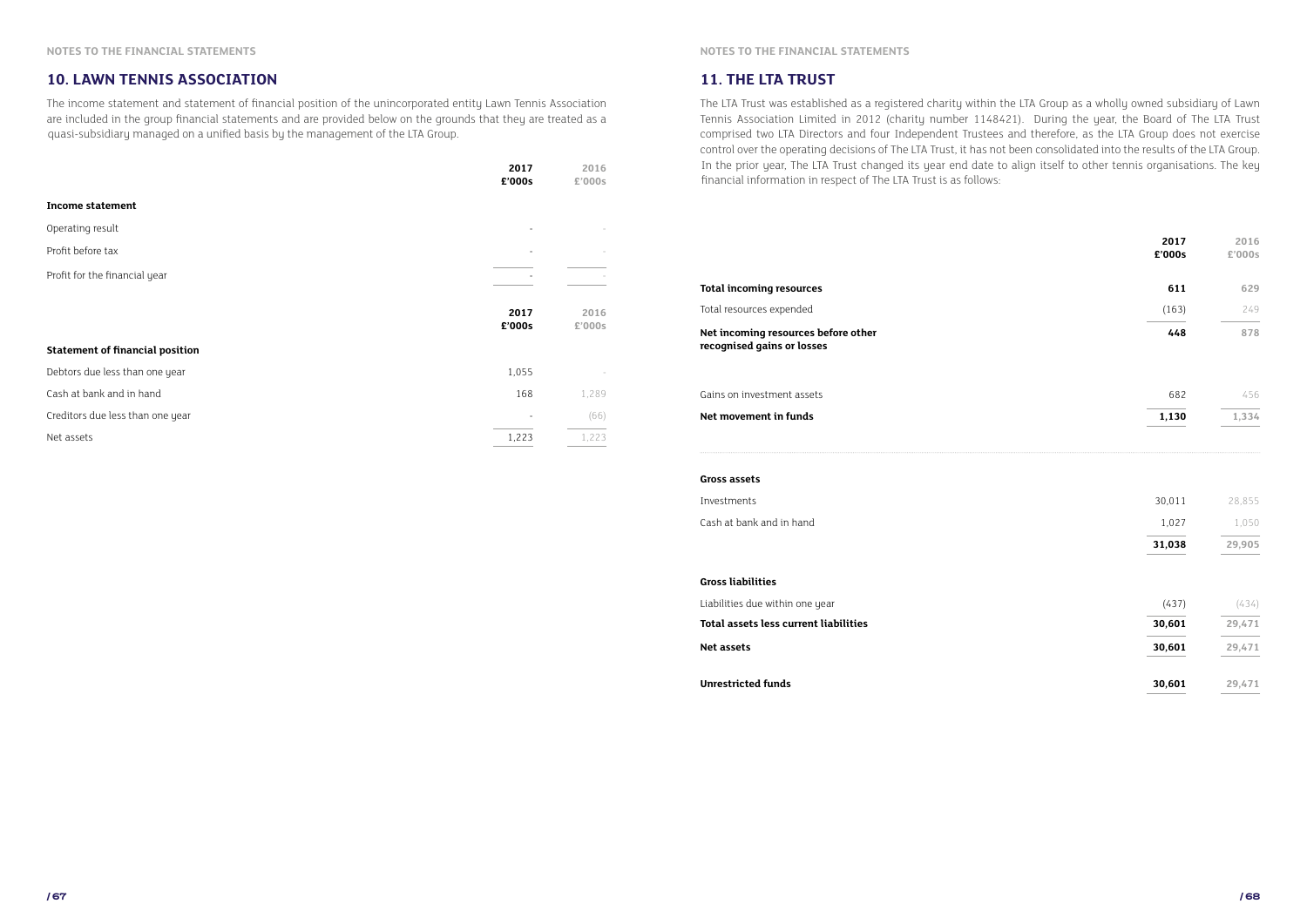#### **12. FINANCIAL INSTRUMENTS BY CATEGORY**

|                                                                                                          | Group<br>2017<br>£'000s | Group<br>2016<br>£'000s | Company<br>2017<br>£'000s | Company<br>2016<br>£'000s |
|----------------------------------------------------------------------------------------------------------|-------------------------|-------------------------|---------------------------|---------------------------|
| <b>Financial instruments by category</b><br>The Group & Company has the following financial instruments: |                         |                         |                           |                           |
| Financial assets at fair value through income statement:                                                 |                         |                         |                           |                           |
| Third party investments (note 9)                                                                         | 47,650                  | 45,762                  | 47,650                    | 45,762                    |
|                                                                                                          | 47,650                  | 45,762                  | 47,650                    | 45,762                    |
| Financial assets that are debt instruments measured at<br>amortised cost:                                |                         |                         |                           |                           |
| Trade and receivables (note 13)                                                                          | 627                     | 1,007                   |                           |                           |
| Other receivables (note 13)                                                                              | 50,680                  | 60,327                  | 102,058                   | 101,522                   |
| Concessionary loans (note 13)                                                                            | 10,737                  | 9,438                   | $\sim$                    |                           |
| Cash at bank and in hand (note 14)                                                                       | 4,671                   | 7,167                   | 300                       | 218                       |
|                                                                                                          | 66,715                  | 77,939                  | 102,358                   | 101,740                   |
| Financial liabilities measured at amortised cost:                                                        |                         |                         |                           |                           |
| Trade and payables (note 15)                                                                             | 165                     | 464                     |                           |                           |
| Other payables (note 15)                                                                                 | 11,467                  | 14,975                  | 1,032                     | 1,145                     |

**11,632 15,439 1,032 1,145**

2016's corporation tax liability of £1,089,000 has been removed from Financial instruments by category, because corporation tax does not meet FRS 102's Financial instrument recognition criteria.

#### **13. TRADE AND OTHER RECEIVABLES**

|                                              | Group<br>2017<br>£'000s | Group<br>2016<br>£'000s | Company<br>2017<br>£'000s | Company<br>2016<br>£'000s |
|----------------------------------------------|-------------------------|-------------------------|---------------------------|---------------------------|
| Amounts falling due within one year:         |                         |                         |                           |                           |
| Trade receivables                            | 627                     | 1,007                   |                           |                           |
| Amounts owed by Group undertakings (i)       |                         |                         | 97,037                    | 91,372                    |
| Amounts owed by the Wimbledon Championships  | 28,637                  | 31,388                  |                           |                           |
| Amounts owed by AELTC for sale of AELTG (ii) | 5,000                   | 5,000                   | 5,000                     | 5,000                     |
| Amounts owed by the Tennis<br>Foundation     | 1,117                   | 1,045                   |                           |                           |
| Concessionary loans (iii)                    | 1,457                   | 1,382                   |                           |                           |
| Tennis developments (iv)                     | 150                     | 178                     |                           |                           |
| Other receivables                            | 1,637                   | 2,222                   | 21                        | 150                       |
| Prepayments and accrued income               | 3,261                   | 4,692                   |                           |                           |
|                                              | 41,886                  | 46,914                  | 102,058                   | 96,522                    |

| Amounts falling due within one year:          |
|-----------------------------------------------|
| Trade receivables                             |
| Amounts owed by Group undertakings (i)        |
| Amounts owed by the Wimbledon Championships   |
| Amounts owed by AELTC for sale of AELTG (ii)  |
| Amounts owed by the Tennis<br>Foundation      |
| Concessionary loans (iii)                     |
| Tennis developments (iv)                      |
| Other receivables                             |
| Prepayments and accrued income                |
|                                               |
|                                               |
|                                               |
| Amounts falling due after more than one year: |

Amounts owed by AELTC for the sale of AELTG (ii) Concessionary loans (iii) Deferred tax asset Tennis developments (iv) Prepayments and accrued income

| 21,113 | 23,858 | 5,000 |
|--------|--------|-------|
| 7,499  | 7,311  |       |
| 3,379  | 3,491  |       |
| 955    |        |       |
| 9,280  | 8,056  |       |
|        | 5,000  | 5,000 |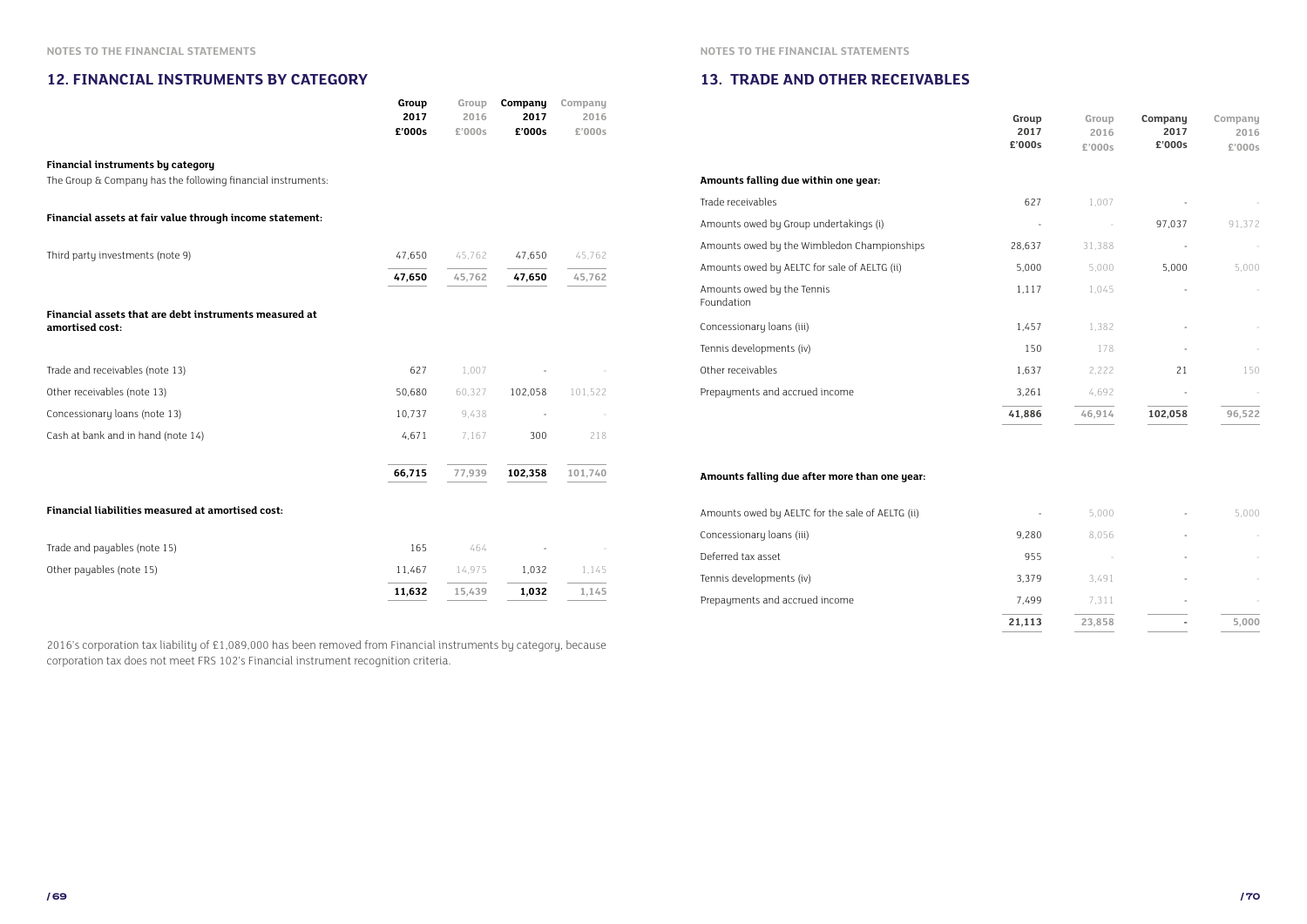#### **13. TRADE AND OTHER RECEIVABLES (CONTINUED)**

- **(i)** Amounts owed by Group undertakings represents intercompany loans that are measured at cost, interest free and repayable on demand.
- **(ii)** The book profit from the sale of AELTG was £32,126,000 with the consideration of £55,000,000 being offset by the interest in the joint venture of £22,874,000. The £55,000,000 is being received in instalments, with £30,000,000 received on 1 August 2013, £5,000,000 received on 1 August 2014, £5,000,000 received on 1 August 2015, £5,000,000 received on 1 August 2016 and £5,000,000 received on 1 August 2017. The final £5,000,000 is due to be paid in 2018. The amount has not been discounted, as discounting is not material. Interest receivable on deferred consideration is calculated at 1% per annum plus the average Bank of England base rate for the year.

The loans represent interest free loans issued by LTA Operations Limited to clubs, indoor facilities, parks and schools to improve tennis facilities. The loans are repayable over 10 years or longer and are recorded net of any bad debt provision.

**(iv)** Included within amounts falling due after more than one year is £3,379,000 (2016: £3,491,000) that represents an amount repayable over a 20 year period, that commenced in 2005, from The West Hants LTC for loans that assisted with the development of the club. In 2006 a moratorium was agreed, deferring the instalments due in the calendar years 2007 and 2008, thus extending the repayment period to 22 years. In 2010 it was agreed to extend the repayment period to 30 years and repayments are being made on this basis.

#### **(iii) Concessionary loans**

|                                              | 2017<br>£'000s | 2016<br>£'000s |
|----------------------------------------------|----------------|----------------|
| <b>Group</b>                                 |                |                |
| Amounts falling due within one year          | 1,457          | 1,382          |
| Amounts falling due after more than one year | 9,280          | 8,056          |
|                                              | 10,737         | 9,438          |

#### **14. CASH AND CASH EQUIVALENTS**

|                          | Group<br>2017<br>£'000s | Group<br>2016<br>£'000s | Company<br>2017<br>£'000s | Company<br>2016<br>£'000s |
|--------------------------|-------------------------|-------------------------|---------------------------|---------------------------|
| Cash at bank and in hand | 4,671                   | 7.167                   | 300                       | 218                       |
|                          | 4,671                   | 7,167                   | 300                       | 218                       |

#### **15. TRADE AND OTHER PAYABLES - AMOUNTS FALLING DUE WITHIN ONE YEAR**

#### **16. DEFERRED TAX ASSET/(LIABILITY)**

|                              | Group<br>2017<br>£'000s | Group<br>2016<br>£'000s | Company<br>2017<br>£'000s | Company<br>2016<br>£'000s             |
|------------------------------|-------------------------|-------------------------|---------------------------|---------------------------------------|
| Trade payables               | 165                     | 464                     | $\overline{\phantom{a}}$  | $\overline{\phantom{a}}$              |
| Corporation tax              | 414                     | 1,089                   | $\overline{\phantom{a}}$  | $\hspace{1.5cm} \rule{1.5cm}{0.15cm}$ |
| Other payables               | 494                     | 1,156                   | $\overline{\phantom{0}}$  | $\qquad \qquad \blacksquare$          |
| Accruals and deferred income | 10.973                  | 13,819                  | 1,032                     | 1,145                                 |
|                              | 12,046                  | 16,528                  | 1,032                     | 1,145                                 |
|                              |                         |                         |                           |                                       |

| Company<br>2016<br>£'000s | Company<br>2017<br>£'000s | Group<br>2016<br>£'000s | Group<br>2017<br>£'000s |
|---------------------------|---------------------------|-------------------------|-------------------------|
|                           |                           | 1,312                   | 2,539                   |
| $\overline{\phantom{0}}$  | -                         | (575)                   | (593)                   |
| (999)                     | (1,004)                   | (1,007)                 | (1,018)                 |
| $\overline{\phantom{0}}$  |                           | 136                     | 27                      |
| $\overline{a}$            |                           | (154)                   |                         |
| (999)                     | (1,004)                   | (288)                   | 955                     |
|                           |                           |                         |                         |

Deferred tax asset/(liability) **955 (288) (1,004) (999)**

|                                        | Group<br>2017<br>£'000s | Group<br>2016<br>£'000s | Company<br>2017<br>£'000s | Company<br>2016<br>£'000s |
|----------------------------------------|-------------------------|-------------------------|---------------------------|---------------------------|
| At 1 January                           | (288)                   | (117)                   | (999)                     | (593)                     |
| Credited/(charged) to income statement | 1,243                   | (171)                   | (5)                       | (406)                     |
| At 31 December                         | 955                     | (288)                   | (1,004)                   | (999)                     |
|                                        |                         |                         |                           |                           |

The gross deferred tax asset (2016: liability) comprises:

Deferred capital allowances

Pension surplus

Short-term timing differences

FRS 102 Adjustment

Deferred tax provision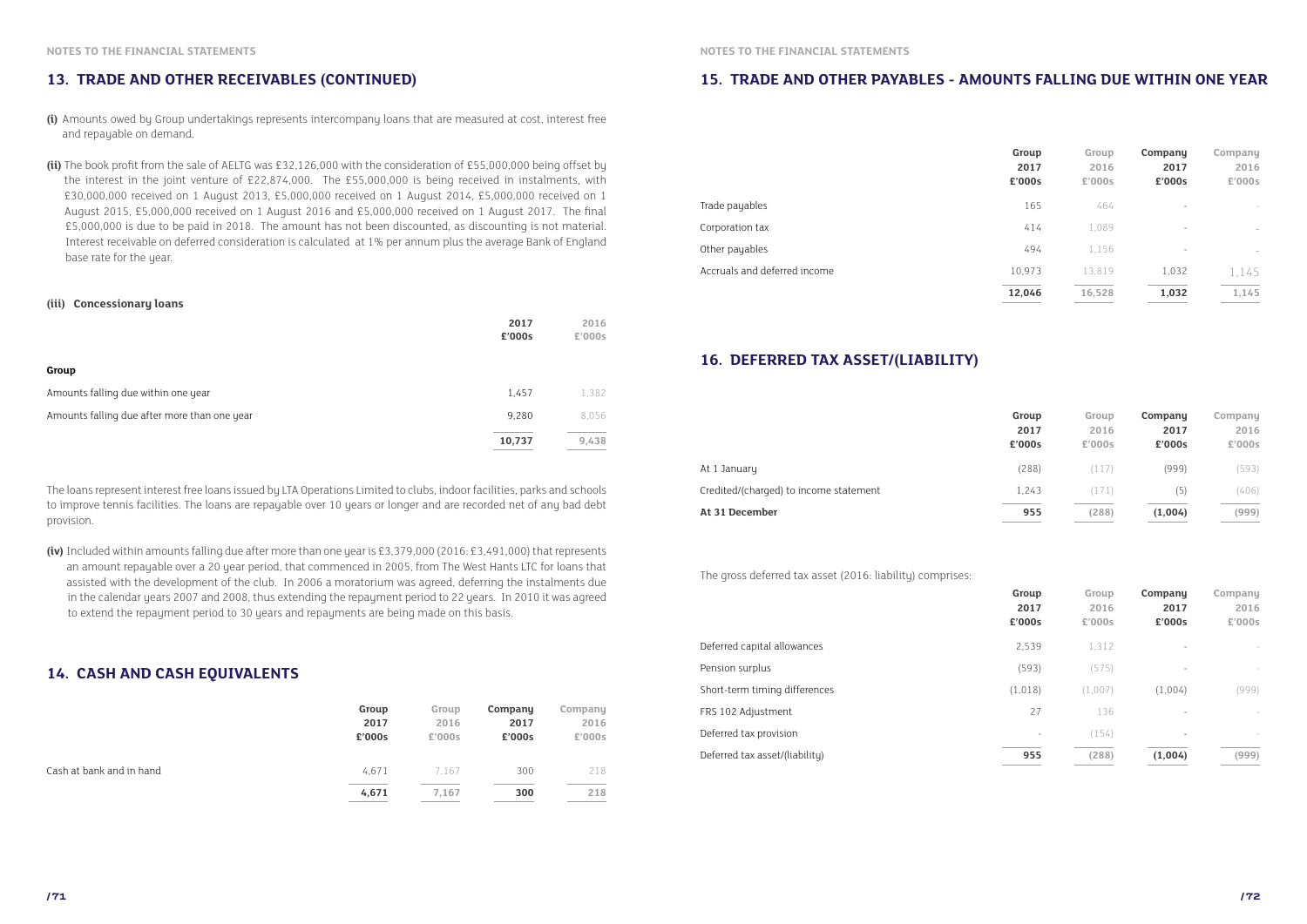#### **17. RETAINED EARNINGS – OTHER**

|                              | Group  | Group  | Company                  | Company |
|------------------------------|--------|--------|--------------------------|---------|
|                              | 2017   | 2016   | 2017                     | 2016    |
|                              | £'000s | £'000s | £'000s                   | £'000s  |
| At 1 January and 31 December | 25,000 | 25,000 | $\overline{\phantom{a}}$ | $\sim$  |

Retained earnings - other represents consideration in respect of the sale of AELTG by the LTA in 2013. It is management's intention that the consideration should be ring fenced for investment in legacy projects rather than in day to day operations.

#### **18. PENSION COMMITMENTS**

|                                              | 2017<br>£'000s | 2016<br>£'000s |
|----------------------------------------------|----------------|----------------|
| LTA Group personal pension plan (the scheme) | 778            | 759            |
| <b>Total Group contributions</b>             | 778            | 759            |

The Group operates various defined contribution pension schemes for its employees.

Operating leases which expire: within one year within two to five years

The LTA Group Money Purchase Personal Pension Plan (Money Purchase Scheme) is closed for new contributions and members, but has assets which are held in a separate trustee administered fund. The trustees of the scheme are all officers of the Company. All new contributions are paid into the LTA Group Personal Pension Plan ('the scheme') or private personal pension plans. The scheme is funded by contributions from the LTA and its employees. Annual contributions to the scheme by the LTA are related to pensionable salaries. In 2014, the LTA auto enrolled its employees in accordance with the Pensions Act 2008. At 31 December 2017, 289 (2016: 276) employees were members of the scheme.

At 31 December, the Company had no future minimum lease payments under non-cancellable operating leases for assets and other financial commitments.

The contributions to the LTA schemes were:

No contributions were outstanding at the year end (2016: £nil)

#### **20. CONTINGENT LIABILITIES**

#### **21. RELATED PARTY TRANSACTIONS**

#### **19. FINANCIAL COMMITMENTS**

| 2017<br>£'000s | 2016<br>£'000s |
|----------------|----------------|
| 73             | 177            |
| 7              | 147            |
| 80             | 324            |

As disclosed in note 9 the Company has taken advantage of the exemption available under Section 479A of the Companies Act 2006 in respect of the requirement for audit of certain 100% owned subsidiaries. The Company guarantees the liabilities of the relevant companies at the end of the year until those liabilities have been settled in full. The contingent liability at the year end was £2,371,589 (2016: £2,726,000).

At 31 December, the Group had future minimum lease payments under non-cancellable operating leases for assets, other than land and buildings, and other financial commitments as follows:

In addition to the commitments under non-cancellable operating leases noted above, there are loans of £2,270,000 (2016: £2,181,000) that have been approved for payment to places to play but have not yet been paid.

The Group has opted to take advantage of the exemption available in Section 33.1A of FRS 102 not to disclose transactions between Group entities that have been eliminated on consolidation.

#### **Transactions with key management personnel**

Total compensation of key management personnel (including the directors) in the year amounted to £1,570,100 (2016: £1,871,000).

#### **David Lloyd Leisure Limited**

David Lloyd Leisure Limited is deemed a related party by virtue of common directorship. Scott Lloyd is a Non-Executive Director of Deuce Acquisitions Limited which is the holding company of David Lloyd Leisure Limited. In 2017, the LTA received income of £69,201 (2016: £62,956) and incurred costs of £345,721 (2016: £220,497) from David Lloyd clubs across the UK. The balance owed by David Lloyd clubs at 31 December 2017 was £72,530 (2016: £nil).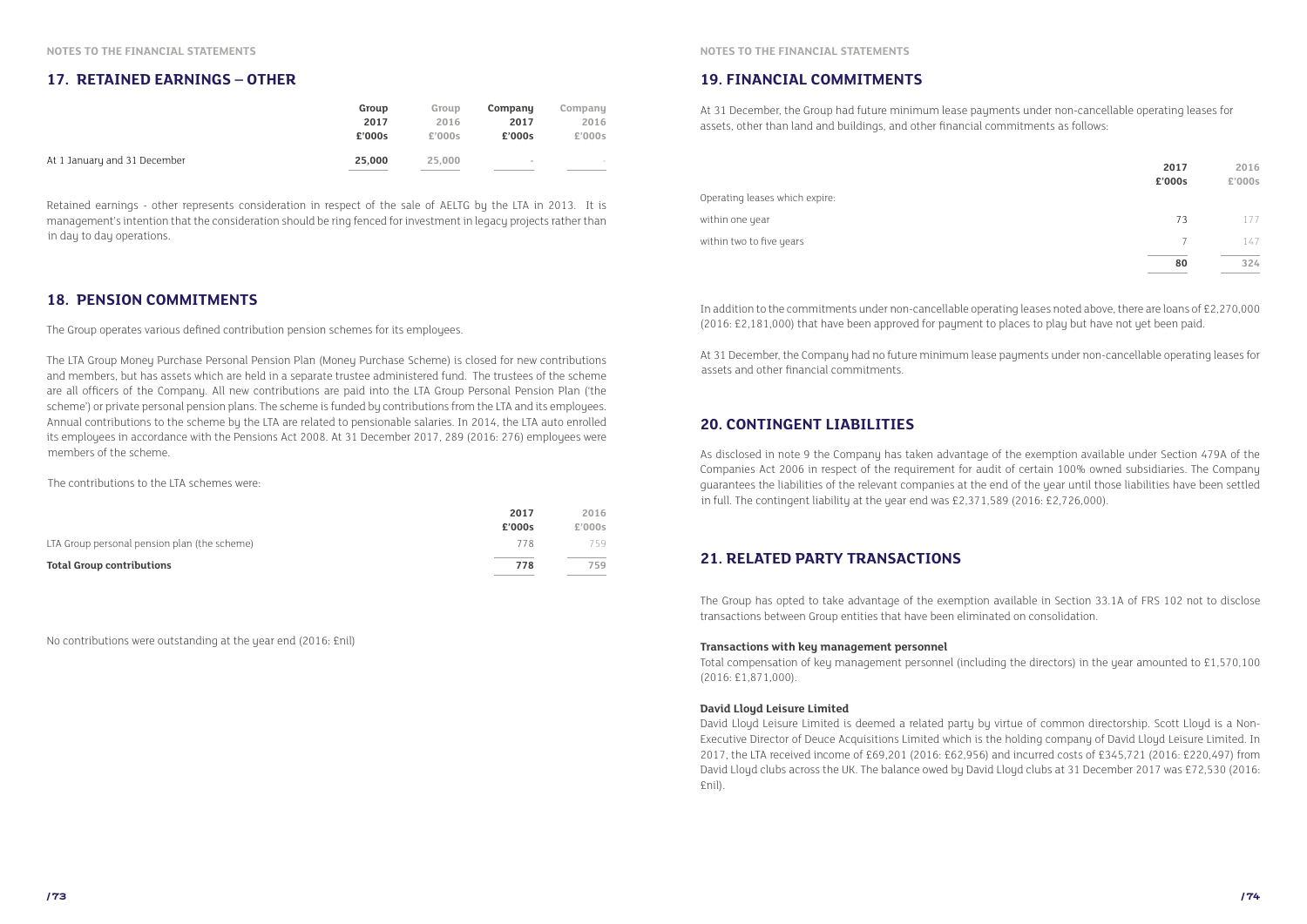#### **21. RELATED PARTY TRANSACTIONS (CONTINUED)**



#### **The Wimbledon Championships**

The LTA operates a joint arrangement under an agreement for the governance and operation of the Wimbledon Championships with The Club, AELTG and The All England Lawn Tennis Club (Wimbledon) Limited. In 2017 the Joint Management Committee of The Championships allocated 90% of the net surplus of The Championships to the LTA (2016: 90%) in line with the terms of the sale of the Ground Company effective 1 August 2013 which secured the 90% distribution of the net Championship surplus for the next 36 years. The LTA's share of the surplus of The Championships is based upon the audited financial statements prepared to 31 July 2016 and 2017.

The gross surplus of the Wimbledon Championships amounted to £33,604,000 (2016: £37,719,000). Net of withholding tax, officiating income, subvention income and income from the exercise of warrants over shares the surplus receivable by the LTA amounted to £30,637,000 (2016: £34,388,000). The amount due from the Wimbledon Championships at 31 December 2017 was £28,637,000 (31 December 2016: **The LTA Trust** £31,388,000).

The costs of officiating services are charged to the Wimbledon Championships. This represents the LTA's work in partnership with the Association of British Tennis Officials to manage, supply and pay the umpires and other officials who work at the Wimbledon Championships each year. In 2016 the LTA recharged the Wimbledon Championships £1,225,000 (2016: £1,284,000) for these services.

In 2017, LTA Operations Limited received £1,000,000 (2016: £1,000,000) subvention payment from The Championships to help fund grass-court tournaments in the periods before and after The Championships and a further £381,614 to support the grass court venues of the Aegon Trophy Series and the prize money at the Men's ATP Challenger/Women's ITF Pro-circuit. LTA Operations Limited also purchased £5,612,965 (2016:£5,056,000) of tickets at face value from The Championships for onward sale and distribution.

#### **The Tennis Foundation (TF)**

Under agreement, the LTA and the TF run a number of programmes in partnership for the advancement of tennis across the areas of schools, community and tennis facilities. Currently, 78 employees (2016: 84) are employed jointly by the TF and the LTA to administer these charitable programmes and an appropriate proportion of these costs are recharged to the TF.

In 2017 the LTA donated £7,441,740 (2016: £7,348,000) to the TF. During the year the TF was charged £2,475,000 (2016: £2,516,000) for employment costs from the LTA. In addition, the TF was recharged on an arm's length basis £1,400,000 (2016: £1,400,000) by the LTA for support, administrative and management services to the TF. The amount owed by the TF at the year-end was £1,117,000 (2016: £1,045,000).

During the year, the Wimbledon Championships made a charitable donation of £3,000,000 (2016: £3,000,000) to the TF.

During the year, the LTA did not make a donation to The LTA Trust (2016: £nil).